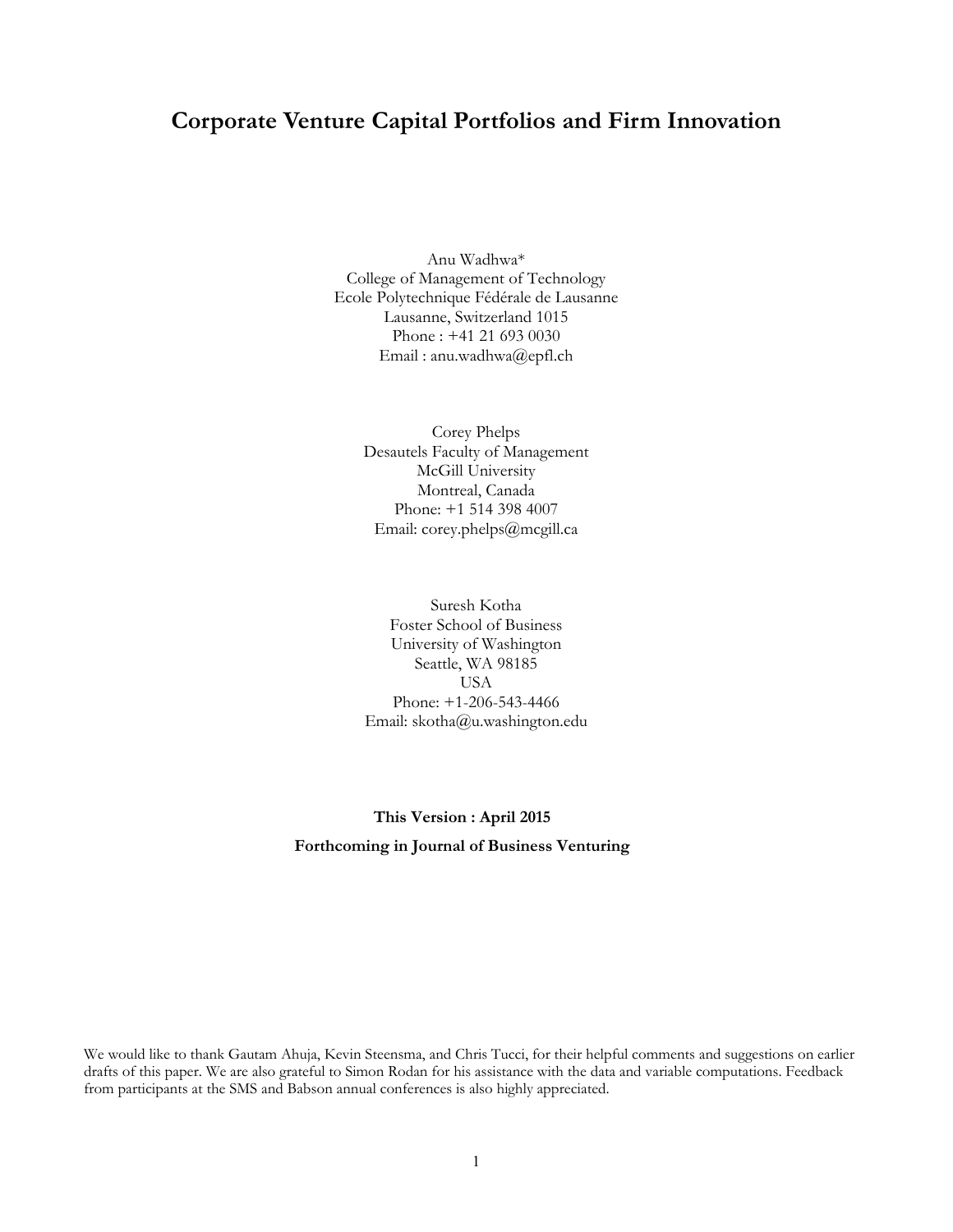# **Corporate Venture Capital Portfolios and Firm Innovation**

#### **ABSTRACT**

This study examines the conditions under which portfolios of corporate venture capital (CVC) relationships influence corporate investor innovation performance. We investigate this question using longitudinal data on CVC investment portfolios of 40 telecommunications equipment manufacturers. We find an inverted Ushaped effect of portfolio diversity on corporate investor innovation performance. We also find that the effect of diversity depends on the depth of knowledge resources available in the portfolio. These results contribute to the interorganizational learning, corporate venture capital and open innovation literatures by showing how the depth and breadth of knowledge resources available in a portfolio of external partnerships with young ventures interact to influence firm innovation.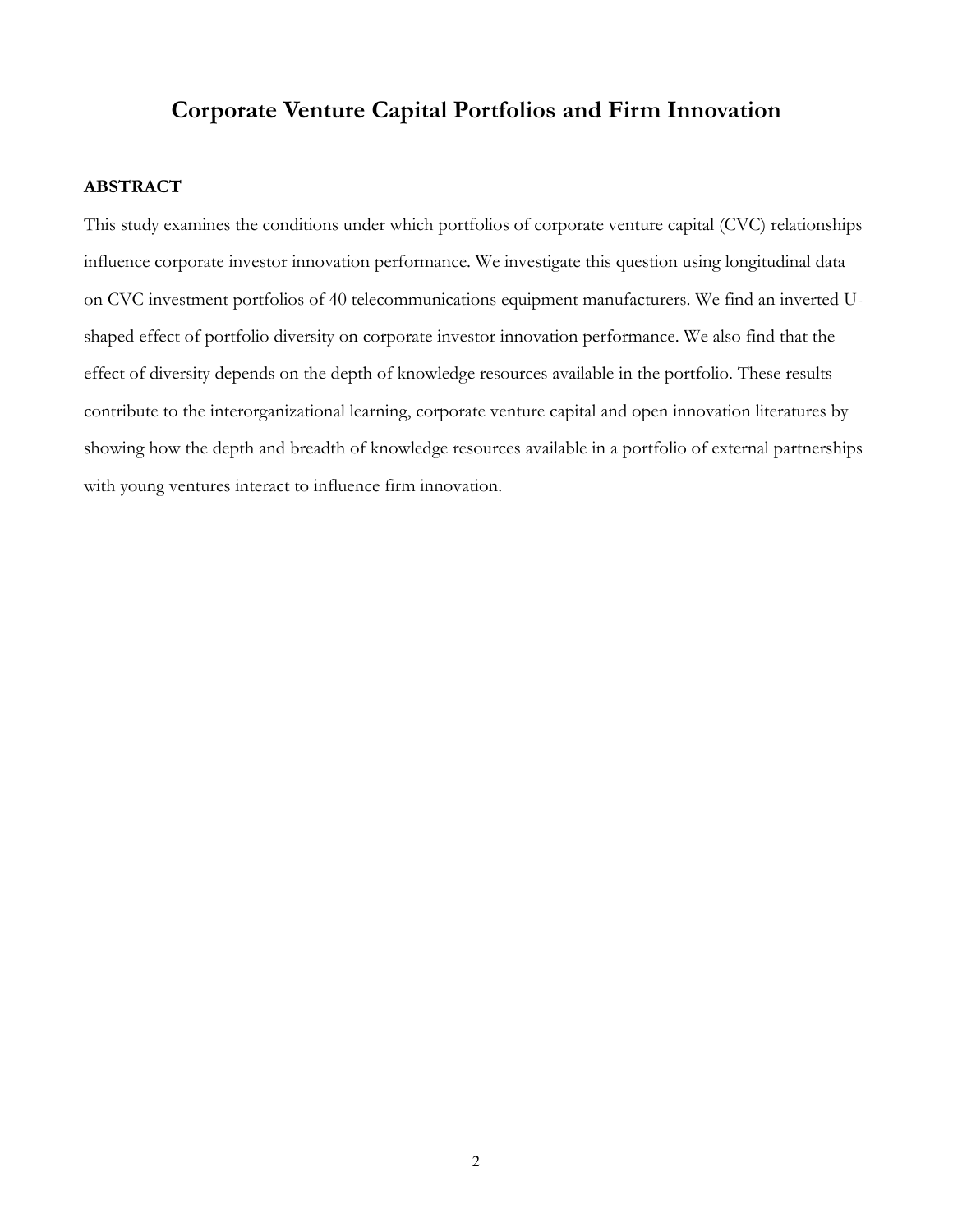## **1. Executive Summary**

Because innovation is critical to organizational performance and longevity, firms often form collaborative knowledge-sharing relationships with one another to improve their innovation performance. A growing stream of research has examined how characteristics of a firm's portfolio of such relationships influence its learning and innovation. Although recent studies highlight the importance of portfolio diversity – the extent to which a firm's partners represent diverse sources of knowledge, evidence on whether portfolio diversity is beneficial or harmful for firm innovation is mixed and inconclusive. Accordingly, several scholars have adopted a contingency perspective by examining how the influence of portfolio diversity depends on other factors, such as features of a firm's competitive environment. A potentially important contingency that prior research has overlooked is how the depth of knowledge available to a firm in its portfolio of partnerships influences the relationship between portfolio diversity and innovation.

In this study, we address this gap by drawing on the recombinatory search literature and examining whether and how the influence of portfolio diversity on firm innovation depends on the depth of knowledge resources that partners possess or have access to. Our baseline hypothesis is that portfolio diversity has an inverted U-shaped effect on firm innovation: initial increases in diversity are beneficial for innovation, but ultimately turn negative beyond moderate levels. We also posit that the depth of knowledge available to a firm in its portfolio of partnerships, as reflected by the technological and social capital of its partners, will positively moderate the impact of portfolio diversity on innovative performance.

To test our model, we use longitudinal data on the corporate venture capital (CVC) investment portfolios of 40 global telecommunication equipment manufacturers. Corporate venture capital – direct minority equity investments made by established firms in privately held entrepreneurial ventures – is an increasingly important and prevalent means by which firms pursue interorganizational learning. Our results are consistent with our theoretical expectations. We find that corporate investors maximize their innovation performance when they invest in moderately diverse portfolios of startups. More importantly, our results show the relationship between portfolio diversity and firm innovation is enhanced as the partners' stock of patented technologies and alliance partners increase.

Our study makes several contributions. First, we contribute to research on portfolios of interorganizational relationships and firm innovation by using a network based measure of portfolio diversity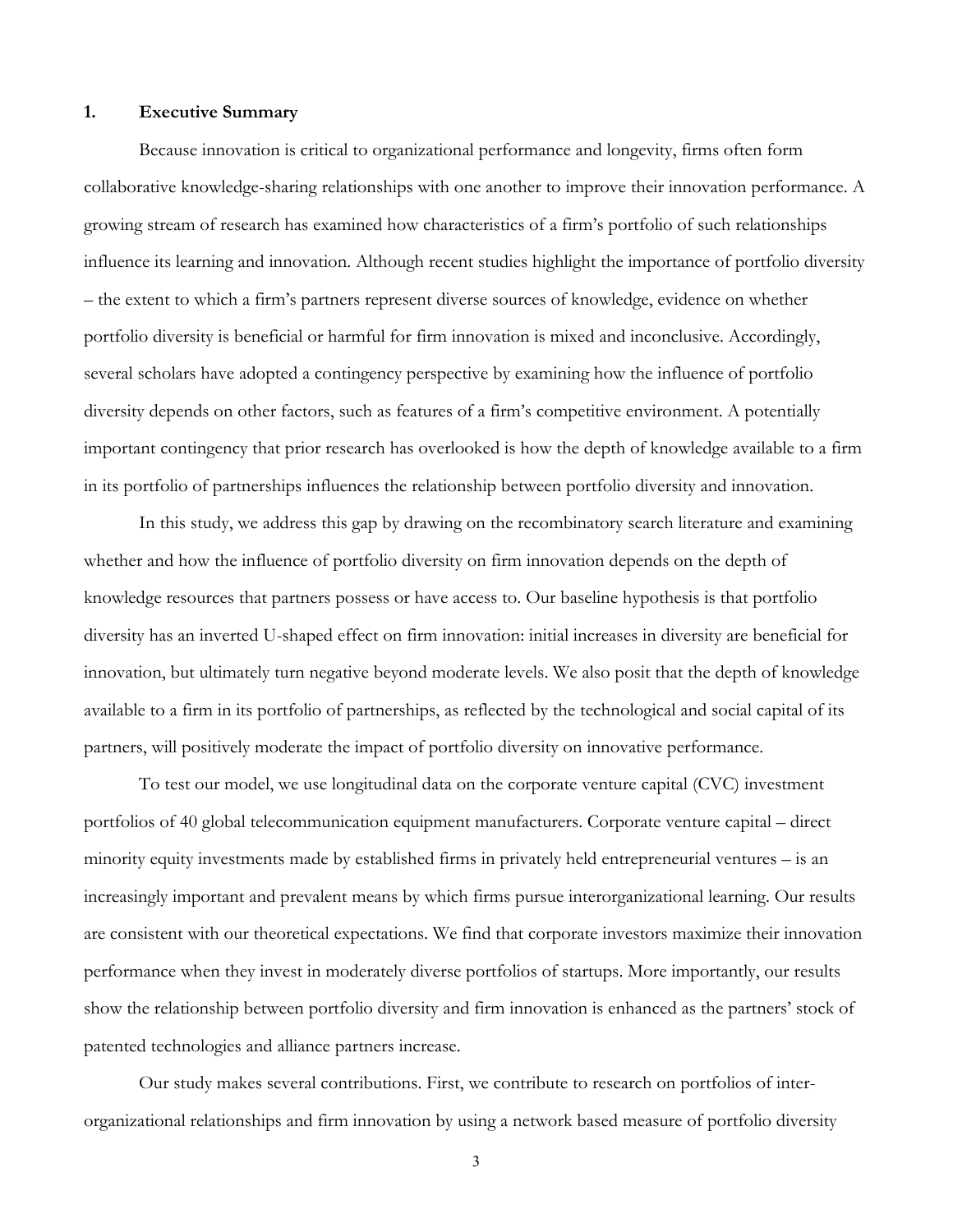that captures both the differences *among* a focal firm's partners and the differences *between* it and its partners. Our results show that increases in both of these aspects of portfolio diversity impact firm innovation. Our results also help us understand how the depth of partners' technological knowledge and the extent of their social capital can help a firm reduce the costs and enhance the benefits of portfolio diversity for innovation. Third, we contribute to research on corporate entrepreneurship by providing empirical evidence that portfolios of CVC relationships provide strategic benefits to a corporate investor by improving its innovation. Finally, we contribute to open innovation research by identifying when and how portfolios of corporate venture capital relationships, an important tool of open innovation, influence investor innovation.

# **2. Introduction**

The creation and commercial exploitation of technological knowledge (i.e., innovation), often in the form of new products and services, is central to the sustained economic performance of firms (Roberts, 1999) and their survival (Cefis and Marsili, 2005). To improve innovation performance, firms often form collaborative, interorganizational knowledge sharing relationships (Hagedoorn and Narula, 1996). As these arrangements have grown in popularity across industries and throughout the world (Hagedoorn, 2002), research exploring their influence on organizational learning and innovation has also blossomed (Ahuja et al., 2008). Although most studies have focused on characteristics of individual collaborative relationships (e.g., Sampson, 2007), research has recently begun to examine characteristics of an organization's collection of interorganizational relationships and the influence these portfolios have on learning, innovation and other aspects of organizational performance (Hoffmann, 2007; Lavie, 2007; Ozcan and Eisenhardt, 2009; Sarkar et al., 2009; Wassmer, 2010). Portfolios of interfirm relationships matter because ties within a portfolio can complement or conflict with one another, thereby influencing whether the value organizations derive from their portfolios is more or less than the sum of the values of the individual ties (Vassolo et al., 2004; Wassmer, 2010). Recent research has explored how the diversity of ties within a portfolio influences the nature and degree of interdependencies among them and their contribution to portfolio value (Lin and Lee, 2011; Yang et al., 2013). In particular, many studies have examined the influence of portfolio diversity on firm innovation (Phelps et al., 2012). Despite this growing interest, research investigating how and when portfolio diversity influences firm innovation is limited in at least one important respect.

Prior research has yielded conflicting and thus inconclusive results regarding the influence of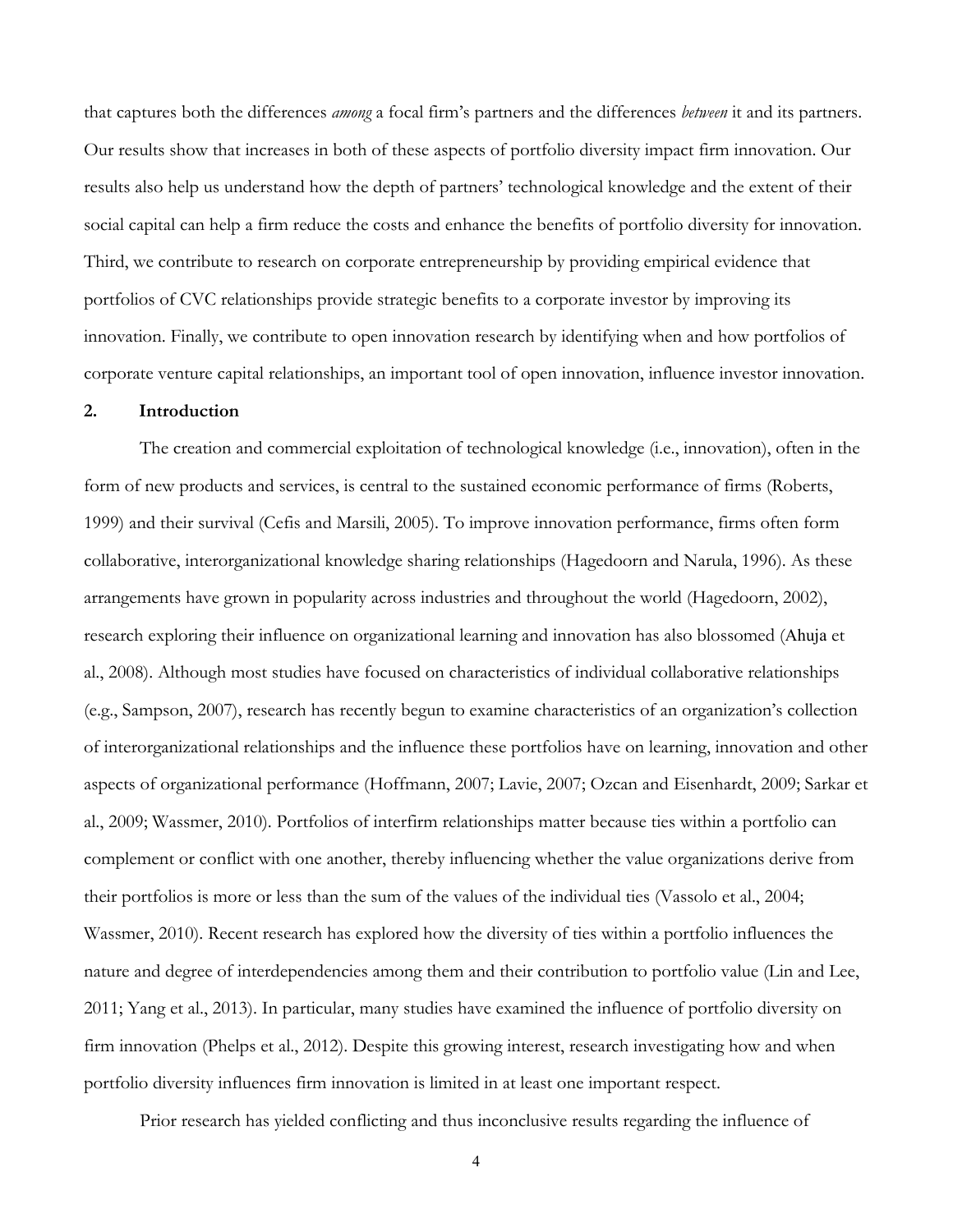partnership portfolio diversity on firm innovation performance (Lee et al., 2014; Wuyts and Dutta, 2012). While some studies find portfolio diversity has a positive effect on firm innovation (de Leeuw et al., 2014; Phelps, 2010; Srivastava and Gnyawali, 2011; Wuyts et al., 2004), others have found support for a nonlinear, inverted-U shaped effect (de Leeuw et al., 2014; Duysters and Lokshin, 2011; Luo and Deng, 2009; Van de Vrande, 2013; Vasudeva and Anand, 2011) as well as a U-shaped effect (Wuyts and Dutta, 2012). Thus, it is unclear when portfolio diversity is beneficial or detrimental for firm innovation.

Rather than look for a generalizable main effect, an alternative approach to understanding the influence of portfolio diversity on firm innovation would be to adopt a contingency perspective. Indeed, examining moderators is a principle strategy of unpacking and understanding conflicting main effect results. Several studies that have done so have found that not all firms benefit equally from the same level of diversity in their portfolio of interfirm relationships. This research has examined the moderating influence of focal firm characteristics (Cui and O'Connor, 2012; Koka and Prescott, 2008; Luo and Deng, 2009; Srivastava and Gnyawali, 2011; Wuyts and Dutta, 2012; Wuyts et al., 2004), the competitive environment (Cui and O'Connor, 2012; Koka and Prescott, 2008; Luo and Deng, 2009), and the technological distance between a focal firm and its partners (Vasudeva and Anand, 2011). This research has not, however, explored whether the impact of portfolio diversity on firm innovation depends on *portfolio characteristics*, such as the depth of knowledge that portfolio partners possess or have access to. This is surprising because work on innovation search suggests the depth of knowledge to which a firm has access in its search space conditions the costs and benefits it experiences in searching diverse knowledge sources (Katila and Ahuja, 2002).

We address this limitation by examining the conditions under which the diversity of knowledge resources available to a firm in its portfolio of collaborative interorganizational relationships influences its innovation performance. First, we predict and test a baseline hypothesis that the diversity of a firm's portfolio of partners has an inverted U-shaped effect on its innovation performance. We argue the contribution of a partnership to a firm's innovation performance cannot be assessed independent of the diversity in the firm's portfolio of partnerships because diversity will influence the costs and benefits of each relationship. We identify how portfolio diversity generates both complementary and substitutive effects across relationships within a portfolio and when these interactions yield super- or sub-additive effects at the portfolio level for a firm's innovation performance. Second, we posit that two characteristics of a firm's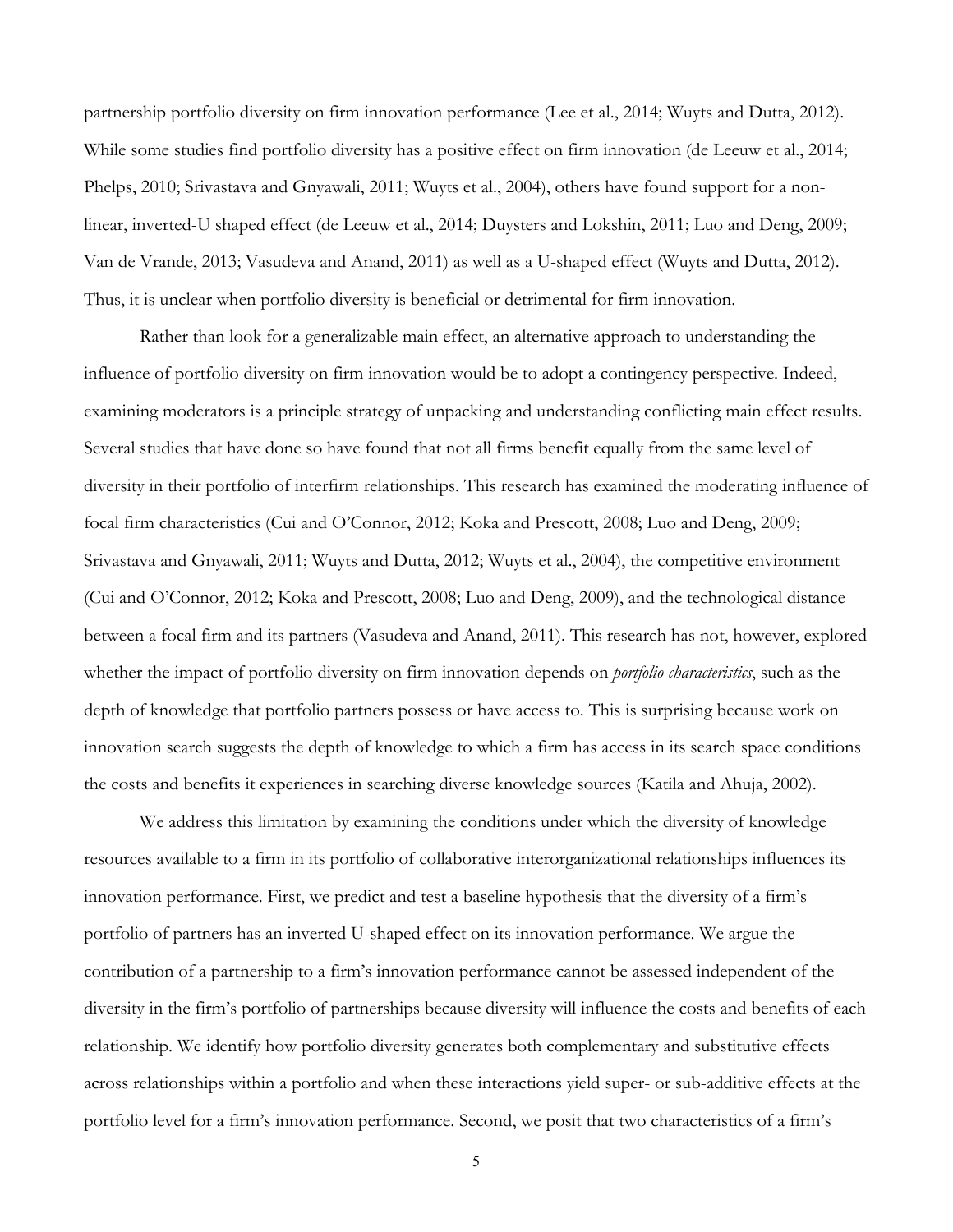portfolio of partners will moderate the impact of portfolio diversity on its innovative performance: (1) technological capital (i.e., the stock of technological knowledge possessed by the partners), and (2) social capital (i.e., the collaborative, interorganizational knowledge-sharing relationships in which the partners participate). Both the technological knowledge stock and social capital of a firm's portfolio of partners reflect knowledge resources that the portfolio partners have access to (Ahuja, 2000; Phelps et al., 2012).

We test our hypotheses using longitudinal data on the corporate venture capital (CVC) portfolios of 40 telecommunications equipment manufacturers during the period 1989-2000. Corporate venture capital – direct minority equity investments made by established firms in privately held entrepreneurial ventures – is an increasingly important and prevalent means by which firms pursue interorganizational learning (Dushnitsky and Lenox, 2006). After controlling for fixed firm and time period effects and alternative knowledge sources including alliances and acquisitions, we find that firms maximize their innovation performance when they invest in moderately diverse portfolios of startups, and that this relationship is enhanced as the technological and social capital of the ventures in the portfolio increase. This study contributes to research on interorganizational learning and firm innovation by showing how the depth of knowledge available in a portfolio of partners, either from the knowledge partners already possess or have access to as result of their other interfirm partnerships, moderates the influence of portfolio diversity on firm innovation. Prior research has not examined either of these contingent effects. Moreover, we contribute to research on corporate venture capital and open innovation by identifying the conditions under which portfolios of CVC relationships, an important tool of open innovation, influence investor innovation.

# **3. Empirical Context**

A particularly appropriate setting in which to explore our question are corporate venture capital (CVC) portfolios – the collection of direct minority equity investments established firms make and maintain in privately-held entrepreneurial ventures (Dushnitsky, 2006). Established companies across many industries often maintain CVC portfolios as a result of investing in multiple startups (Basu et al., 2011). This setting is an appropriate context to explore our research question for several reasons. First, CVC relationships represent an important source of knowledge for CVC investors by establishing boundary spanning ties with new ventures, which often pursue novel technologies (Dushnitsky and Lenox, 2005). Firms most often undertake CVC investing to learn about novel technologies (Dushnitsky, 2006). CVC ties can influence an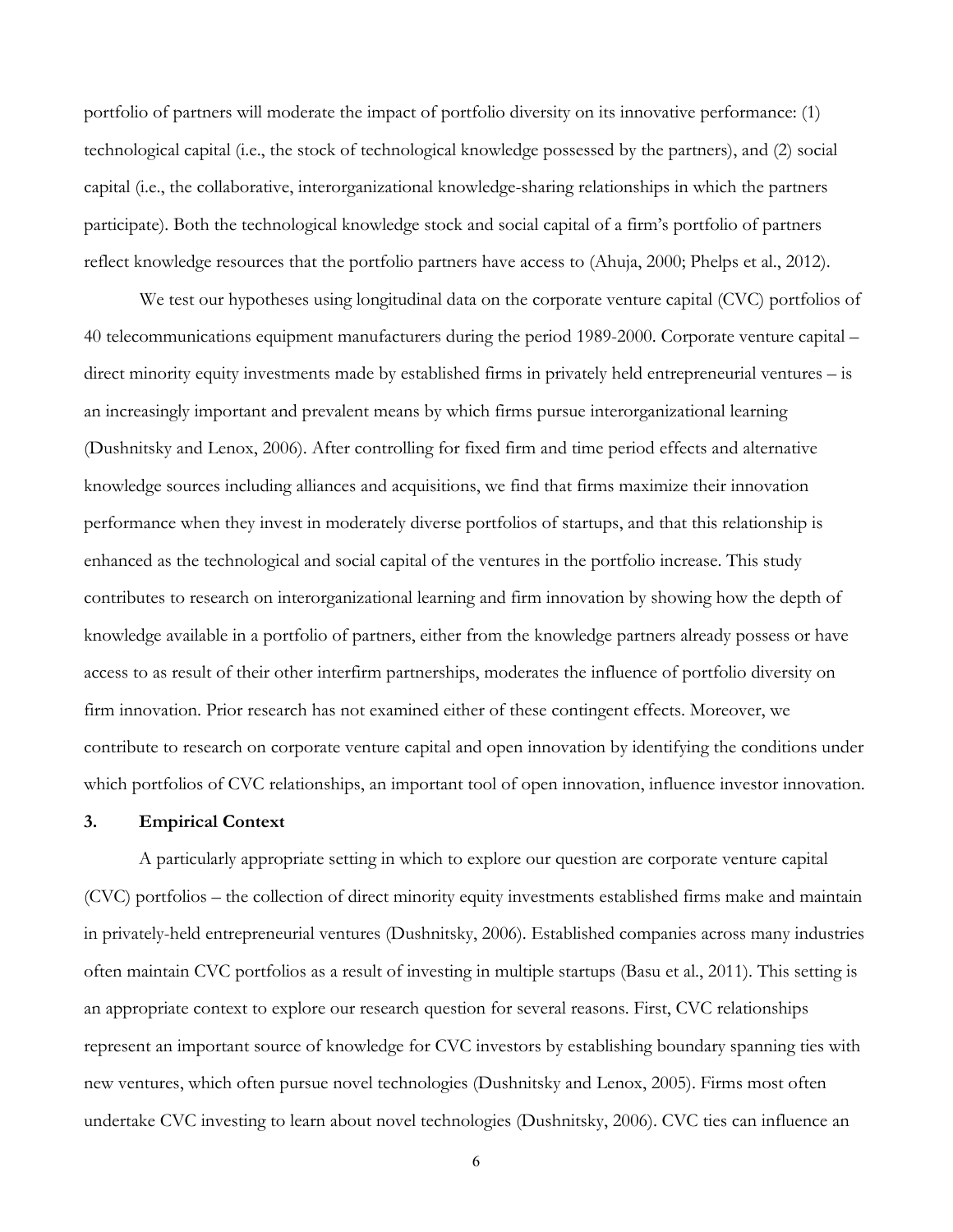investing firm's innovation performance by increasing the amount and variety of knowledge flows available to an investing firm's innovation efforts (Dushnitsky and Lenox, 2005; Wadhwa and Kotha, 2006). These flows are promoted by the investor's evaluation and monitoring of, and collaboration with, its portfolio of ventures (Dushnitsky and Lenox, 2005). Second, this context lends itself to an investigation of how portfolio diversity influences interdependencies across partners within a portfolio. Prior research suggests that portfolios of minority equity relationships exhibit interdependencies that influence their overall value (Lin and Lee, 2011; Vassolo et al., 2004). Research also shows that CVC investors exhibit substantial variation in the diversity of their portfolios (Basu et al., 2011; Lin and Lee, 2011), which will help in estimating the effect of diversity on investor innovation. Third, this setting has methodological advantages. Because a CVC investment provides an endorsement effect that sends a positive signal of a startup's quality to current and potential stakeholders (Stuart et al., 1999), entrepreneurs have strong incentives to publicly disclose such investments. Moreover, the vast majority of CVC investments are syndicated with independent venture capitalists (Dushnitsky, 2006 ) and these investors systematically self-report their investments to data collection organizations and trade associations. Consequently, information about a corporate investor's entire portfolio of CVC relationships is more likely to be available than similar information about a firm's alliance portfolio. Additionally, CVC investments also represent an important and distinct class of interfirm relationships (Dushnitsky and Lavie, 2010) that allow us to examine the effect of portfolio diversity based on portfolio partner attributes by holding the type of relationship and type of partner constant.

Finally, this setting is important in its own right. CVC ties are typically formed by investors to access and learn about new technologies (Dushnitsky, 2006). Yet, existing CVC research provides little insight into the conditions under which investors actually derive learning benefits from such relationships (Dushnitsky, 2006). Investigating how a firm's CVC portfolio impacts its innovation performance will help fill this gap. Although recent evidence shows that interdependencies among ventures within CVC portfolios influence growth and value creation for the corporate investor (Lin and Lee, 2011; Yang et al., 2013), CVC research has largely overlooked whether and when the diversity of resources possessed by an investor's portfolio of venture partners and the conflicts and complementarities present among such ties also have an impact on the investor's innovation. Additionally, prior CVC research has not examined whether the impact of a firm's portfolio of CVC ties on its innovation performance depends on the depth of technological knowledge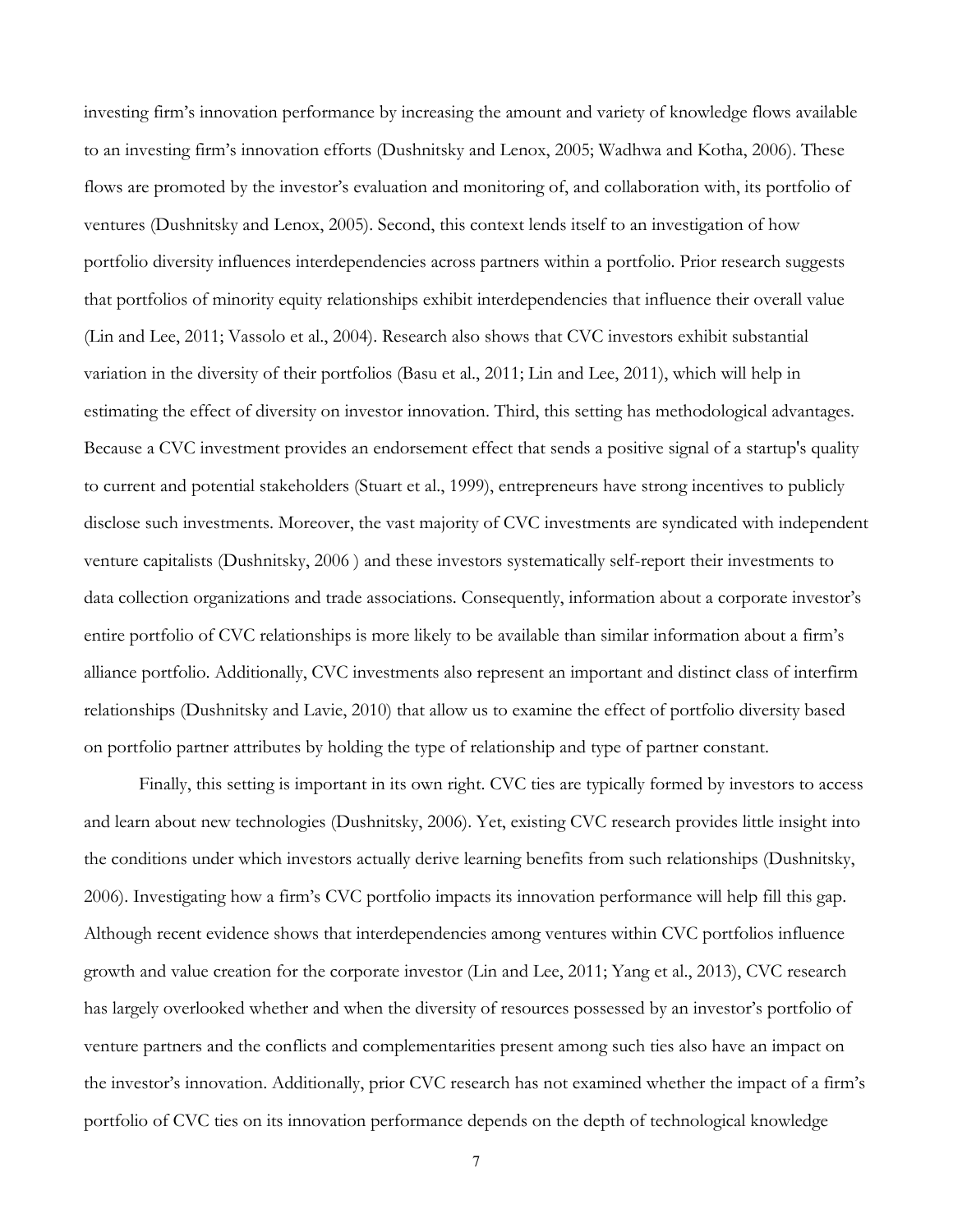possessed or accessible by its portfolio ventures. This omission is noteworthy because research has shown that the depth of knowledge to which a firm has access in its innovation search moderates the costs and benefits it experiences from searching diverse sources of knowledge (Katila and Ahuja, 2002). In sum, prior research provides little insight into the conditions under which portfolios of CVC investments influence a corporate investor's innovation performance.

#### **4. Theory and hypotheses**

Innovation is a problem-solving process in which solutions to economically valuable problems are discovered via a costly process of search (Dosi, 1988). Search processes leading to the creation of new knowledge, often embodied in patents and new products, involve the novel recombination of existing knowledge elements (Fleming, 2001), or the reconfiguration of how knowledge elements are linked (Henderson and Clark, 1990). While firms typically pursue recombinatory search by drawing on local knowledge found within their boundaries ((Katila, 2000; Katila and Ahuja, 2002), they may also pursue recombinations of distant knowledge residing in other firms (Nahapiet and Ghoshal, 1998). Because knowledge is widely and heterogeneously distributed across firms (von Hayek, 1945), knowledge exchange is often necessary for recombination (Nahapiet and Ghoshal, 1998). Interfirm ties, a key mechanism for search as well as a medium of knowledge transfer (Ingram, 2002), allow firms to access and exchange familiar and unfamiliar knowledge. Firms that are able to search for and identify potentially useful knowledge, conceive of how it can be fruitfully recombined, and effectively access and assimilate this knowledge increase their chances of innovation (Galunic and Rodan, 1998). Interfirm ties are thus important for recombination. Moreover, such ties constitute a form of social capital because they are formalized social relationships between collectives through which instrumentally valuable resources are accessible (Nahapiet and Ghoshal, 1998).

CVC investments are formalized interfirm relationships that can provide partners with access to each other's resources (Dushnitsky and Shaver, 2009). Such access helps increase the amount and variety of knowledge flows available to a firm's recombination efforts, potentially resulting in increased innovation. Many aspects of a CVC relationship facilitate access to a startup's knowledge. First, before investing, corporate investors typically conduct due diligence on various aspects of a venture including its management team, business plan, financials, target markets, products, and technology (Dushnitsky, 2006). Often, personnel from the investor's R&D group and a relevant business unit are involved in assessing the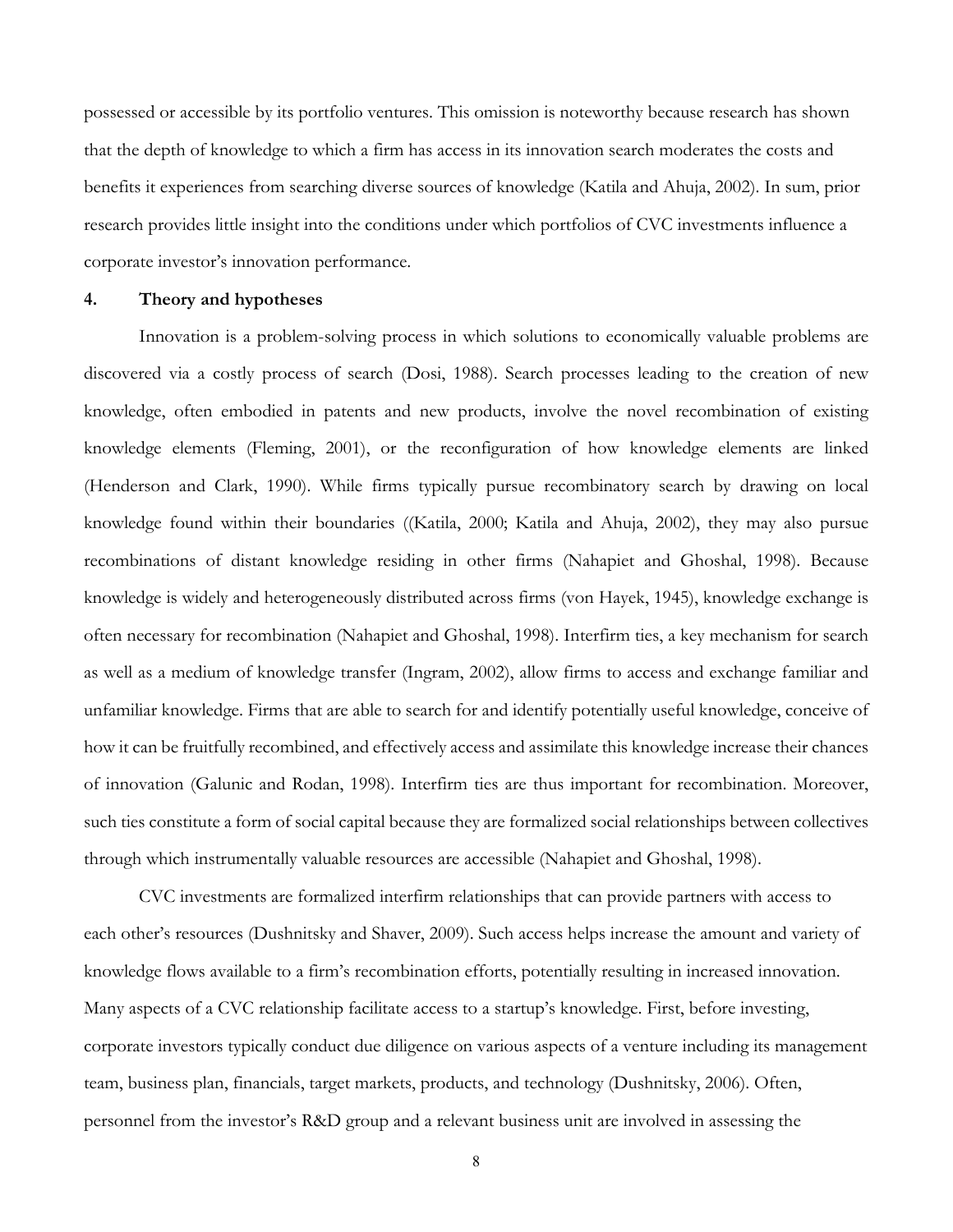technology and products (Dushnitsky, 2006), which provide useful learning opportunities and help establish relationships with venture personnel for an on-going information exchange (Basu et al., 2011). Second, upon investment, corporate investors generally obtain either a board seat or board-observer rights with experienced business unit managers or R&D personnel often filling such board roles. These individuals act as conduits through which useful information about the venture's strategic activities and technology is channeled back to the investor organization. These individuals also facilitate the development of mutually beneficial learning relationships between venture personnel and the investor (Basu et al., 2011). Intensive social interaction between an investor and portfolio firm increases their interorganizational learning (Maula et al., 2009). Finally, corporate investors typically undertake frequent and systematic meetings with portfolio firms in order to evaluate technology development and other performance indicators. In sum, research shows that CVC investing can enhance a corporate investor's innovativeness (Dushnitsky and Lenox, 2005; Keil et al., 2008; Wadhwa and Kotha, 2006). A firm that invests in multiple startups over time develops a portfolio of ventures and gains access to a search space comprised of their knowledge.

We argue that the nature of knowledge embedded in an investor's portfolio of startups has implications for its recombination by the investor and thus its innovation performance. The recombinatory search literature has emphasized the importance of two dimensions of a search space for successful recombinations - breadth and depth (Fleming, 2001; Katila and Ahuja, 2002; Schilling and Green, 2011). While breadth (or "scope") refers to the diversity of different topical domains of knowledge an actor searches, depth refers to the accumulated stock of knowledge in a particular domain accessible in an actor's search efforts (Katila and Ahuja, 2002; Laursen and Salter, 2006). We consider the influence of both the diversity and depth of knowledge accessible by a corporate investor in its portfolio of CVC relationships on its innovation performance. In examining the influence of knowledge depth, we build on prior research and focus on both the stocks of knowledge partners possess and the depth of knowledge spillovers to which they have access as a result of their own interfirm ties (Ahuja, 2000; Phelps et al., 2012).

Increasing compositional diversity of a firm's partners provides it with greater access to diverse knowledge beyond its boundaries (Baum et al., 2000). As such, increasing portfolio diversity presents both increasing benefits and challenges to firm innovation (Phelps et al., 2012). Extant research investigating the influence of portfolio diversity on firm innovation performance provides conflicting and inconsistent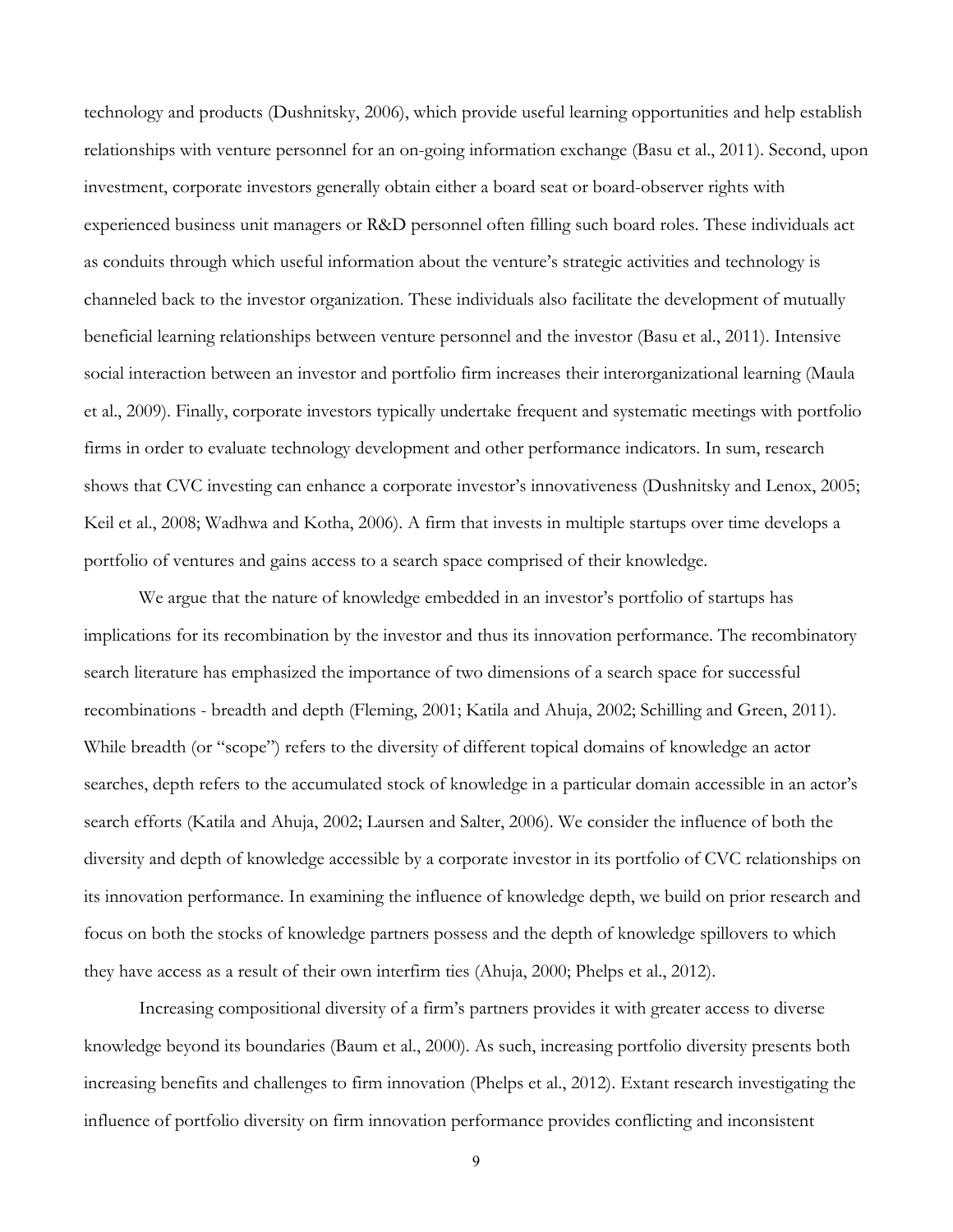results. Specifying the conditions under which the benefits of portfolio diversity for firm innovation outweigh the costs and vice versa may help untangle these conflicting results. Consequently, the examination of potential moderators is warranted. We sought to identify potential moderators of the influence of increasing search scope by examining the innovation search literature (Ahuja et al., 2008; Laursen, 2012). This literature suggests that the benefits and costs of searching increasingly diverse sources of knowledge are conditioned by the depth of knowledge in the search space (Katila and Ahuja, 2002). Research shows that the depth of partners' technological knowledge stocks increases interfirm learning and firm innovation performance by increasing the volume and richness of knowledge available for recombination (Baum et al., 2000; Stuart, 2000). In addition, interorganizational network research shows that a firm's innovation performance increases as the volume of knowledge spillovers its partners have access to as a result of their own interfirm ties increases (Ahuja, 2000). A focal firm benefits not only from the depth of its partners' knowledge stocks but also from the depth of external knowledge to which the portfolio firms have access. Increasing search breadth facilitates the identification of promising knowledge elements for recombination, while increasing depth allows the searcher to investigate more deeply and better understand the different knowledge domains, thereby increasing the ability of the searcher to integrate and combine the knowledge with its own (Gavetti and Levinthal, 2000; Katila and Ahuja, 2002).

We first develop a baseline hypothesis relating the diversity of portfolio firms to the innovation performance of CVC investors. Next, we argue that this relationship is conditioned by two important characteristics of the ventures in a portfolio – the depth of the knowledge base of the ventures and the knowledge to which the ventures have access through their other interfirm partnerships.

#### *4.1. Portfolio diversity*

Diversity refers to the extent to which a system consists of uniquely different elements, the frequency distribution of these elements, and the degree of difference among them (Stirling, 2007). Accordingly, following other studies (Phelps, 2010; Rodan and Galunic, 2004), we conceptualize a focal investor and its portfolio firms as a system and define portfolio diversity as the extent to which the resources and capabilities, including technological knowledge, of startups in a portfolio differ from each other and from those of the investor. Portfolio diversity impacts innovation performance in four ways.

First, portfolio diversity affects the relative novelty of knowledge available in a portfolio. An increase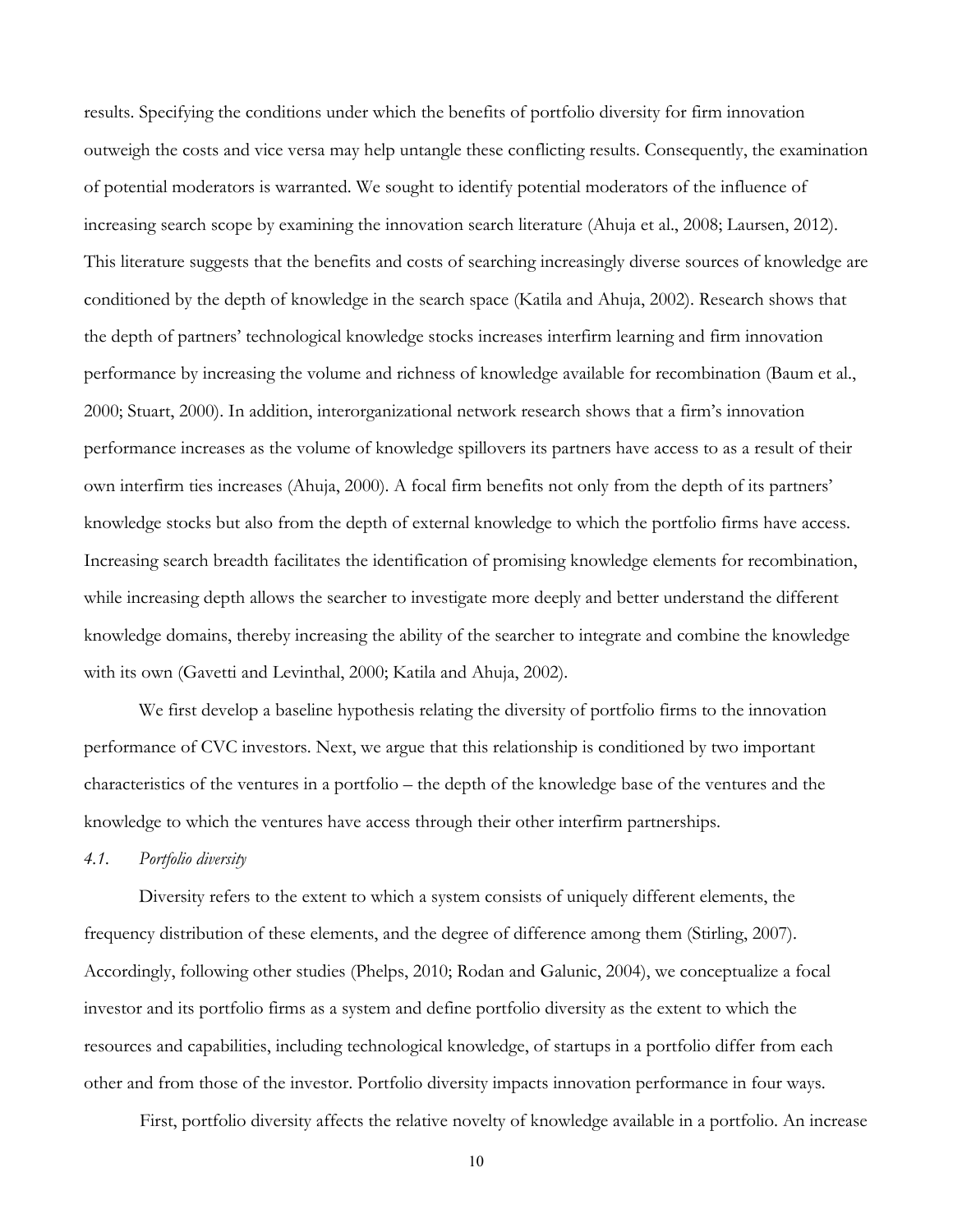in portfolio diversity increases the extent to which a CVC investor's startups are dissimilar from it and from each other, increasing the investor's access to relatively novel knowledge that is necessary for innovation (Greve, 2007). Access to diverse, non-redundant knowledge increases the number and variety of possible combinations, thereby increasing the potential for novel solutions (Fleming, 2001), challenges existing cognitive structures and beliefs about cause-effect relationships, which can promote new associations and lead to novel insights and solutions (Simonton, 1999), allowing firms to develop multiple conceptualizations of problems and solutions and to potentially apply solutions from one domain to problems in another (Hargadon and Sutton, 1997). It can also stimulate intensive experimentation with new combinations, leading to highly novel innovations (Ahuja and Lampert, 2001).

Second, portfolio diversity affects partners' willingness to share knowledge and reduces partner protectiveness. When firms develop similar domains of expertise their knowledge bases may become substitutable (Stuart and Podolny, 1996). When a CVC investor's portfolio consists of startups with similar (i.e., non-diverse) and thus substitutable knowledge stocks, competitive concerns among investors and startups can lead to increased incentives to protect and/or distort their knowledge (Dushnitsky and Shaver, 2009). Thus, decreasing portfolio diversity leads to a negative interaction across ties in the portfolio by reducing the amount and fidelity of knowledge flows. In contrast, an increase in portfolio diversity will have a complementary effect by increasing the incentives for partners to share knowledge because they will be less concerned that knowledge will leak to other substitutive startups in the portfolio via a common investor (Khanna et al., 1998) or that the investor is pursuing substitutive R&D (Dushnitsky and Shaver, 2009).

Third, portfolio diversity also influences a corporate investor's relative absorptive capacity. A firm must expend greater effort and resources to understand and integrate dissimilar knowledge (Cohen and Levinthal, 1990). Cognitive capacity constraints and limited experience with diverse knowledge domains reduces a firms' ability to attend to and comprehend the interactions among increasingly dissimilar knowledge components (Fleming and Sorenson, 2001). Moreover, integrating novel knowledge from dissimilar sources often requires changing existing patterns of communication, which is difficult for established organizations (Kogut and Zander, 1992). As the dissimilarity between partners increases, their ability to recognize, assimilate, and apply each other's knowledge declines (Lubatkin et al., 2001), thus increasing the costs of recombinatory innovation (Weitzman, 1998). These costs can be mitigated to the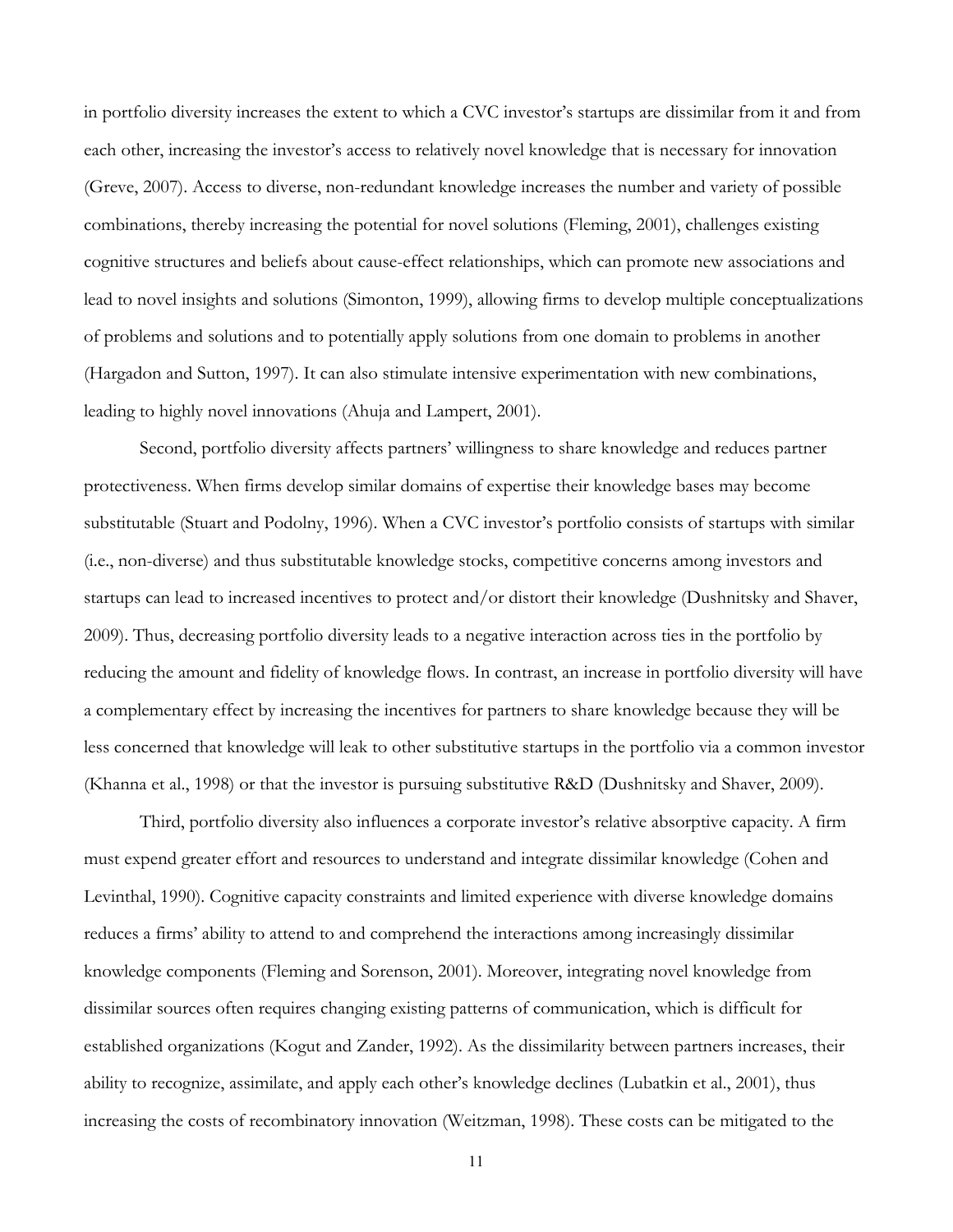extent that a corporate investor has invested in dissimilar startups which are themselves similar to each other because relationship-specific investments in cooperating with, and learning from, one portfolio venture can be efficiently leveraged in learning from other portfolio ventures (Vassolo et al., 2004). Thus, sunk cost investments in improving an investor's relative absorptive capacity with dissimilar startups are complementary (i.e., super-additive) across partnerships when startups pursue the same industries. In contrast, the costs of innovation for a CVC investor due to diminished absorptive capacity will be greatest when its portfolio startups differ greatly from both the investor and from each other because the investor incurs the cost of absorbing highly diverse knowledge without any compensatory benefit of being able to exploit learning from startup-specific investments across partnerships.

Finally, portfolio diversity affects the resource constraints an investor faces in managing its relationships. Interdependencies in a portfolio arise as a result of capacity constraints in the resources a firm contributes to its portfolio (Anand et al., 2007). Portfolio firms that possess similar resources and capabilities are substitutive and compete for access to the same investor resources. Because firms experience capacity constraints in the short run use of many of their resources (Levinthal and Wu, 2010), a portfolio focused on relationships with similar partners has an increased potential for conflicts and congestion among the resources an investor commits to these relationships. Specifically, the cognitive resources of investor personnel working in a particular technology or product domain are limited (Cohen and Levinthal, 1990). Because these resources are primarily engaged in internal firm activities, they have limited availability for external collaborations. As a result, the specific cognitive resources required for, and used in, one collaborative relationship may be pre-empted from being used in additional relationships with similar partners or may be thinly spread across such relationships, both of which will reduce the firm's ability to learn from these similar relationships. Thus, resource constraints increase the potential for sub-additive portfolio effects related to a firm's innovation when there is little portfolio diversity. These resource constraint problems as well as portfolio sub-additivity decline as portfolio diversity increases.

 Given these benefits and costs of portfolio diversity, we expect it will have an inverted U-shaped effect on a CVC investor's innovation. On the one hand, low levels of diversity provide little complementarity across relationships and thus have limited portfolio-level synergistic benefits for innovation. Even when an investor has a high degree of absorptive capacity with its portfolio firms and may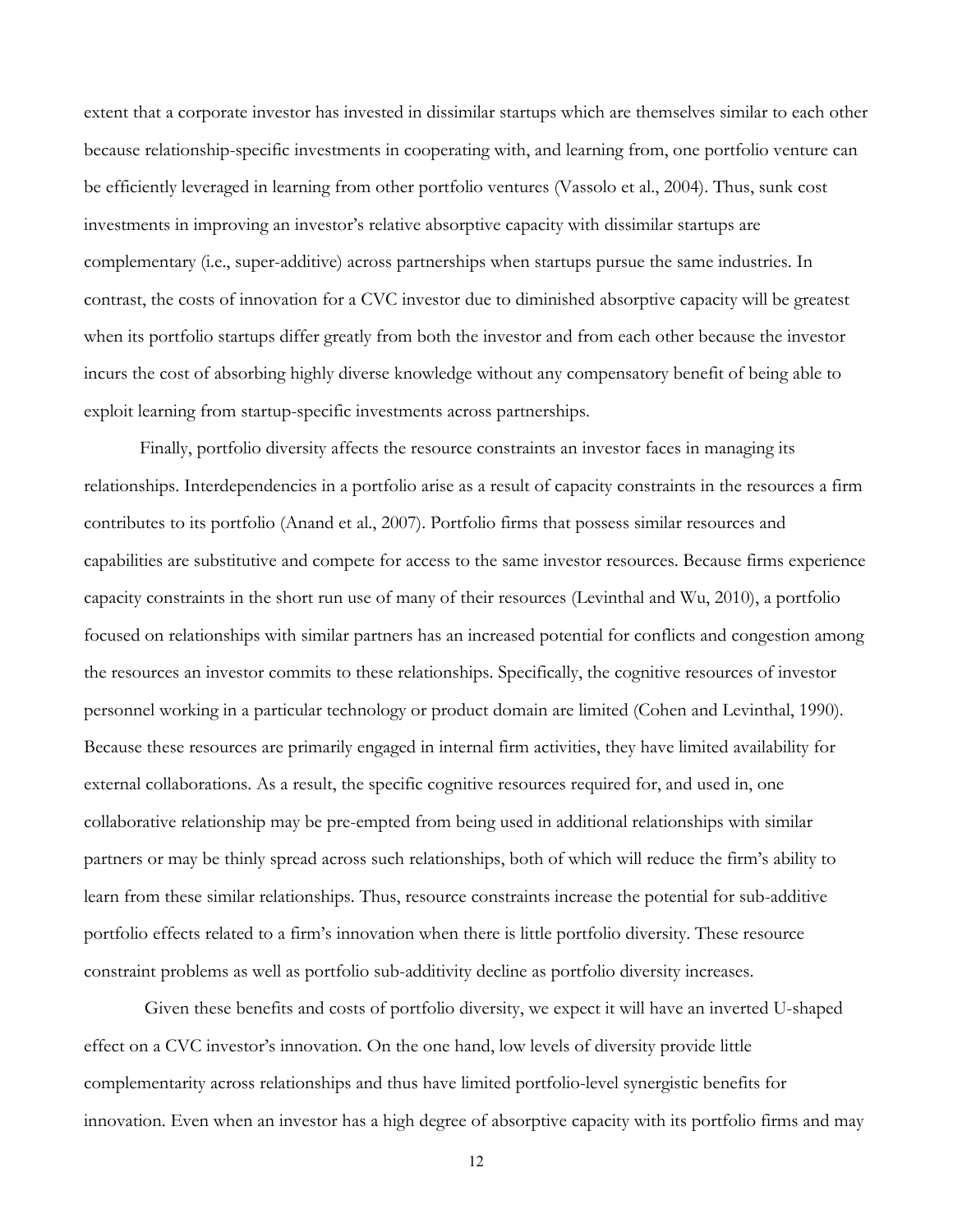be able to efficiently leverage investments in such absorptive capacity across partnerships, the knowledge to which the investor has access will contain little relative novelty and little value for innovation. This problem is exacerbated when portfolio firms are disinclined to share their knowledge, or when portfolios consist of similar partners, which increases resource congestion problems for investors. On the other hand, high levels of portfolio diversity lead to absorptive capacity problems, which can outweigh the benefits of access to a wide variety of novel knowledge and low partner protectiveness, generating a sub-additive portfolio effect. Although greater diversity increases opportunities to generate novel recombinations and reduces resource congestion problems, a principal limiting factor in producing innovations is an organization's ability to transform potentially novel recombinations into usable innovations (Weitzman, 1998). Also, cognitive and informational overload and diseconomies of scale arising from a diverse portfolio can limit the ease with which firms can recognize, evaluate, and utilize the external knowledge elements (Ahuja and Lampert, 2001). As knowledge elements become diverse, the probability of their successful recombination declines, with excessive diversity negatively affecting innovation (Fleming and Sorenson, 2001). An investor's innovation efforts will benefit from a balance of access to a moderate degree of novel knowledge, moderately efficient and effective relative absorptive capacity, moderately protective partners, and limited resource congestion.

**Hypothesis 1 (H1):** *The diversity of a firm's portfolio of new ventures will have an inverted U-shaped relationship with its innovation performance.* 

#### *4.2. Portfolio depth*

Successful recombinations typically involve knowledge components that are salient, accessible, and well understood (Fleming, 2001). Therefore, recombining knowledge elements across firm boundaries from a portfolio of young ventures can be challenging. The technological knowledge possessed by startups may not be sufficiently well developed or embedded in routines due to the lack of formal processes which is the hallmark of entrepreneurial firms (Stinchcombe, 1965). Thus, an investor may be unable to detect which elements of a startup's knowledge will yield useful recombinations. The inability to evaluate the recombinatorial potential of a startup's technological knowledge can decrease an investor's incentive to collaborate in learning from the startup because an increase in the depth of a firm's knowledge reduces potential recipients' uncertainty about its quality, making it a more attractive knowledge source (Tallman and Phene, 2007). Even when an investor is able to identify promising knowledge elements for recombination,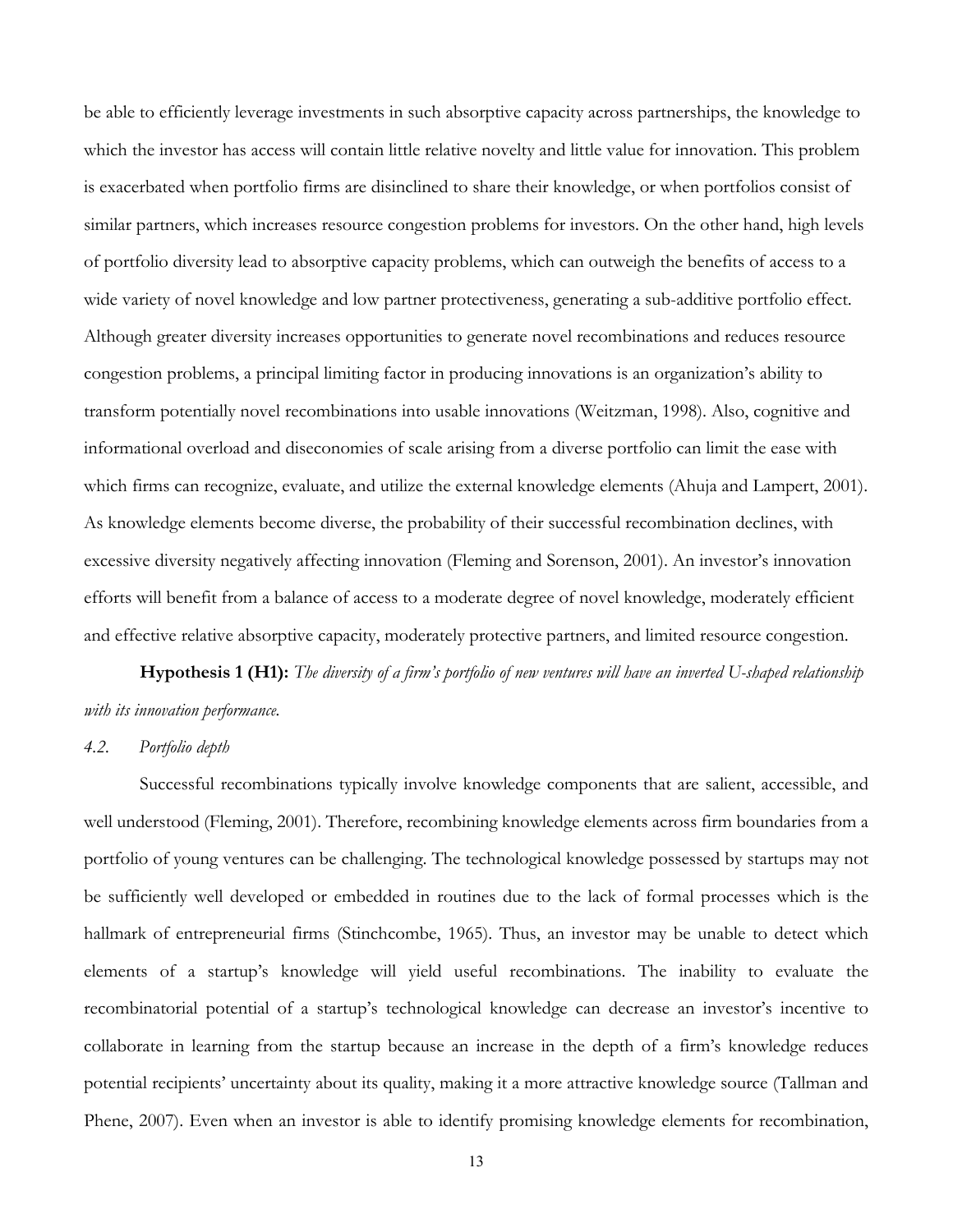the investor's ability to transfer and assimilate this knowledge is contingent upon the depth of a partner's knowledge (Baum et al., 2000; Stuart, 2000). The deeper the technological knowledge of a firm, the better is its ability to articulate, communicate, and illustrate how its knowledge can be utilized, increasing its capacity to transfer knowledge (Zhao and Anand, 2009). Thus, firms with deeper knowledge may be more effective at transferring it and may be a richer source of knowledge. Prior research shows that when firms access knowledge from sources with deeper knowledge bases they are better able to transfer and recombine it (Almeida and Phene, 2004; Baum et al., 2000; Salomon and Martin, 2008; Stuart, 2000).

The depth of knowledge in a CVC investor's portfolio will mitigate some of the costs and amplify some of the benefits of diversity, thus positively moderating diversity's effect on innovation. Specifically, increasing depth of portfolio firms' technological knowledge should enhance an investor's relative absorptive capacity and complement its ability to benefit from diverse partner knowledge by increasing the effective detection, transfer and assimilation of this knowledge. Thus, firms with deeper technological knowledge may be more effective at transferring their knowledge and may be a richer source of knowledge. This also increases the benefit of reduced protectiveness associated with increasing portfolio diversity because ventures with deeper knowledge bases should have more to teach, be better teachers, and be more willing to teach. This is particularly important in the CVC context in which ventures that pursue similar and substitutive technologies relative to corporate investors are typically unwilling to share their technological knowledge with investors due to concerns of expropriation (Dushnitsky and Lenox, 2009). Increasing diversity diminishes these concerns, thus increasing cooperation, while increasing depth improves an investor's ability to learn from diverse ventures. Further, the costs of diversity are diminished because technologically-richer ventures are able to share the cognitive load and actively participate in helping the investing firm understand their technology, thereby facilitating its combination with the investor's knowledge (Gavetti and Levinthal, 2000; Katila and Ahuja, 2002). In sum, deeper partner knowledge increases a firm's ability to benefit from increasingly diverse partners, enhancing the positive effect and diminishing the negative effect of portfolio diversity on its innovation performance.

**Hypothesis 2 (H2)**: *The depth of technological knowledge in a firm's portfolio of new ventures will moderate the inverted U-shaped relationship between portfolio diversity and innovation performance. Specifically, increasing portfolio depth* will improve the positive effects of diversity, increase the amplitude of the effects of diversity, and reduce the negative effects of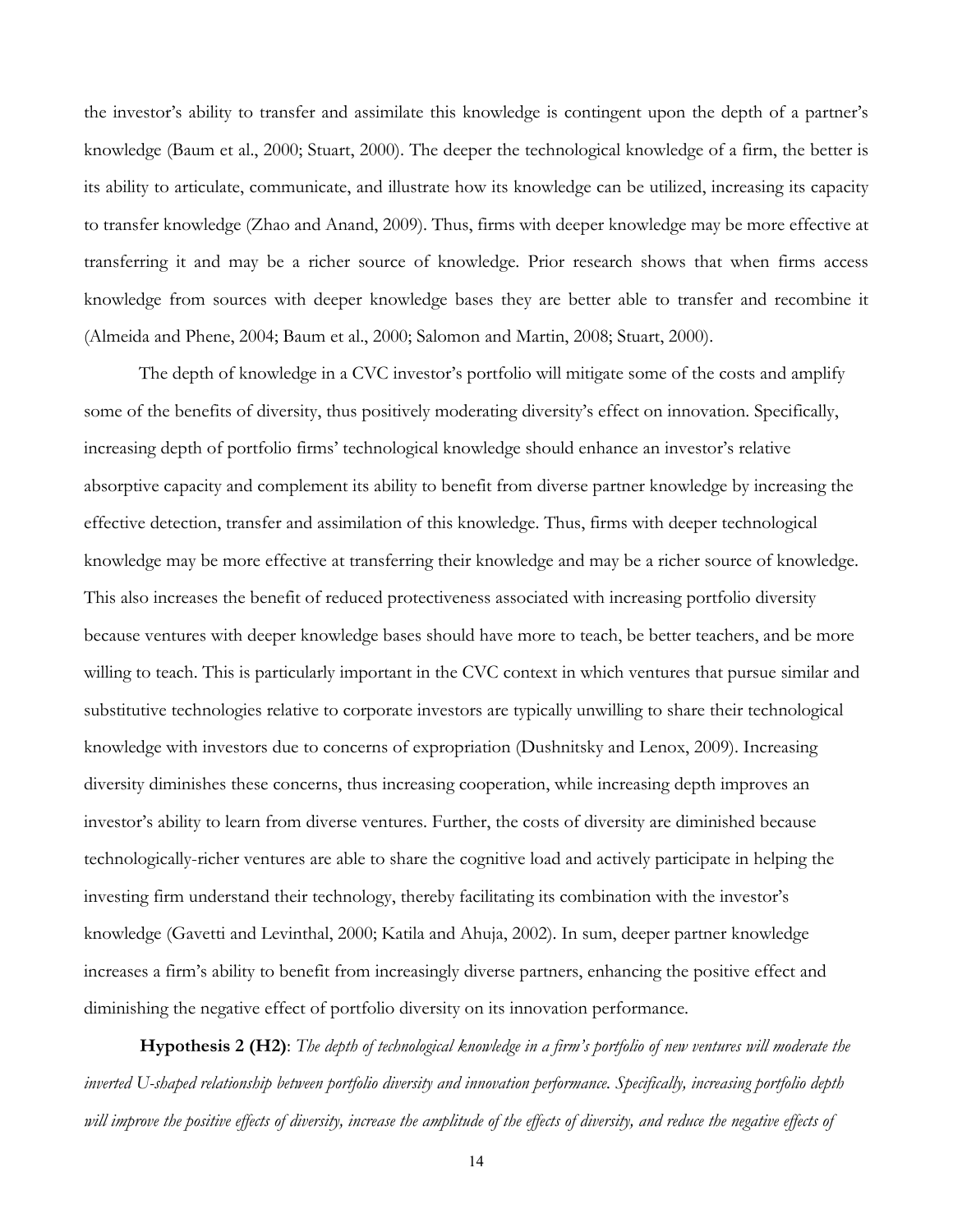# *diversity on firm innovation performance.*

#### *4.3. Portfolio Firms' Partners*

Beyond the internal knowledge resources of its portfolio of ventures, a focal investor can also benefit from the knowledge spillovers to which the ventures have access. In addition to the relationship it maintains with a focal investor, a venture may also maintain collaborative relationships with other firms (Stuart et al., 1999; Wadhwa and Kotha, 2006). Prior research shows that an important mechanism through which resource-constrained ventures are able to access complementary external knowledge resources and build their internal knowledge bases is the network of alliances they form (Baum et al., 2000; Shan et al., 1994). Ventures with a larger number of alliance partners are privy to more information and know-how than ventures with fewer alliance partners (Powell et al., 1996). Alliance partners can also provide firms with valuable know-how about how to effectively exchange knowledge and information across firm boundaries and benefit from knowledge spillovers (Dyer and Singh, 1998; Kale et al., 2000; Lavie and Rosenkopf, 2006).

An investor's direct CVC ties with its portfolio ventures can thus provide it with access to the knowledge spillovers derived from the ventures' other alliance partners (Ahuja, 2000). An increase in such spillovers provides an investing firm with access to a greater depth of knowledge in its portfolio. Indeed, a primary insight from research on networks of interorganizational relationships is that such ties serve as pipes through which information, know-how and other resources flow and firms that are more connected, both directly and indirectly, to others have greater and timelier access to such resources (Phelps et al., 2012). Indirect ties enable a firm to potentially gather greater information about technological trajectories and the success and failure of other firms' research efforts and act as an information processing and screening mechanism (Leonard-Barton, 1995), thereby focusing the attention of the focal firm on those knowledge elements that are more relevant and likely to lead to successful recombinations (Ahuja, 2000). Consistent with these arguments, prior research finds a positive relationship between a firm's indirect knowledge sharing relationships and its innovation performance (Phelps et al., 2012).

The depth of knowledge spillovers to which a CVC investor has access via its indirect links to its portfolio ventures' partners should moderate the influence of portfolio diversity on investor innovation by conditioning diversity's costs and benefits. The benefits of portfolio diversity are enhanced because the knowledge spillovers from the ventures' partners deepens the knowledge available in the portfolio, allowing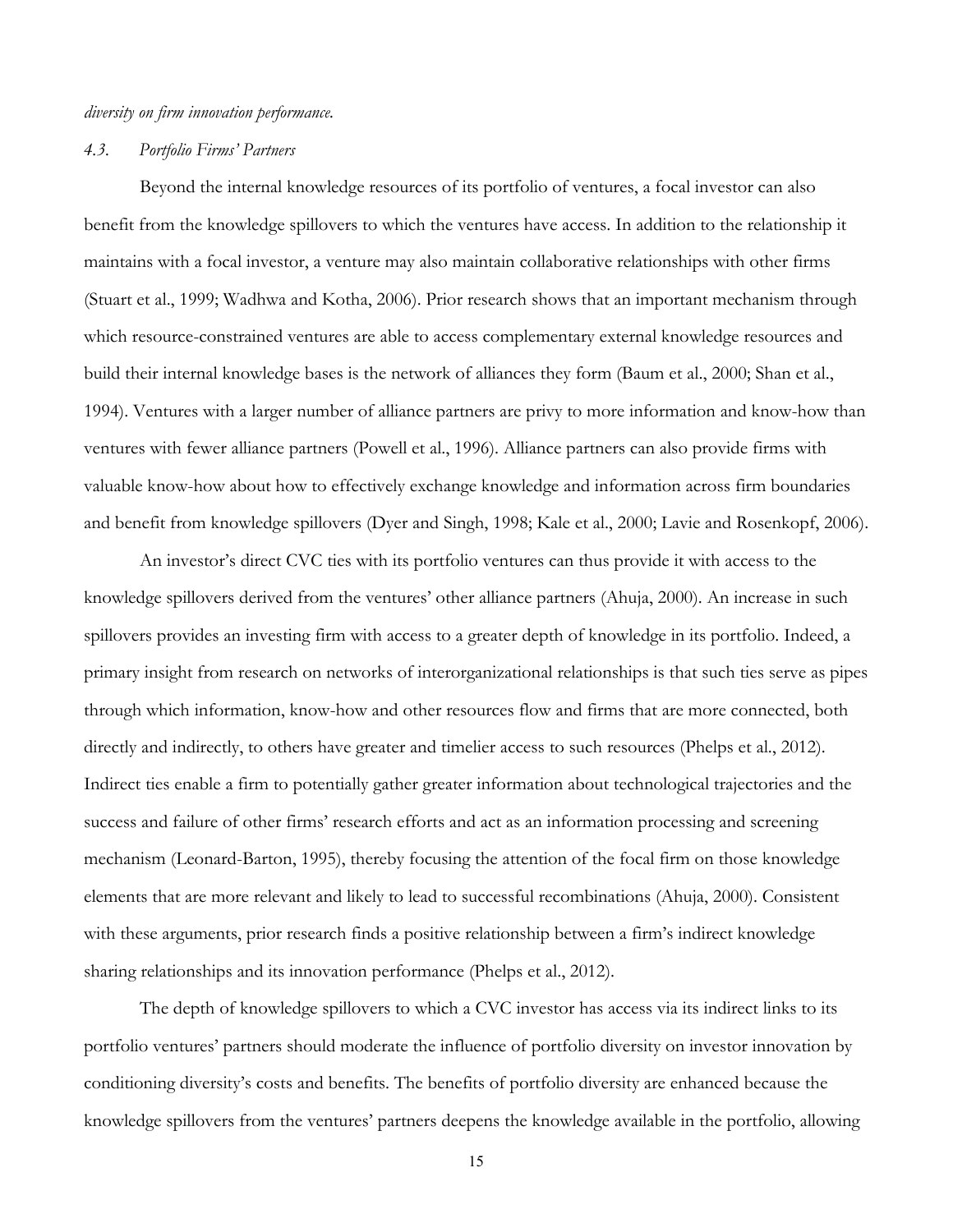the investor to investigate more deeply and better understand the different knowledge domains, thereby increasing its ability to integrate and combine the knowledge with its own (Gavetti and Levinthal, 2000; Katila and Ahuja, 2002). The increased richness of knowledge in a portfolio that results from the ventures' increased connectedness increases the potential for diverse knowledge to be recombined in novel ways. In addition, the benefit of reduced protectiveness associated with increasing portfolio diversity is enhanced because portfolio ventures with more partners also acquire valuable collaborative experience that enables them to exchange and transfer their knowledge more efficiently and effectively with the focal investor. As portfolio ventures become better at forming and maintaining alliances with their other partners, they also help mitigate the costs associated with a diverse portfolio by compensating for the cognitive overload experienced by the corporate investor. In sum, access to a portfolio with a highly connected portfolio of ventures can enhance the ability of the corporate investor to learn from an increasingly diverse portfolio.

**Hypothesis 3 (H3)**: *The combined number of alliance partners of firm's portfolio of new ventures will moderate the inverted U shaped relationship between portfolio diversity and firm innovation performance. Specifically, more portfolio partners*  will improve the positive effects of diversity, increase the amplitude of the effects of diversity, and reduce the negative effects of *diversity on firm innovation performance.*

# **5. Methods**

We chose the global telecommunications equipment industry (SIC 366: "Communications Equipment") as the setting for this study for two reasons. First, in the last three decades this industry experienced substantial technological and competitive changes (Amesse et al., 2004), which resulted in growing CVC investing by incumbents (Dushnitsky, 2006). Second, because we use patent data (as explained below), we chose an industry where firms routinely and systematically patent their inventions (Hagedoorn and Cloodt, 2003). Focusing on one industry allows us to control for industry-specific intellectual property regimes, which influence firm innovation (Lavie et al., 2010).

Many practical considerations influenced our sample construction. To control for unobserved differences in firms' innovation performance, we needed sufficient time varying data on the same firms. We chose the period 1989-2000. We chose 1989 as the initial year because: (1) it coincides with the beginning of a wave of increasing CVC investment among telecom firms (Dushnitsky, 2006) and (2) financial data on many non-U.S. sample firms were unavailable prior to this period. Given the lag between the application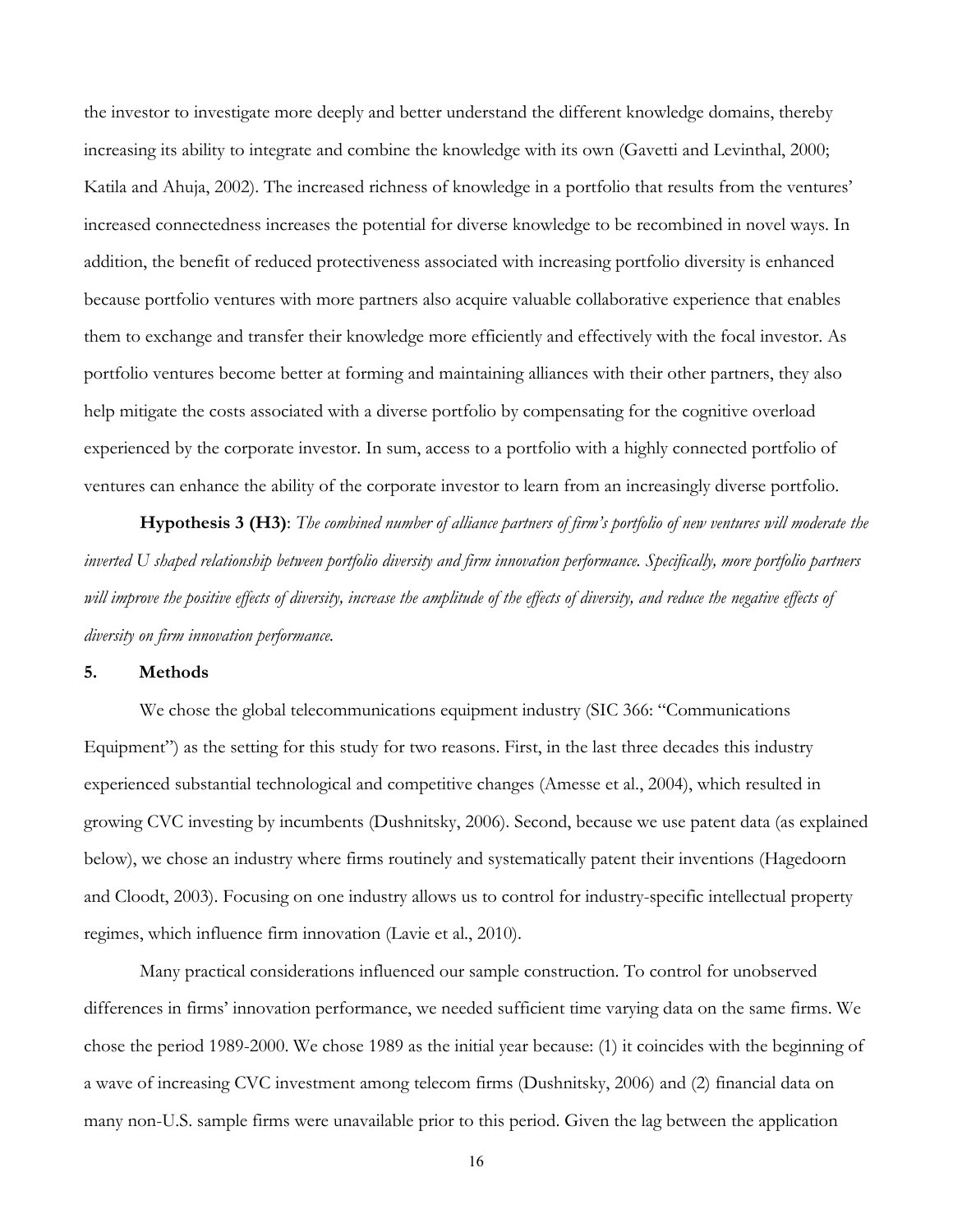date of a patent and its granting, we ended the sample in 2000. Nearly 99% of all patent applications are decided upon by the USPTO within five years of application (Hall et al., 2001), essentially eliminating the risk that our patent data are right-censored. Given the one-year lag between independent and dependent variables, 1999 is the last year we observed investments. We excluded the year 2000 because it exhibited a major spike in VC investments that could bias our results.

To ensure availability and reliability of financial data, we limited the sample frame to public firms. Following prior research (e.g., Dushnitsky and Lenox, 2005; Keil et al., 2008), we used the VentureXpert database, the official database of the National Venture Capital Association (NVCA), to construct our sample of corporate investors. Corporate investors are defined as non-financial public firms who directly invested capital in private, entrepreneurial firms. We identified those corporate investors who had made at least one CVC investment during the sample period. Our final sample consists of an unbalanced panel of 40 publicly traded telecom-equipment manufacturers headquartered in 11 countries and 417 firm-year observations.

#### *5.1. Data and measures*

We used patents to assess investor innovation because patents are valid and robust indicators of knowledge creation (Trajtenberg, 1987). One way knowledge creation is instantiated is in the form of inventions (Griliches, 1990). While inventions can be used to trace an organization's knowledge creation, patents offer a measure of novel invention that is externally validated through the patent examination process (Griliches, 1990). A patent application represents a positive expectation by an inventor of the economic significance of the invention because obtaining such protection is costly (Griliches, 1990). Thus, patents reflect the output of a firm's innovation process. While patents measure a codifiable portion of a firm's technological knowledge, they correlate with measures that incorporate tacit knowledge and are a good measure of innovation in the telecom equipment industry (Hagedoorn and Cloodt, 2003).

We obtained U.S. patents from the Delphion database belonging to Thomson Reuters. Using patents from one country maintains consistency, reliability and comparability across firms (Griliches, 1990). U.S. patents are a good data source because of the rigor and procedural fairness used in granting them, firms' strong incentives to gain patent protection in the world's largest market, the high quality of services provided by the USPTO, and the U.S.'s reputation for providing effective IP protection (Pavitt, 1988). Although many of the sample firms are headquartered outside the U.S., all have established a substantial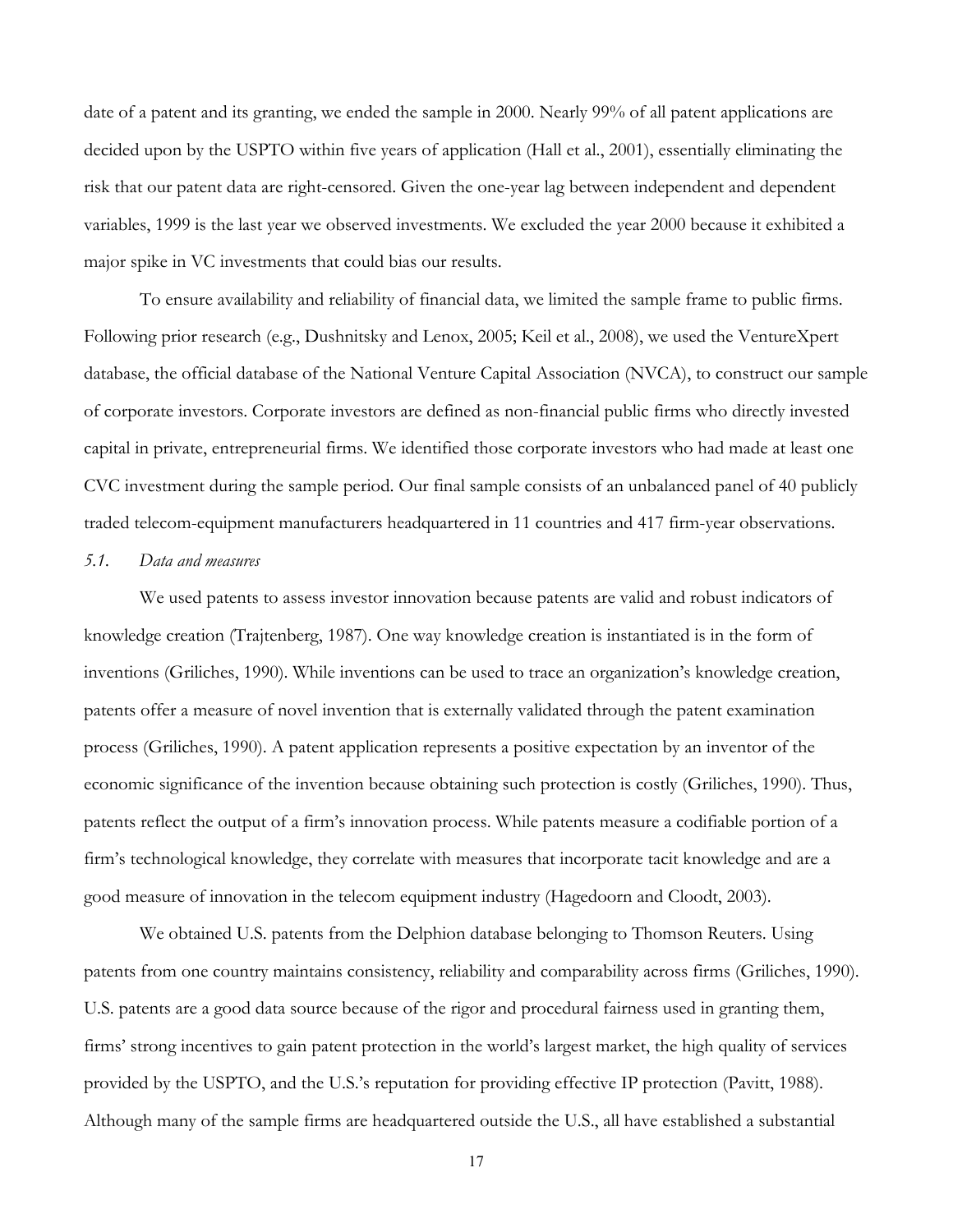presence in the U.S. telecommunications equipment market. Schmoch and Schnoring (1994) showed that the major multinational telecommunications equipment manufacturers from Japan and Europe, all of which are in our sample, actively pursued U.S. patent protection in the late 1980s.

We used the application date to assign granted patents to firms because it captures the timing of knowledge creation (Griliches, 1990). Because patents are often assigned to subsidiaries, which may change names or merge, we carefully aggregated patents to the firm level. We identified all divisions, subsidiaries, and joint ventures of each sample firm as of 1980 using Who Owns Whom and Directory of Corporate Affiliations and then traced each firm's history to account for name changes, division names, divestments, acquisitions, and JVs. We used this master list of entities to assign patents to sample firms.

We collected CVC data from the VentureXpert database and obtained investor firm financial data from Compustat, annual reports, SEC filings, the Japan Company Handbook, Worldscope, and Global Vantage. Investor acquisition data and investor and target alliance data were obtained through systematic searches of the SDC M&A database, SDC alliance database, Factiva, Lexis-Nexis, and Dialog.

### *5.1.1. Dependent variable*

 Following prior research (Lahiri, 2010; Trajtenberg, 1990; Yang et al., 2010; Ziedonis, 2007), we measured investor innovation performance using forward citation-weighted patent counts. Citations received by a patent reflect the intellectual lineage of the patent and the impact that the patent has on subsequent technological development (Ketchen et al., 2013). Thus, forward citations that a firm's patents receive from subsequent patents have been acknowledged as a valid measure of technological importance, and therefore, the quality and economic value of the underlying invention (Hall et al., 2005; Ketchen et al., 2013; Trajtenberg, 1990). We first identified the set of all patents applied for (and subsequently granted) by investor *i* in year *t*. We then identified all the forward citations received by this set of patents in the next 7 years, as well as until the end of 2013. We excluded self-citations by eliminating all forward citations that belonged to the same firm *i.* Innovation performance was operationalized as the total number of forward citations that a firm *i*'s patents applied for in year *t* received in the next seven years. We also computed the total number of forward citations that a firm *i*'s patents applied for in year *t* received until the end of 2013.

### 5.1.2. *Explanatory variable*s

Following Wassmer's (2010) recommendation, we include only existing partnerships in our portfolio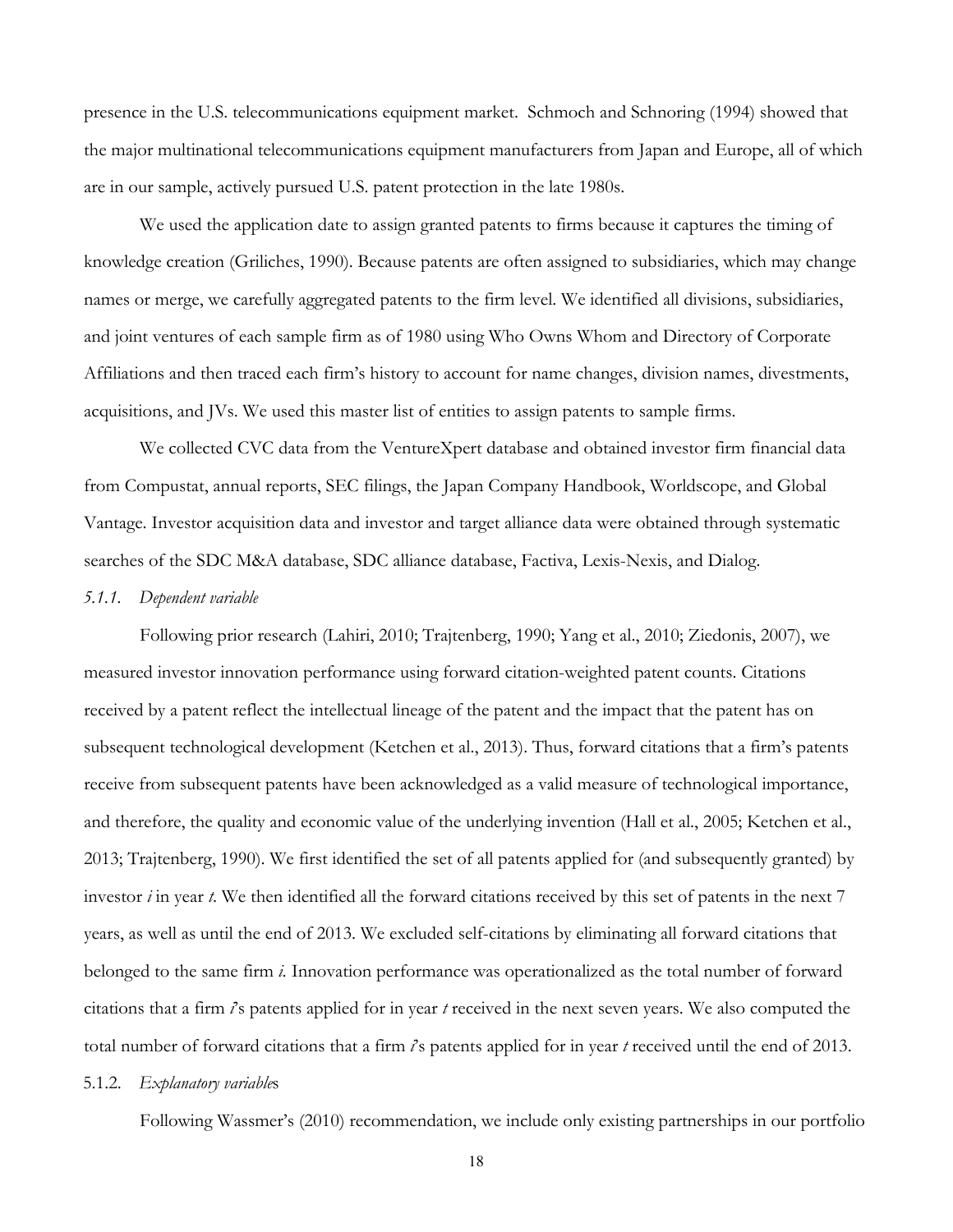measures. In constructing these measures, we include all startups in which a firm invested during the four years prior to and including the focal year. With the exception of publicly reported events such as an IPO or acquisition, it is often difficult to observe when a venture exits an investor's portfolio. We assumed that ventures remain in a firm's portfolio for four years from the date of initial investment for two reasons. First, we exhaustively searched a variety of data sources such as Lexis Nexis, Factiva, Internet archives, company websites, SEC documents, and IPO and acquisition databases and were able to identify the actual exit dates for 82 of the 353 portfolio firms in the sample and found that the average time between initial CVC investment and portfolio exit for these 82 firms was nearly four years. Second, research on the influence of interfirm relationships, such as alliances and acquisitions, has found that the effect of these relationships on firm innovation endures for three to five years (Ahuja and Katila, 2001; Stuart, 2000). Assuming a 4-year duration for an inter-organizational relationship is in line with standard practice in inter-organizational research given the substantial difficulties in identifying termination/exit from secondary sources.

 To measure *portfolio diversity,* we adapted Rodan and Galunic's (2004) measure of knowledge heterogeneity, a measure that incorporates information on the knowledge distance between a focal actor and each of its partners and the distance among the partners. Although patent data would have been ideal to compute knowledge distance, we are unable to use patents because more than 50% of our sample ventures do not hold patents at the time they received investments from corporate investors. Following other studies that faced the same dilemma (Dushnitsky and Lenox, 2005; Jiang et al., 2010; Keil et al., 2008; Lin and Lee, 2011), we use SIC codes to capture the knowledge similarity between firm pairs as this information was consistently available for all the startups in our sample.

To assess diversity of an investor's portfolio firms, we collected the four-digit standard industry classification (SIC) codes in which the corporate investors and startups were active during the period of study. Consistent with prior research, we assume that different industries reflect different characteristic bundles of firm resources and capabilities (Baum et al., 2000; Goerzen and Beamish, 2005; Jiang et al., 2010; Lin and Lee, 2011). We began at the dyad-level and measured the distance between a pair of firms by adapting an index developed by Jaffe (1986). For each firm-year, we identified the four-digit SIC codes from the Compustat database in which the investor firm was active. Because privately held ventures are not allocated SIC codes until they go public, we used VentureXpert's concordance mapping each venture's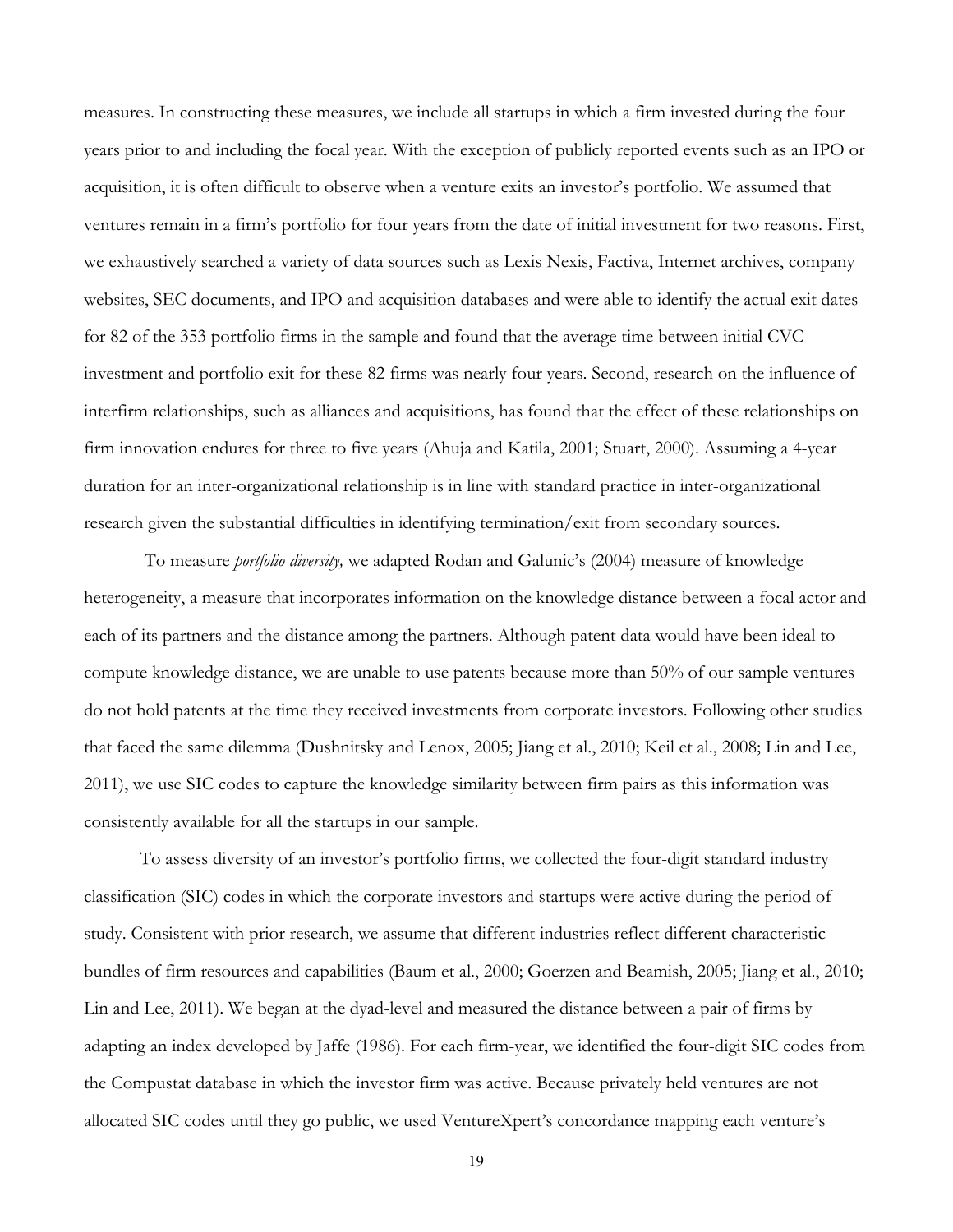industry to an SIC code. A similar approach has been used for private ventures in the past (Dushnitsky and Shaver, 2009). This distribution locates each firm in a multidimensional space based on four-digit SICs, captured by a *K*-dimensional vector  $f_i = (f_{i1} \ldots f_{ik})$ , where  $f_{ik}$  represents the fraction of all of firm *i's* four-digit SICs in industry class *k.* Consistent with Bryce and Winter (2009), this approach assumes that each fourdigit SIC deploys a different technology and thus the distribution of a firm's four-digit SICs reflects the distribution of its technical knowledge. The subscript *it-1* below indicates that the independent variables for firm *i* are lagged one year relative to the dependent variable.

The distance, *d*, between investor firm *i* and portfolio firm *j* in year *t* was calculated as:

$$
d_{ijt} = 1 - \left[ \sum_{k=1}^{K} f_{ik} f_{jk} / \left( \sum_{k=1}^{K} f_{ik}^{2} \right)^{1/2} \left( \sum_{k=1}^{K} f_{jk}^{2} \right)^{1/2} \right]
$$

where: *fik* = fraction of all of investor *i's* four-digit SICs in industry class *k., fjk* = fraction of all of venture *j's* four-digit SICs in industry class *k.,* and *K =* Total number of SIC classes that the investor and venture were present in. The distance, *d*, between investor firm *i* and portfolio firm *j* in year *t*, is bounded between 0 (complete similarity) and 1 (complete dissimilarity), and is symmetric for the two firms. We used these pairwise distance values to construct a distance matrix,  $D_t$ , for each year *t* in the sample. These square and symmetric matrices reflect the SIC-based distances between all possible pairwise combinations of sample firms (i.e., investors and ventures) in a given year.

 To compute portfolio diversity, we first calculated a value of the uniqueness of each portfolio firm *j* in corporate investor *i*'s portfolio in year *t-1*. The uniqueness of a portfolio firm, *j*, is a function of the uniqueness of all other ventures present in investor *i*'s portfolio in that year, and portfolio firm *j*'s distance from them. Following Rodan and Galunic (2004), the uniqueness of a portfolio firm *j*, *uj*, is defined as:  $=\sum_{k}$  $\lambda u_j = \sum d_{jk} * u_k$ . Doing so yields a recursive system of equations whereby the uniqueness of one venture in an investor's portfolio depends recursively on the venture's distance from all other ventures in the investor's portfolio in that year. For example, consider an investor with three ventures X, Y, and Z in its portfolio: the extent to which the portfolio is diverse and exposes the investor to a wider range of unique knowledge elements will not only depend on how different the knowledge resources of each of the three ventures are from the investor but also on how different the knowledge resources of ventures X, Y, and Z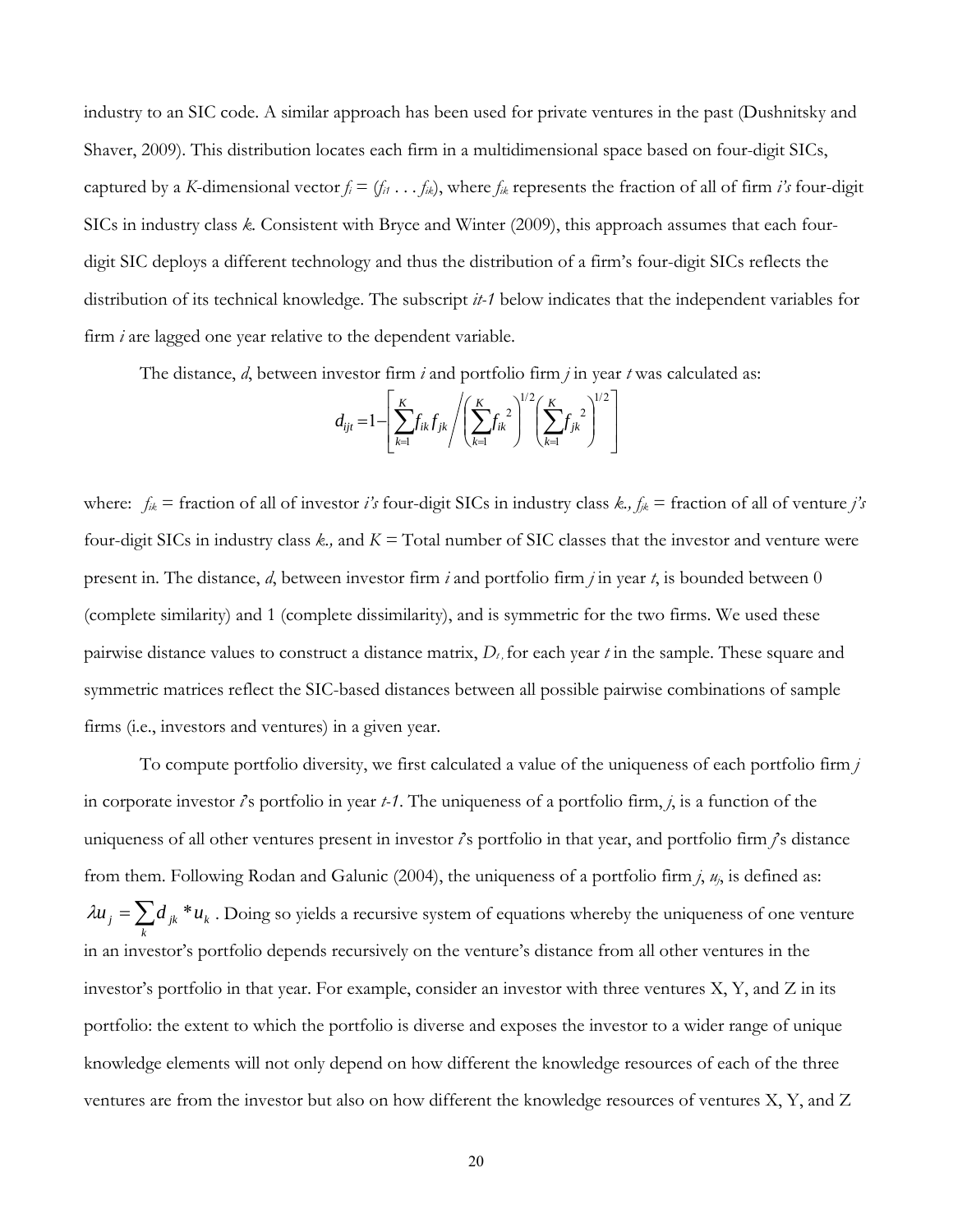are from each other. Thus, the uniqueness of each portfolio firm is found in the solution of the eigen equation:  $\lambda U = DU$ , where D is the matrix of pairwise distances between the investor *i* and each of its portfolio ventures, U is an eigenvector of D and  $\lambda$  is its eigenvalue.<sup>1</sup> The elements of U are the uniqueness measures for investor *i* and its portfolio ventures. For a matrix D of size *n* X *n*, the solution contains *n* eigenvalues. We use the largest eigenvalue to find the eigenvector U. Following Rodan and Galunic (2004) and Phelps (2010), we measure the diversity available to investor *i* in its portfolio of ventures in year *t-1* as:

$$
PortfolioDiversity_{it-1} = \frac{1}{N} \sum_{j=1}^{N} d_{ij} \lambda u_j,
$$

where  $d_{ij}$  is the SIC-based distance of venture *j* from investor *i* and  $\lambda u_j$  is *j*'s uniqueness score computed for all of *i*'s portfolio firms. The 1/*N* term compensates for the fact that lambda increases linearly with portfolio size. The measure captures the SIC-based distance between the focal investor and each of its portfolio firms as well as the SIC-based distances *among* the portfolio firms. Portfolio diversity increases with the distance between investor *i* and its portfolio ventures and with the distance among the ventures. In order to compute the 4-year portfolio for each focal investor from 1989 onwards, we started collecting data on the investor's SIC codes and its portfolio companies from 1986 onwards.

Drawing on the innovation search and interorganizational learning literatures, we characterized a CVC investor's portfolio of ventures as an extramural knowledge search space to which the investor has access as a result of its investment relationships with the ventures. Knowledge depth refers to the accumulated stock of knowledge accessible by an actor in a particular search space (Katila and Ahuja, 2002; Laursen and Salter, 2006). Accordingly, we define the depth of knowledge in a CVC portfolio as the accumulated stock of technological knowledge possessed by the ventures in the portfolio. Building on prior research (Baum et al., 2000; Stuart, 2000; Tallman and Phene, 2007), we use patent data to observe and quantify the depth of technical knowledge possessed by an investor's venture partners. Using USPTO data from the Delphion database, we operationalized *Portfolio depth* as the average number of patents owned by the ventures in which firm *i* invested during the prior four years, including year *t-1*. For young ventures, patents are often considered as positive signals of their quality and technological competence (Hsu and

l

<sup>1</sup> Lambda (*λ*), a constant, is required to obtain a nonzero solution. To ensure non-negative uniqueness values, the largest eigenvalue (*λ*) is used (Bonacich, 1987).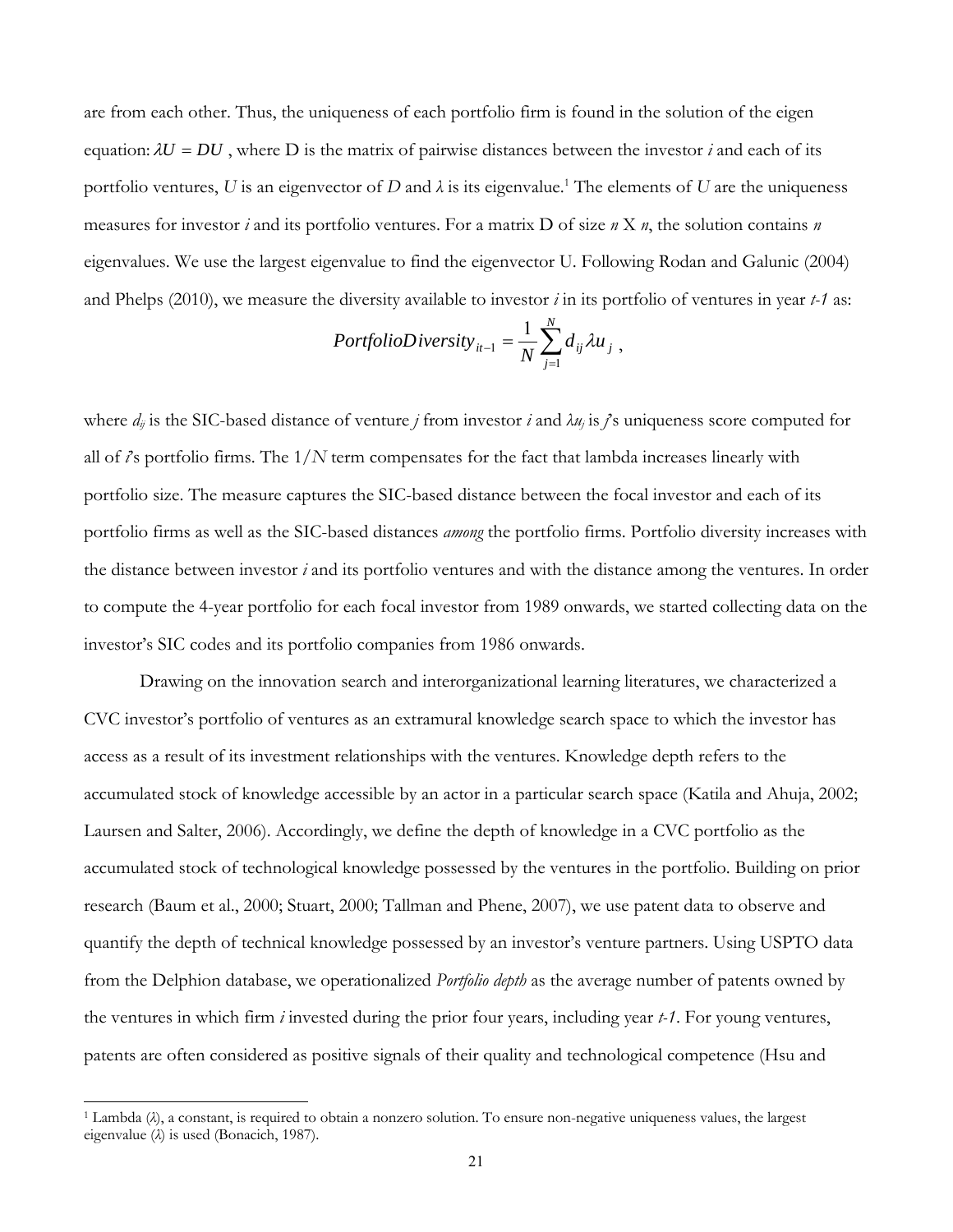Ziedonis, 2013). Because patents include detailed explanations, employing well-understood, formal, and symbolic language, for a novel and valuable solution to a technical problem, patents indicate that a firm has, at least to some extent, codified its technological knowledge and validated the potential utility of that knowledge (Jensen et al., 2007). Because the cognitive effort made in codifying knowledge results in a richer and deeper understanding of the knowledge and the creation of new knowledge (Cowan et al., 2000; Zollo and Winter, 2002), ventures that have invested in patenting their knowledge should be a richer source of knowledge. In this way, patents are a credible signal of the quality of a firm's codified knowledge base (Cohendet and Meyer Krahmer, 2001) and "convey information about the lines of research a firm is conducting and how quickly the research is proceeding" (p. 646, Long, 2002). The extent to which a venture has patented its technical inventions thus reflects is depth of technological knowledge (Griliches, 1990).

*Portfolio firms' partners* was computed as the average number of alliance partners, including relationships with other CVC investors, of the portfolio of all startups in which firm *i* invested during the four years prior to and including year *t-1*. The number of alliance partners of a venture reflect the indirect ties that the focal investor has access to through its relationship with the venture (Ahuja, 2000). The data were obtained from SDC alliances database, VentureXpert, and triangulated by searching the Lexis Nexis and Factiva databases, as well as company websites.

#### *5.1.3. Control variables*

We control for potential confounding factors. First, prior venturing experience provides the basis for a venturing capability, which can result in improved learning from portfolio firms (Keil, 2004), and can capture otherwise unobserved differences in an investor's ability to benefit from CVC investments. We control for investor *i*'s *CVC experience* in year *t-1* as the log of the cumulative count of CVC investments since its first investment, weighted by the time since each investment was made. These data were obtained from the VentureXpert database. Second, using Compustat data, we control for investor size, R&D, slack and age for the following respective reasons: (a) size can have negative and positive effects on firm innovation (Cohen and Levin, 1989), (b) a firm's R&D expenditures are investments in knowledge creation (Griliches, 1990) and may increase its ability to absorb extramural knowledge (Cohen and Levinthal, 1990), (c) firms with slack resources may participate in more exploratory search (Greve, 2007), which can increase innovation performance (Nohria and Gulati, 1996), and (d) as firms age, they tend to exploit their existing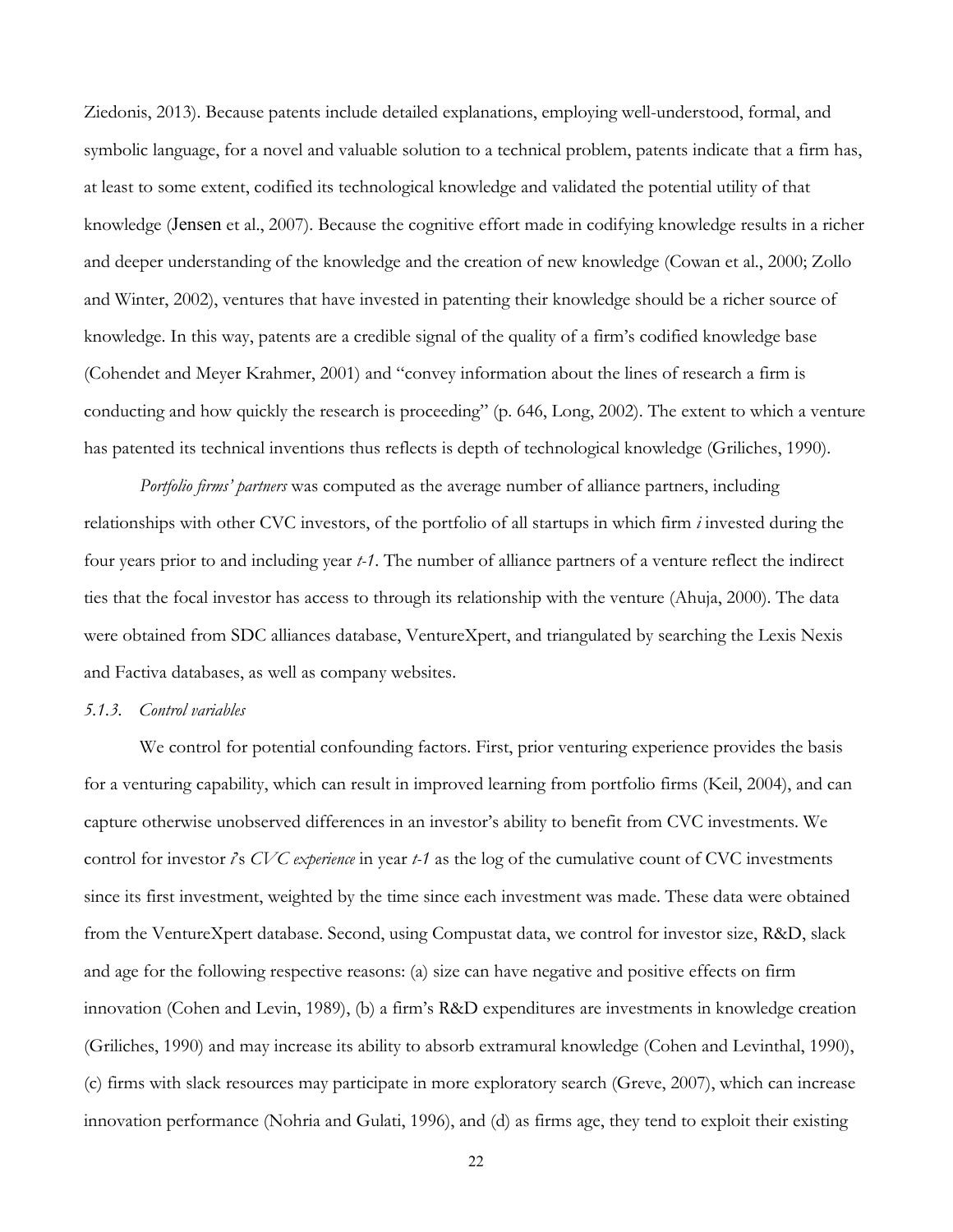technological competencies rather than explore new and unfamiliar technologies (Sorensen and Stuart, 2000). For a firm *i* in year *t-1*, we operationalize firm size using the natural log of sales in \$US million (*Investor Sales*); we measure firm R&D using *R&D Intensity* (R&D expenditures/sales); we follow prior research (e.g., Bourgeois and Singh, 1983) and measure a firm's unabsorbed slack resources using its year end current ratio (*Investor Current Ratio*); and *Investor Age* as the number of years from the firm's founding. Third, we control for *Investor Alliances* and *Acquisitions* because they represent alternative extramural sources of knowledge that can influence firm innovation (Ahuja and Katila, 2001; Stuart, 2000) and because their use is correlated with the use of CVC (van de Vrande et al., 2009). We control for the number of acquisitions made by firm *i* and for the number of alliances (excluding those involving portfolio firms) formed by firm *i* during the four years prior to and including year *t-1*. We used straight-line depreciation to account for the declining influence of acquisitions and alliances over time.

Next, we control for *Investor Technological Diversity*. Increasing technological diversity may increase the potential for innovation based on internal spillovers (Garcia-Vega, 2006), and may increase a firm's ability to identify, evaluate, and absorb knowledge from external sources (Cohen and Levinthal, 1990). We measure firm *i*'s technological diversity in year *t-1* using Hall's (2002) adjusted Herfindahl index:

Technological Diversity<sub>it-1</sub> = 
$$
\left[1 - \sum_{j=1}^{J} (N_{jit} / N_{it})^2\right] * (N_{it} / N_{it-1})
$$
, where N<sub>it-1</sub> is the number of

patents obtained by firm *i* in the four years prior to and including year  $t$ -1. N<sub>jit</sub> is the number of patents in primary technology class *j* in firm *i*'s four year knowledge base. This variable may take on values between 0 (no diversity) to 1 (max. diversity). We also control for *Investor Total Patents* – the number of patents that were applied for by (and subsequently granted to) CVC investor *i* in year *t-1* because firms that patent more are at greater risk of receiving a higher number of citations (Trajtenberg, 1990). Given the one year lag between the observation of our DV and our explanatory and control variables, the patents used to compute investor patents do not overlap with the patents used to construct our DV (i.e., those patents at risk of forward citation). Finally, we control for *Portfolio Size*, operationalized as the number of ventures present in the CVC portfolio of investor *i* in year *t-1*.

## *5.2. Model specification and estimation*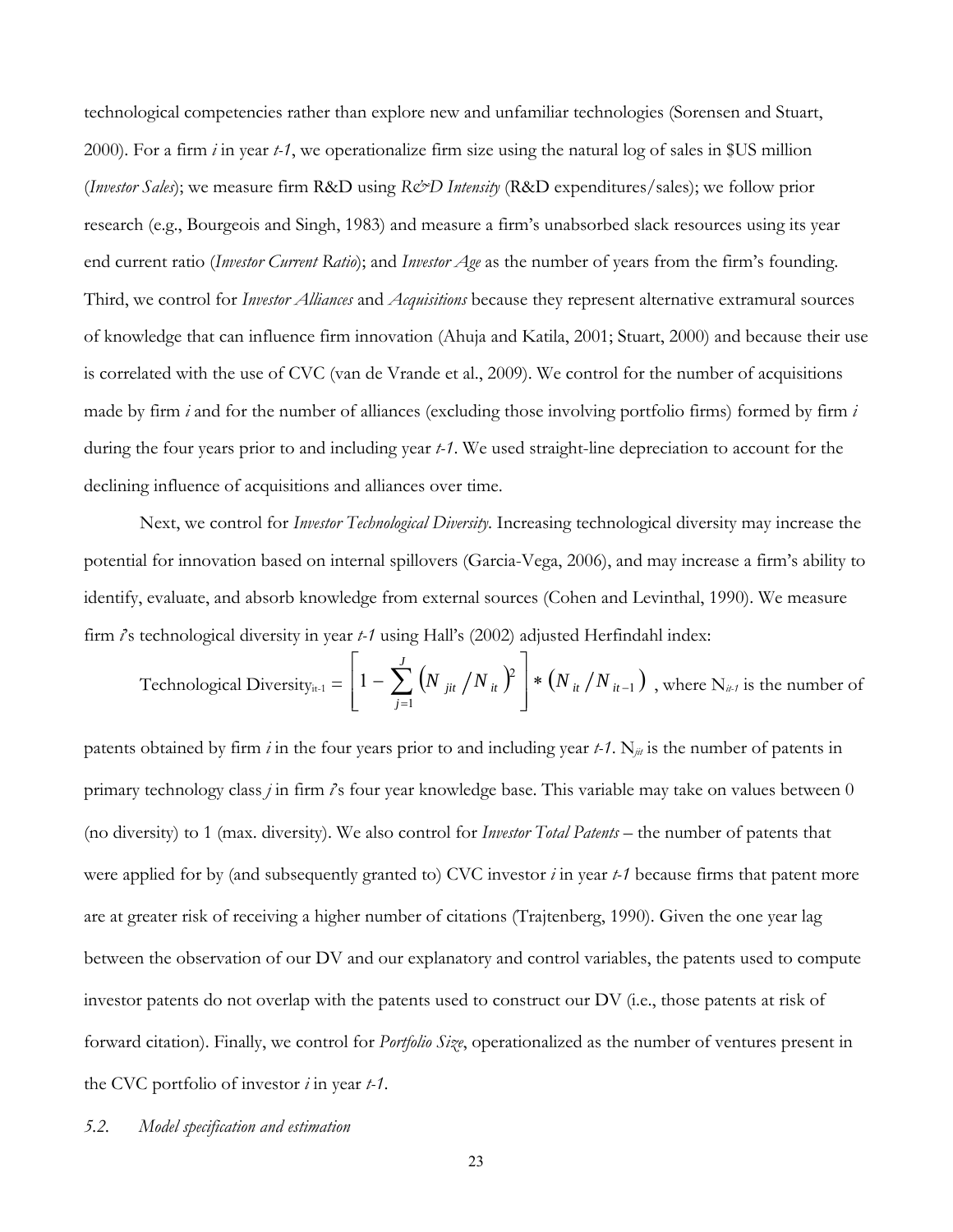Our dependent variable is a count variable, which exhibits significant over-dispersion, and takes on only non-negative integer values. Thus, we use a negative binomial model, which is a generalization of the Poisson model and allows for overdispersion by incorporating an individual, unobserved effect into the conditional mean (Hausman et al., 1984). The negative binomial panel estimator accommodates explicit control of persistent individual unobserved effects through both fixed and random effects. In this study, unobserved heterogeneity may stem from unmeasured differences among observationally equivalent firms that affect their innovation performance, or from unmeasured, systematic time period effects. Because unobserved heterogeneity can result in specification error (Heckman, 1979), we employ two strategies to control for it. First, we include year fixed effects to control for systematic period effects that may affect all sampled firms' innovation performance, such as year-to-year differences in environmental dynamism, competitive intensity and macroeconomic conditions (Lavie et al., 2010). Second, we employ firm effects to control for unobserved firm differences in innovation, such as those caused by differences in CVC program structures and objectives.<sup>2</sup> To check the appropriateness of using random effects estimation, which assumes that unobserved firm effect is not correlated with the regressors, we used the Hausman test (1978), which did not converge. Therefore, we report results for the more conservative fixed effects estimation. We lag all covariates by one year to reduce concerns about reverse causality.

# **-------- Insert Tables 1, 2, and 3 and Figures 1 and 2 about here --------**

#### **6. Results**

l

Table 1 presents the descriptive statistics and correlations. Investor CVC Experience, Investor Size and Portfolio Diversity were log transformed to reduce skewness and kurtosis. Table 2 displays the negative binomial panel regression results using firm fixed effects. Because Hausman tests did not converge for all

<sup>&</sup>lt;sup>2</sup> CVC program objectives determine the intent of CVC investments in terms of exploration or exploitation. That is, some firms pursue exploitation in their CVC programs, while others pursue exploration and some pursue both (Dushnitsky, 2006; Maula, 2007). These program objectives are stable over long periods of time (Dushnitsky, 2006; Dushnitsky and Shaver, 2009). Consequently, firm effects (either random or fixed) will capture the influence of unobserved differences in firms' CVC program objectives on their exploratory knowledge creation. We were able to find additional information on objectives of 13 of the 40 investor firms by searching archival sources and interviews we conducted with some CVC program managers. This data increases our confidence that the vast majority of investments made for technology-related reasons and these program objectives remained stable over time. Consequently, our use of firm effects effectively controls for unobserved differences in CVC program objectives.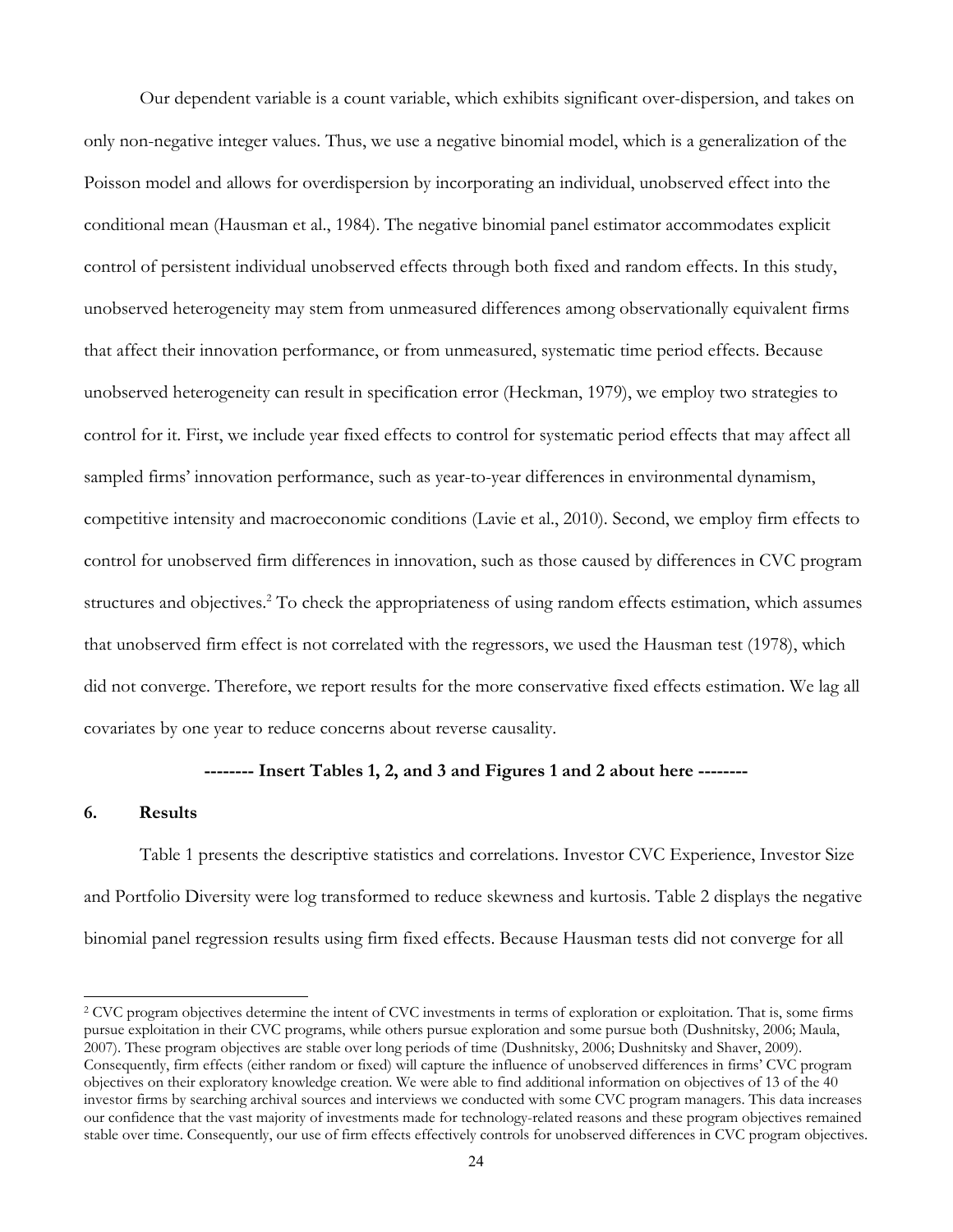models, we report the more conservative results using firm fixed effects after removing the time invariant variables (pre-sample and investor region) from the models. The results using random effects were consistent in terms of significance and signs and are available upon request.

In Table 2, Model 1 is the baseline model with control variables. Models 2 and 3 introduce portfolio diversity and its square. To test the moderating effect of portfolio depth and portfolio firms' partners, each moderator variable was interacted with the linear and squared term of portfolio diversity. Model 4 introduces the two moderating variables without any interactions. Models 5 and 6 show these interaction effects entered separately. Model 7 is the full model with all interaction terms. The Log likelihood and Wald Tests indicate improvement in model fit relative to the baseline model and overall model fit, respectively. Although not reported, all models include year dummies.

Hypothesis 1 predicted an inverted U-shaped relationship between portfolio diversity and firm innovation performance. Evidence of an inverted U-shaped effect requires that the second order (quadratic) term be negative and significant while the lower order (linear) term does not need to be significant (page 65- 67, Aiken and West, 1991). When portfolio diversity and its square are introduced together in Models 3-7, portfolio diversity is positive and significant and portfolio diversity squared is consistently negative and significant. Moreover, using parameter estimates from the final model (Model 7, Table 2), the maximum value of innovation occurs when the logged portfolio diversity is 0.407, which is within the sample range of 0.00-1.89. Thus, we find support for hypothesis 1.

Hypothesis 2 predicted that portfolio depth would moderate the relationship between portfolio diversity and investor innovation. In Models 5 and 7, the interaction between portfolio diversity squared and portfolio depth is positive and significant. To better interpret the interaction term, we graphed the interaction effect using the procedure outlined in Aiken and West (1991). Figure 1 shows that, at low and high levels of portfolio diversity, higher levels of portfolio depth enhance the influence of portfolio diversity on innovation performance. At a low level of diversity, increasing portfolio depth increases the benefits of portfolio diversity for a corporate investor's innovation. Greater portfolio depth mitigates the deleterious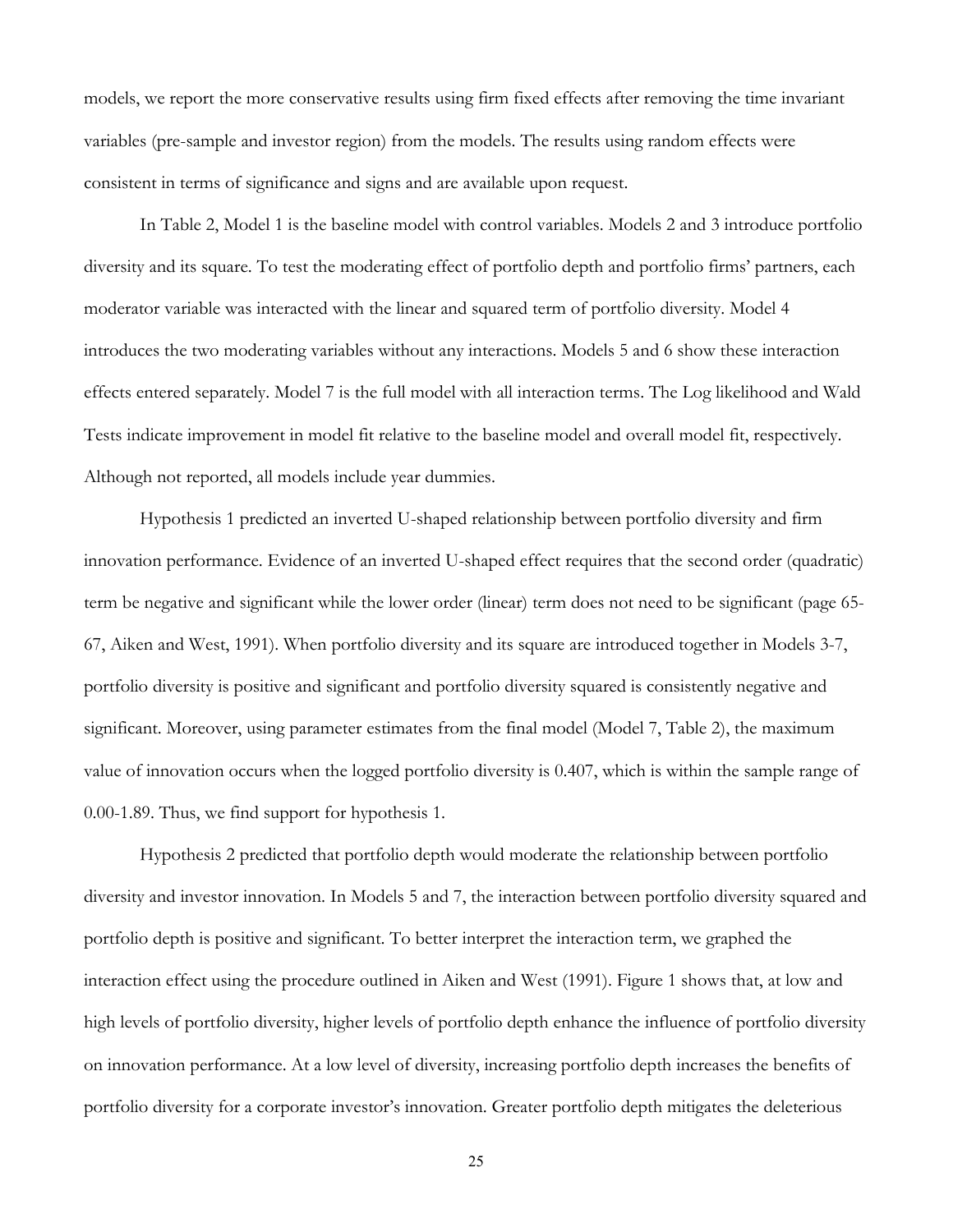effect of excessive portfolio diversity. Further, the amplitude of innovation performance is higher for deeper portfolios at all levels of portfolio diversity. Thus, hypothesis 2 is supported.

Hypothesis 3 predicted that number of portfolio firms' partners would moderate the relationship between portfolio diversity and investor innovation. In Models 6 and 7, the interaction between portfolio diversity squared and portfolio partners is positive and significant. We graphed the interaction effect (Figure 2), which shows that at high (low) levels of portfolio diversity, greater number of portfolio partners enhances (weakens) the influence of portfolio diversity on innovation performance. Thus, more portfolio partners appear to mitigate the deleterious effect of excessive portfolio diversity only at higher levels of portfolio diversity. Thus, we find some support for hypothesis 3.

Multicollinearity may be a concern because we interact the square of portfolio diversity and its linear version multiple times with portfolio knowledge codification and knowledge maturity. Collinearity increases the standard errors of parameter estimates and reduces the likelihood of finding statistically significant effects. Our results are conservative because the squared diversity term remains significant in the full model even when multiple interactions involving it are entered. Because collinearity does not affect the precision of the estimates of higher order (i.e., interaction) variables (Gujarati, 2003), it should not adversely affect our results. We used the STATA command coldiag2 and verified that the condition number and condition indices were well below the recommended cutoffs of 30 and 20 respectively (Belsley et al., 1980). We found that in the presence of higher order and interaction terms, the condition number was 39.19, which drops to 17.53 when the higher order terms and interaction terms are removed.

#### *6.1. Robustness Analyses*

We conducted additional robustness analyses. First, we considered the potential influence of selfselection. Since we are unable to observe portfolio-related variables for those firm-years in which a firm did not make a CVC investment in the prior four years, these observations are censored because investors have self-selected into and out of making CVC investments. This introduces the possibility of a bias due to selfselection. To control for this bias, we restricted our sample to the uncensored observations (i.e., those firm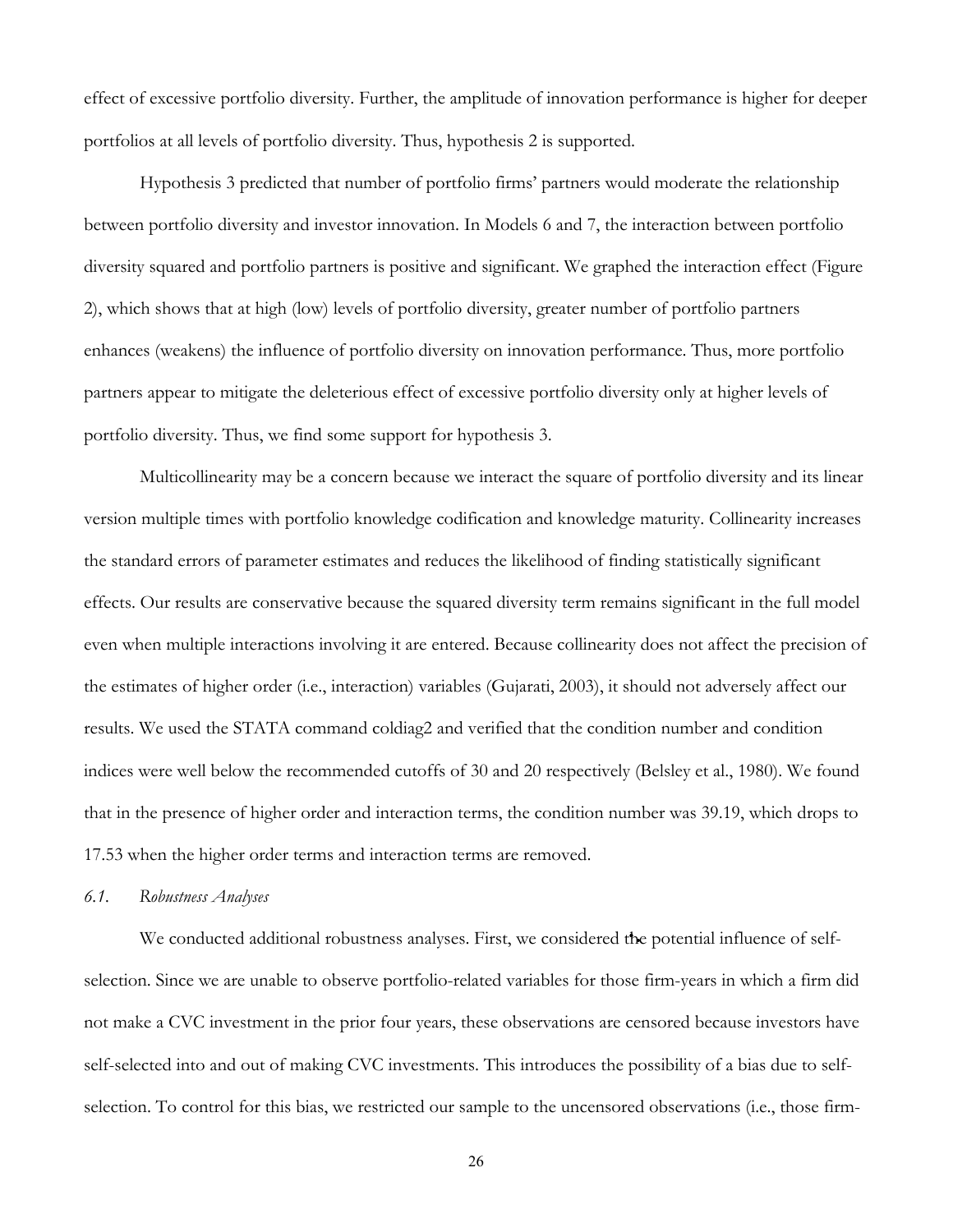years in which firm *i* made at least one CVC investment in the four years leading up to and including year *t-1*) and reran our regressions (Models 1A-7A, Table 3). The results reported in Models 1A-7A are similar to and consistent with those presented in Models 1-7 of Table 2. We graphed the relationship from Model 7A for a comparison with Model 7 (Figure 1). The quadratic term of portfolio diversity is still strongly significant, suggesting that the inverted-U relationship between portfolio diversity and investor innovation still holds. Second, we computed two additional measures of diversity – within-portfolio diversity (which captures how different the industries of portfolio ventures are from each other), and averaged-portfolio diversity (which averages the differences between the industry of each portfolio venture and the industry of the CVC investor). Results with the within-portfolio diversity are similar in sign and significance to those we obtain with our single measure of diversity, while averaged-portfolio diversity does not show any effect on investor innovation. Finally, we reran all the regressions with random effects specification and the results are consistent with those reported in Tables 2 and 3.

# **7. Contributions, limitations, and future research**

This study examined the influence of the resource composition of a corporate investor's portfolio of CVC investment relationships with startups on its innovation performance. Our results suggest that diversity in resources available to a focal corporate investor via its portfolio of ventures as well as the characteristics of the knowledge resources of the portfolio ventures have important implications for the corporate investors' ability to generate higher quality innovations. Specifically, we find that there is an inverse U-shaped relationship between the diversity of resources available to a corporate investor in its portfolio of ventures and the investor's innovative performance. Thus, our results emphasize the benefits of moderate levels of portfolio diversity for investor innovation, and suggest that even though portfolio diversity is beneficial for innovation, it can also have cost implications that must be considered. Going beyond this baseline result, we examine important partner-specific contingencies that present a more nuanced picture of the portfolio-diversity –innovation relationship. We find that the benefits of portfolio diversity are enhanced and the costs of portfolio diversity mitigated when portfolio partners are rich in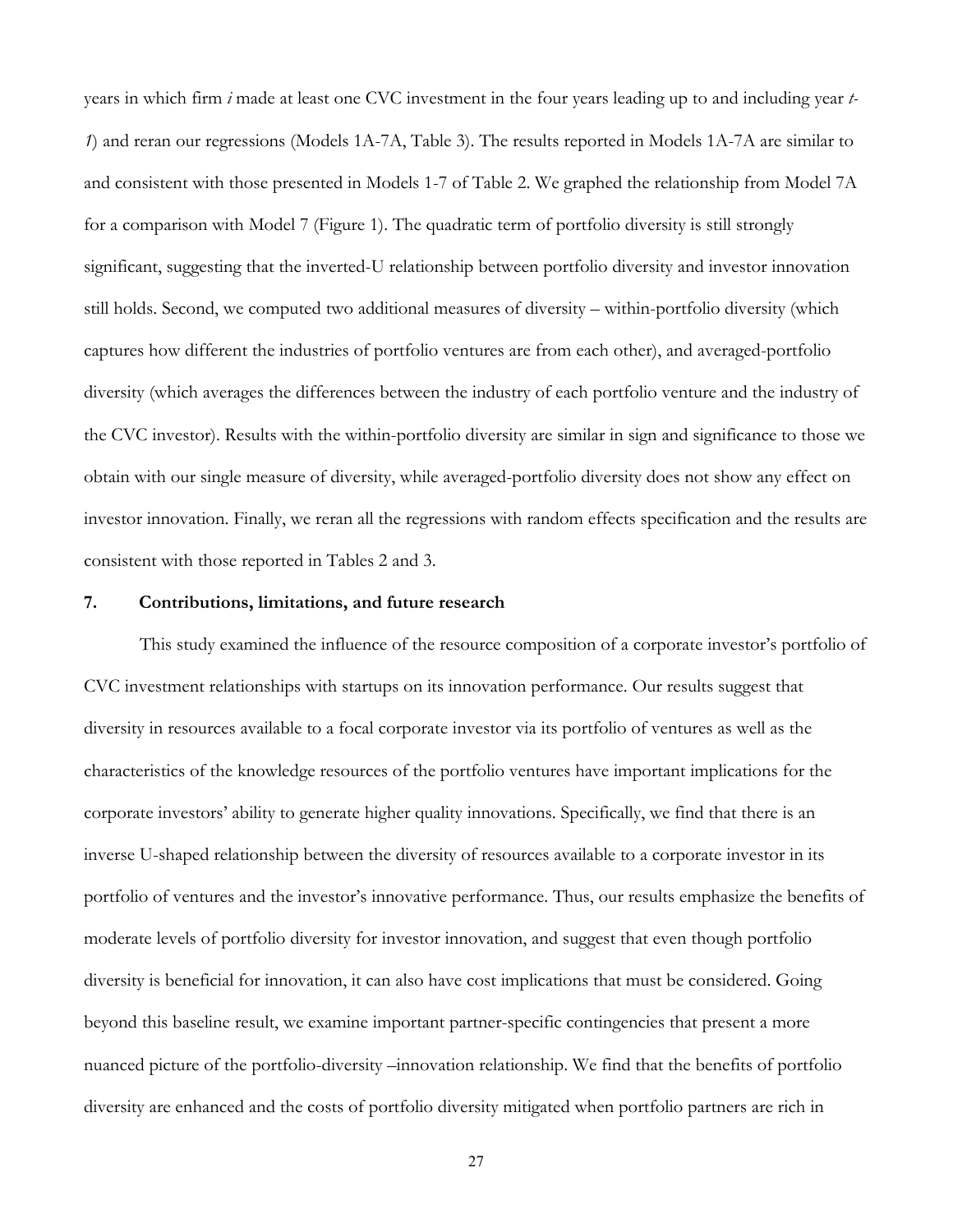knowledge resources; that is, when they possess deeper technological knowledge and are connected to external knowledge resources via alliances. These contingencies suggest that a firm's innovation performance is indirectly impacted by the resources directly available to it through its partners and by its partners' access to resources via their other alliance relationships.

While our results are consistent with our hypotheses, we found some interesting differences in how portfolio partners' internal and external knowledge resources may impact the portfolio diversity - innovation relationship. When we examine the graphs of the relationships in Figures 1 and 2, we find that the technological depth of the portfolio partners has a predominantly positive effect across the entire range of portfolio diversity. At lower levels of diversity, portfolio depth strengthens the already positive diversityinnovation relationship, and at higher levels of diversity, depth reduces the effects of the negative diversityinnovation relationship. In contrast, even though the number of alliance partners of the portfolio has a positive effect on the diversity-innovation relationship, this effect is present mostly in the higher ranges of portfolio diversity (that is, it reduces the negative effect of the diversity-innovation relationship). At lower levels of diversity, a greater number of alliance partners appears to reduce the positive diversity-innovation relationship. We can think of one explanation for this result. It is possible that when portfolio diversity is low, and each venture is less unique, the portfolio ventures may also maintain alliances with technologically similar partners because of the propensity of firms to form alliances with technologically similar others (Stuart, 1998). In this case, the informational advantages of the focal investor's indirect ties are diminished because of redundancies in the knowledge provided by its indirect ties. Additionally, because the ventures and their other alliance partners have greater similarity to a focal investor, they may be more protective of their own knowledge and that to which they have access. This is an intriguing possibility that requires further examination.

# *7.1. Contributions*

Our results contribute to prior literature in three ways. First, we contribute to research on portfolios of interfirm relationships by examining characteristics of portfolio partners. Interorganizational research has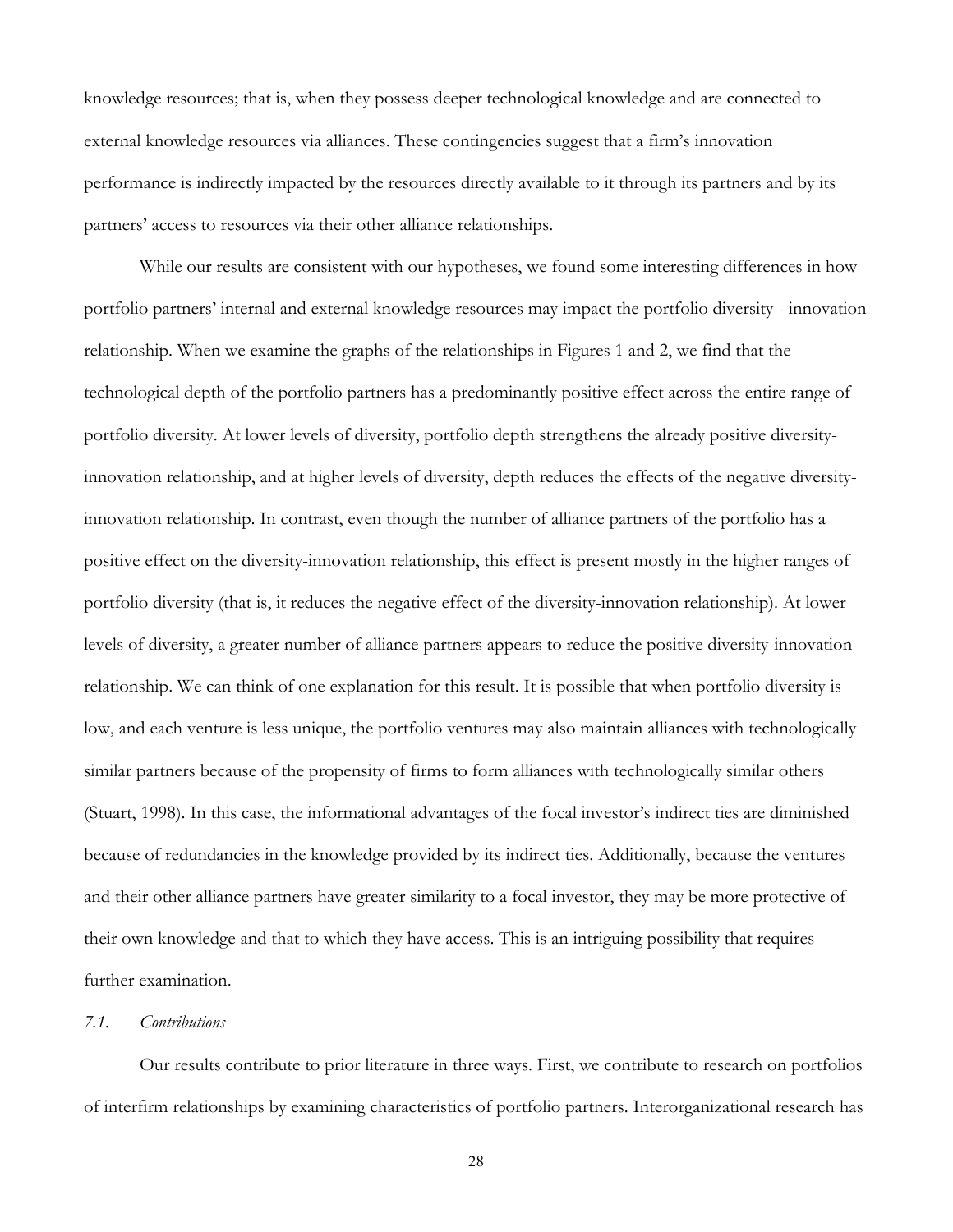generally overlooked the types of interdependencies that can occur across relationships within a portfolio and the influence such interdependencies have on firm performance (Wassmer, 2010). Research on collaborative interfirm relationships has typically adopted a dyadic-level perspective, treating such ties as independent events rather than interdependent elements in a portfolio of relationships (Lavie, 2007). For example, dyadic-level research examines how differences between partners can affect firm innovation (Sampson, 2007), but ignores the differences between a firm and its partners and among the partners. Moreover, the few studies that have examined the composition of a firm's portfolio of interfirm ties have examined the independent, and thus additive, effects of partners' resources (e.g., Stuart, 2000). We add to the emerging body of work that emphasizes the importance of portfolios of relationships and examines the effect of portfolio diversity on firm innovative performance (Goerzen and Beamish, 2005; Hoehn-Weiss and Karim, 2013; Jiang et al., 2010; Mouri et al., 2012; Sarkar et al., 2009; Van de Vrande, 2013; Vassolo et al., 2004; Vasudeva and Anand, 2011). Most research that has examined the influence of interorganizational portfolio diversity on firm performance only considers the differences among a firm's partners and not their dissimilarity with the focal firm (Goerzen and Beamish, 2005; Hoehn-Weiss and Karim, 2013; Jiang et al., 2010; Van de Vrande, 2013). In contrast, using a network based measure of diversity, we studied the dissimilarities between a firm and its partners and among the partners in the portfolio. This allowed us to evaluate the conditions under which relationships in a portfolio are complementary or substitutive and therefore yield super-additive or sub-additive effects at the portfolio level (Vassolo et al., 2004). We found a curvilinear relationship between a firm's innovation performance and its portfolio diversity. Moreover, in contrast to prior research, which overlooks how attributes of the resources possessed by a firm's portfolio of partners may moderate the portfolio's effect on firm performance, we found the influence of portfolio diversity on firm innovation depends on the quality of partners' technological knowledge resources and the extent of their social capital. Our results contribute to an understanding of the desirable level of portfolio diversity and how firms can reduce the costs and increase the benefits of diversity for innovation.

Second, we contribute to CVC research and the broader corporate entrepreneurship literature by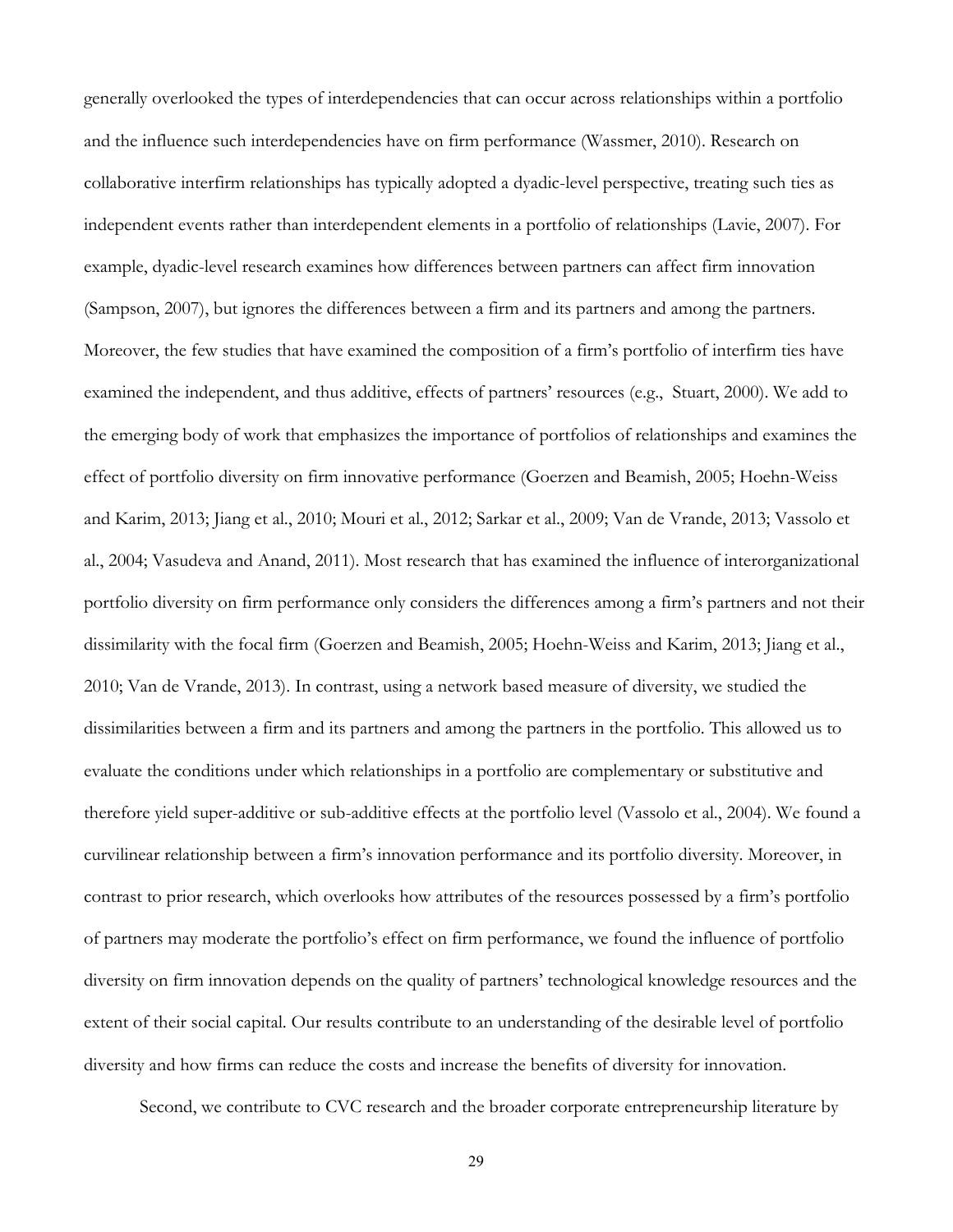identifying conditions under which CVC investing influences innovation in established firms. Prior research on CVC and investor innovation performance has rarely examined whether or when interdependencies in portfolios of CVC investments contribute to investor innovation. Although some studies provide evidence of the existence of interdependencies among ventures within CVC portfolios and how diversity in such portfolios influences firm financial value (Lin and Lee, 2011; Yang et al., 2013), it has yet to explore how ventures within CVC portfolios interact to influence investor innovation. As such, we respond to the call by Dess et al. (2003) to study how corporate entrepreneurship initiatives influence learning and renewal, and follow Dushnitsky's (2006) suggestion to examine the impact of CVC on aspects of firm performance beyond simple counts of innovations. We found increasing portfolio diversity generated diminishing and ultimately negative returns to firm innovation and that the extent of technological and social capital that inheres in a portfolio moderates the impact of its diversity on firm innovation performance.

Finally, our results have implications for research on open innovation. A fundamental focus of open innovation research is on understanding how organizations explore and leverage knowledge from external partners to facilitate invention and innovation (West and Bogers, 2014). Corporate venture capital represents an increasingly important tool for open innovation (Chesbrough, 2003; MacMillan et al., 2008) because most firms pursue CVC as a means to learn from innovative start-ups (Dushnitsky, 2006). Despite this widespread goal, surprisingly little research has explored the influence of CVC on investor innovation. The few studies that have done so examined the influence of the amount of CVC activity (Dushnitsky and Lenox, 2005; Wadhwa and Kotha, 2006) or have employed a dyadic perspective (Schildt et al., 2005; Smith and Shah, 2013). Research examining the link between CVC and corporate investor innovation has not examined the influence of CVC portfolio diversity or how this influence is conditioned by other characteristics of the portfolio firms. Our finding of an inverted U-shaped effect of portfolio diversity on investor innovation is consistent with previous open innovation research that finds a similar relationship between the breadth of external knowledge sources searched and firm innovation (Laursen and Salter, 2006). Open innovation research has, however, largely ignored how the benefits and costs of external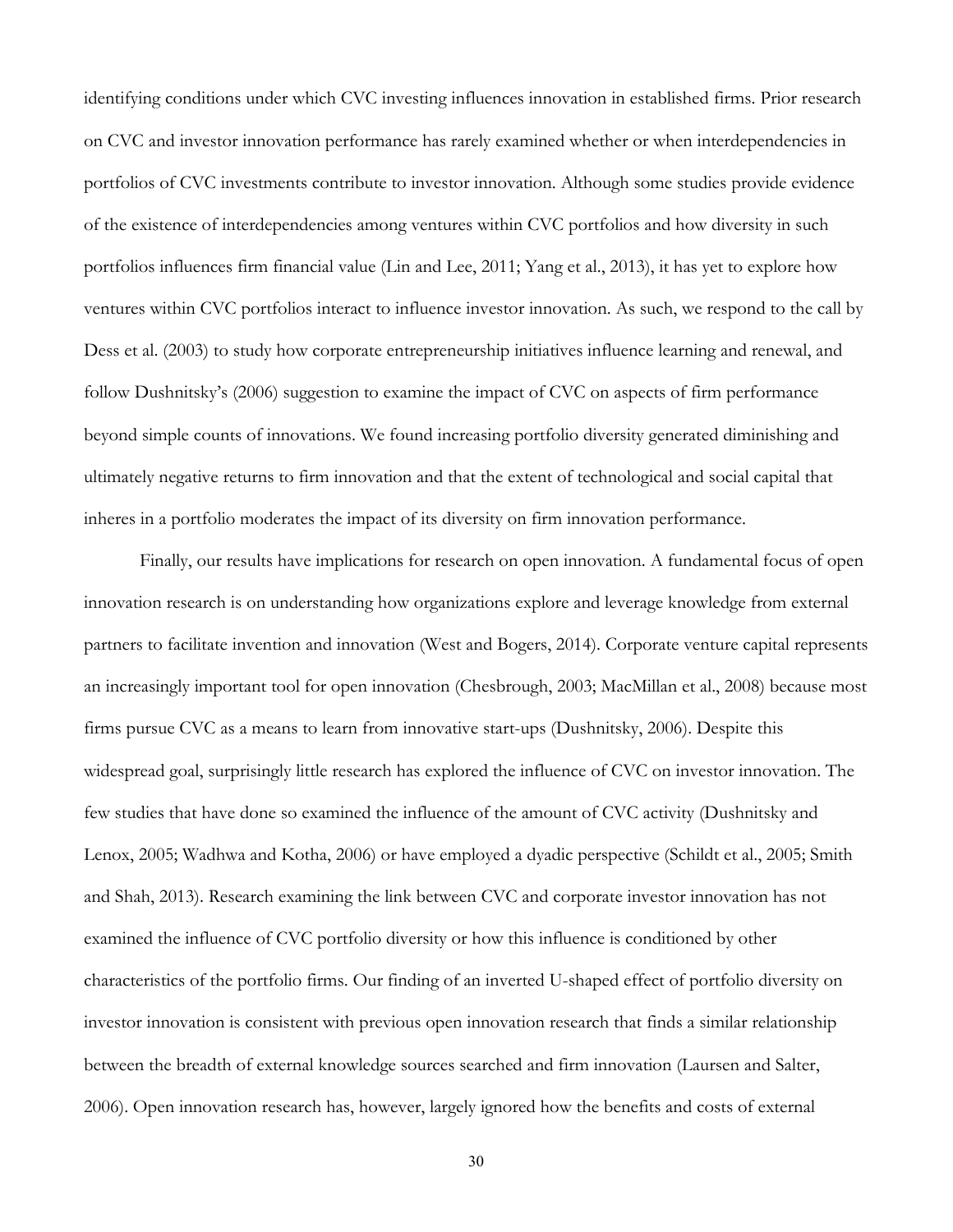knowledge sources for firm innovation are moderated, particularly by characteristics of the knowledge sources searched (West and Bogers, 2014). Thus, our results advance open innovation research by identifying the conditions under which CVC portfolios influence investor innovation.

#### *7.2. Limitations and future research*

Despite its contributions, this study has limitations. First, we were unable to observe actual knowledge flows between CVC investors and their portfolio firms. Following research on interfirm relationships and firm innovation, we infer such flows based on partner firms' characteristics. While interfirm learning research has used cross-citations between partners' patents to observe knowledge flows, we were unable to use this approach because roughly 50% of our sample startups did not have patents upon investment. Second, the use of patents to proxy for knowledge creation has limitations. Our use of granted patents limits our observation to inventions that have been validated by an impartial third party. Thus, we do not capture all knowledge creation by sample firms. Firms may patent valuable knowledge for unobserved reasons, such as in anticipation of partnering to appropriate the greater economic value associated with such novel inventions. While our findings may be influenced by such unobserved variation, our use of firm effects, numerous control variables, and a one-year lag between investment and patenting help reduce the likelihood of such biases. Third, due to data limitations, we were unable to control for the size of the equity stake held by corporate investors in startups. While equity stake size may influence a corporate investor's ability to access knowledge in a venture, we believe our inability to observe equity stake size does not influence our results. CVC investors in the U.S. typically avoid acquiring more than 20% of a venture to avoid the required use of equity accounting rules (Basu et al., 2011; Myrick, 1986), which suggests our observed CVC ties do not vary substantially in equity stake size. Finally, the generalizability of the findings may be a concern. Because the use of patents differs across industries (Levin et al., 1987), we limited our study to a single high-tech industry. In high-technology industries with rapid technological change, few firms are able to build new competences without using external knowledge (Teece et al., 1997). Although this suggests our findings may apply to other high-tech settings, researchers should assess the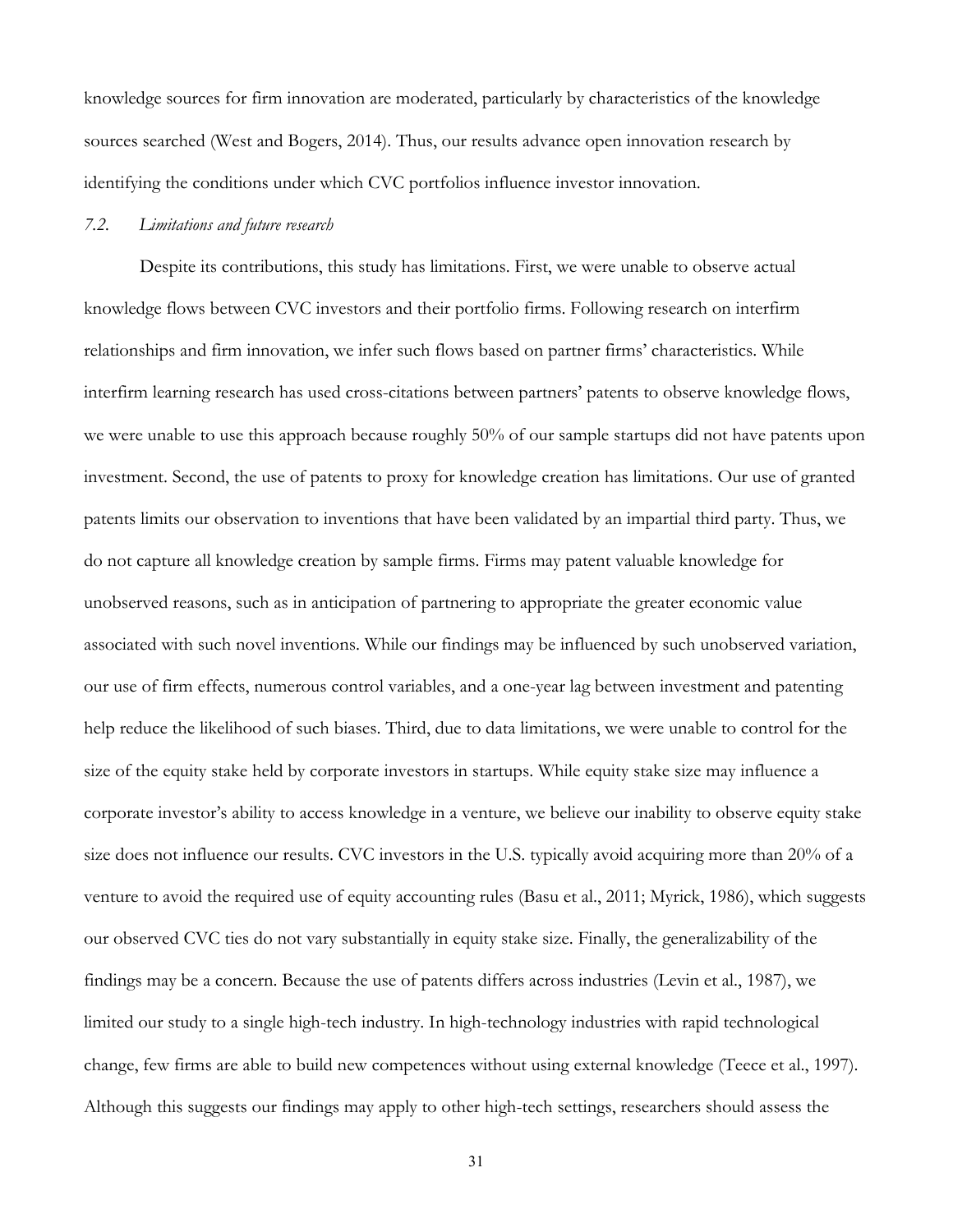generalizability of our results.

Our results suggest some interesting opportunities for future research. This study examined only portfolios of CVC investments rather than the broader set of formal and informal external relationships that a firm can engage in. Our choice was driven by the gaps in extant research on CVC investment, some methodological advantages that the CVC context provides, and important differences between CVC investments and other external knowledge-sourcing initiatives such as alliances and M&A. Future research could examine how portfolios of different types of interfirm relationships taken together impact firm innovation and how aggregate resources, capabilities, and other attributes of a firm's portfolio of partners affects its performance (Lavie, 2007). Second, although we show that portfolio diversity influences an investor's innovative performance, a lack of innovative outcomes need not imply a failure of the investor's CVC program and firms may employ CVC investments as a successful, non-knowledge creating, investment strategy. Because corporate investors may sometimes invest in ventures for reasons other than access to new technologies (Dushnitsky, 2006), they may obtain benefits independent of the effect of CVC portfolios on firm innovation. For example, CVC investments may lead to strategic renewal for investors by providing valuable knowledge about new product- and geographic markets. Understanding the conditions under which this occurs is a valuable question for future research.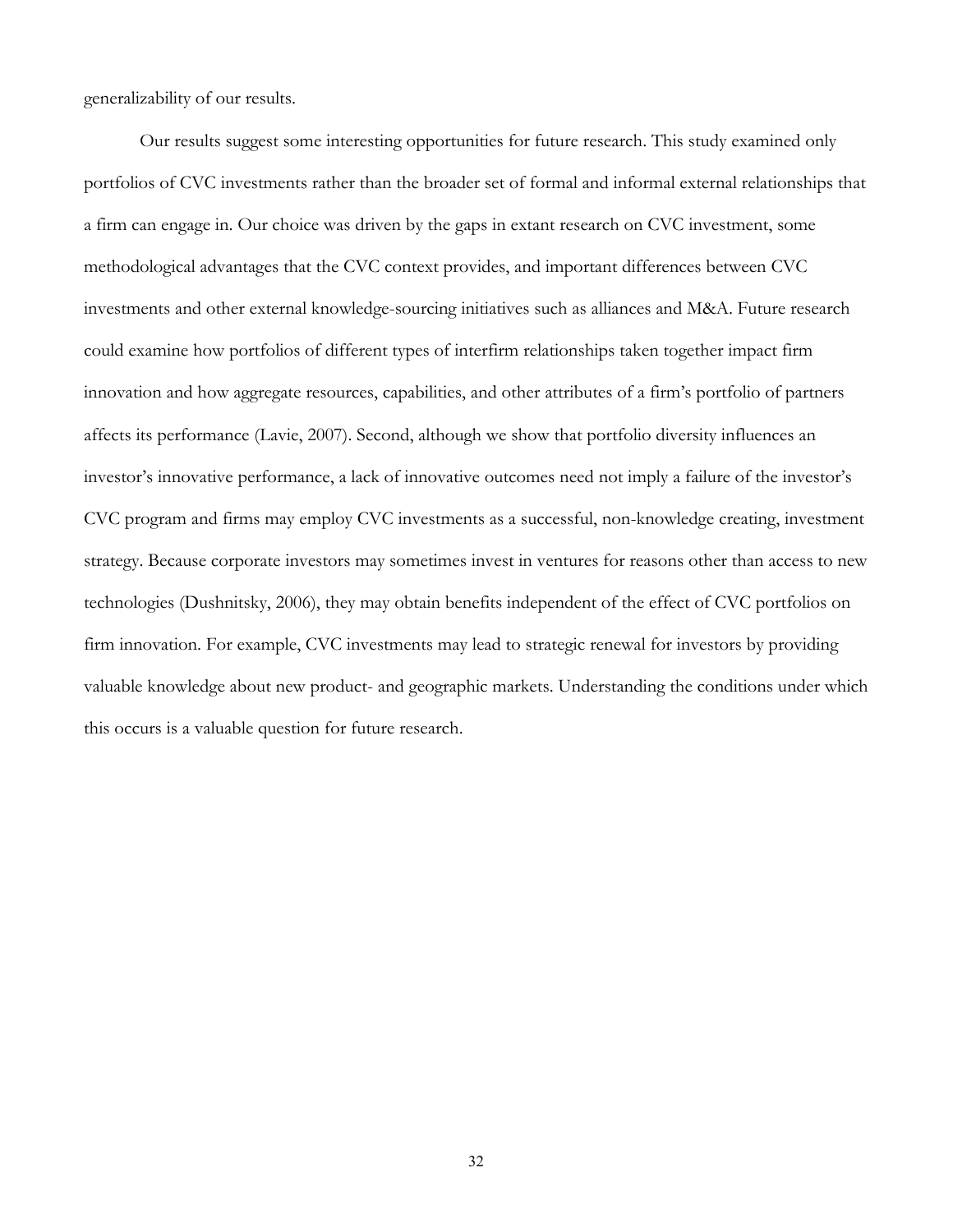# **References**

Ahuja G., 2000. Collaboration networks, structural holes, and innovation: A longitudinal study. Administrative Science Quarterly. 45: 425-455.

Ahuja G., Katila R., 2001. Technological acquisitions and the innovation performance of acquiring firms: a longitudinal study. Strategic Management Journal. 22: 197-220.

Ahuja G., Lampert C.M., 2001. Entrepreneurship in the large corporation: a longitudinal study of how established firms create breakthrough inventions. Strategic Management Journal. 22: 521-543.

Ahuja G., Lampert C.M., Tandon V., 2008. Moving Beyond Schumpeter: Managerial Research on the Determinants of Technological Innovation. Academy of Management Annals. 2 1-98.

Aiken L.S., West S.G., 1991. Multiple Regression: Testing and Interpreting Interactions. Newbury Park: Sage.

Almeida P., Phene A., 2004. Subsidiaries and knowledge creation: the influence of the MNC and host country on innovation. Strategic Management Journal. 25: 847-864.

Amesse F., Latour R., Rebolledo C., Séguin-Dulude L., 2004. The telecommunications equipment industry in the 1990s: from alliances to mergers and acquisitions. Technovation. 24: 885-897.

Anand J., Oriani R., Vassolo R.S., 2007. Managing a portfolio of real options. Advances in Strategic Management. 24. Basu S., Phelps C., Kotha S., 2011. Towards understanding who makes corporate venture capital investments and why. Journal of Business Venturing. 26: 153-171.

Baum J.A.C., Calabrese T., Silverman B.S., 2000. Don't go it alone: Alliance network composition and startups' performance in Canadian biotechnology. Strategic Management Journal. 21: 267-294.

Belsley D.A., Kuh E., Welsch R.E., 1980. Regression Diagnostics: Identifying Influential Data and Sources of Collinearity. New York: John Wiley and Sons.

Bonacich P., 1987. Power and Centrality: A Family of Measures. American Journal of Sociology. 92: 1170-1182. Bourgeois L.J., Singh J.V., 1983. Organizational slack and political behavior within top management teams. Academy of Management Proceedings. 43-47.

Bryce D.J., Winter S.G., 2009. A General Interindustry Relatedness Index. Management Science. 55: 1570-1585. Cefis E., Marsili O., 2005. A matter of life and death: innovation and firm survival. Industrial and Corporate Change. 14: 1- 26.

Chesbrough H., 2003. Open Innovation: the new imperative for creating and profiting from technology. Boston: Harvard Business School Press.

Cohen W.M., Levin R.C., 1989. Innovation and market structure. In: Schmalensee R., Willig R. editor editors. Handbook of industrial organization. New York, NY.: Elsevier Science Pub. Co. p. 1060-1107.

Cohen W.M., Levinthal D.A., 1990. Absorptive capacity: a new perspective on learning and innovation. Administrative Science Quarterly. 35: 128-152.

Cohendet P., Meyer Krahmer F., 2001. The theoretical and policy implications of knowledge codification. Research Policy. 30: 1563-1591.

Cowan R., David P., Foray D., 2000. The explicit economics of knowledge codification and tacitness. Ind Corp Change. 9: 211-253.

Cui A., O'Connor G.C., 2012. Alliance Portfolio Resource Diversity and Firm Innovation. Journal of Marketing Theory & Practice. 76: 24-43.

de Leeuw T., Lokshin B., Duysters G., 2014. Returns to alliance portfolio diversity: The relative effects of partner diversity on firm's innovative performance and productivity. J Bus Res. 67: 1839-1849.

Dess G.G., Ireland R.D., Zahra S.A., Floyd S.W., Janney J.J., Lane P.J., 2003. Emerging Issues in Corporate Entrepreneurship. Journal of Management. 29: 351-378.

Dosi G., 1988. Sources, Procedures and Microeconomic Effects of Innovation. Journal of Economic Literature. XXVI: 1120- 1171.

Dushnitsky G., 2006. Corporate venture capital: Past evidence and future directions. In: Casson M., Yeung B., Basu A., Wadeson N. editor editors. Oxford Handbook of Entrepreneurship Oxford University Press. New York. p. 387-431.

Dushnitsky G., Lavie D., 2010. How Alliance Formation Shapes Corporate Venture Capital Investment: A Resource-Based Perspective. Strategic Entrepreneurship Journal 4: 22-48.

Dushnitsky G., Lenox M.J., 2005. When Do Incumbents Learn from Entrepreneurial Ventures? Corporate Venture Capital and Investing Firm Innovation Rates. Research Policy. 34: 615-639.

Dushnitsky G., Lenox M.J., 2006. When does corporate venture capital investment create firm value? Journal of Business Venturing. 21: 753-772.

Dushnitsky G., Shaver J.M., 2009. Limitations to interorganizational knowledge acquisition: the paradox of corporate venture capital. Strategic Management Journal. 30: 1045-1064.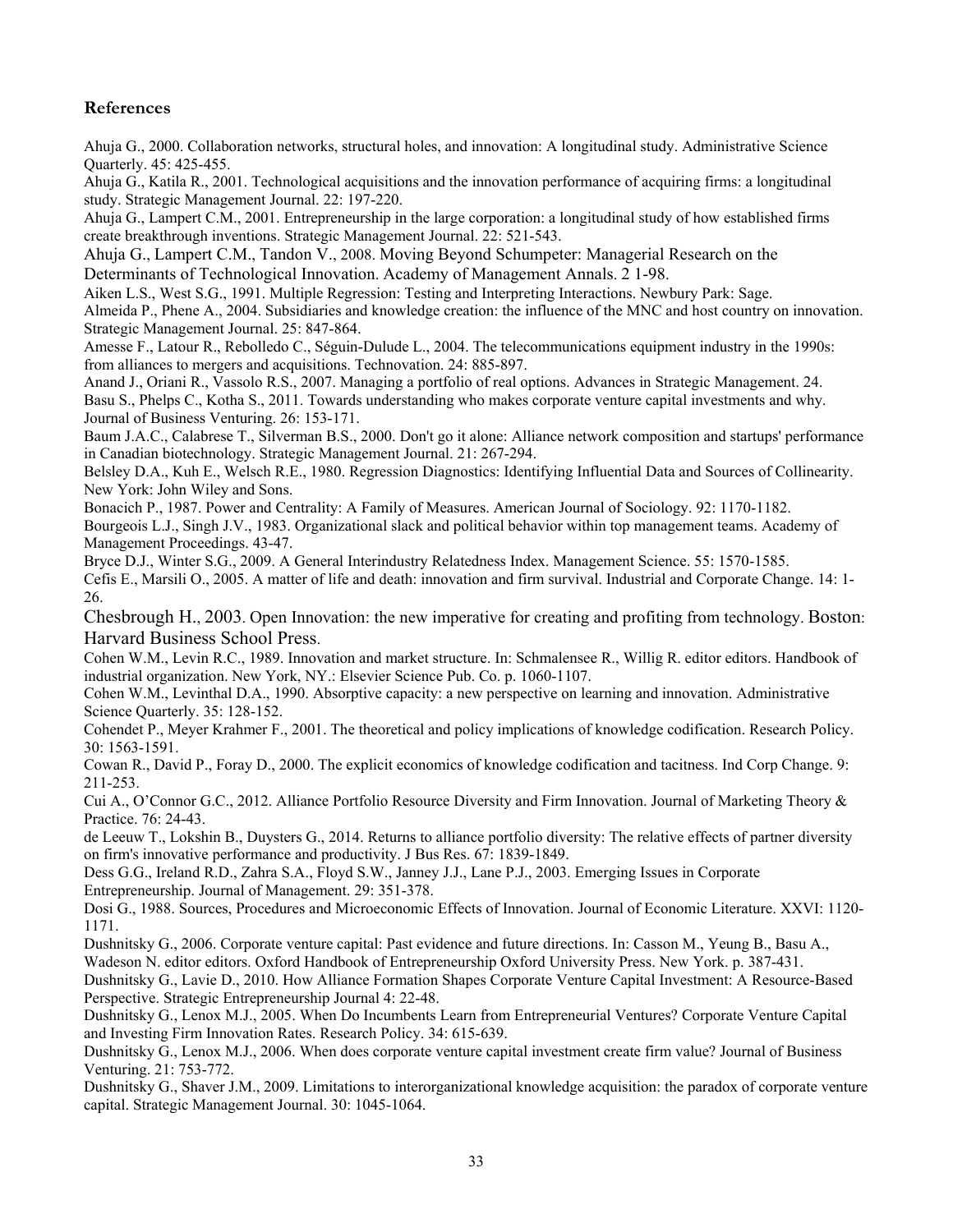Duysters G., Lokshin B., 2011. Determinants of Alliance Portfolio Complexity and Its Effect on Innovative Performance of Companies\*. Journal of Product Innovation Management. 28: 570-585.

Dyer J.H., Singh H., 1998. The relational view: Cooperative strategy and sources of interorganizational competitive advantage. Academy of Management Review. 23: 660-679.

Fleming L., 2001. Recombinant uncertainty in technological search. Management Science. 47: 117-132.

Fleming L., Sorenson O., 2001. Technology as a complex adaptive system: Evidence from patent data. Research Policy. 30: 1019 - 1039.

Galunic D.C., Rodan S., 1998. Resource recombinations in the firm: knowledge structures and the potential for Schumpeterian innovation. Strategic Management Journal. 19: 1193-1201.

Garcia-Vega M., 2006. Does technological diversification promote innovation? An empirical analysis for European firms. Research Policy. 35: 230-246.

Gavetti G., Levinthal D.A., 2000. Looking forward and looking backward: Cognitive and experiential search. Administrative Science Quarterly. 45: 113-137.

Goerzen A., Beamish P.W., 2005. The Effect of Alliance Network Diversity on Multinational Enterprise Performance. Strategic Management Journal. 36: 333-354.

Greve H.R., 2007. Exploration and exploitation in product innovation. Industrial and Corporate Change. Forthcoming.

Griliches Z., 1990. Patent statistics as economic indicators. Jounal of Economic Literature. 28: 1661-1707.

Gujarati D.N., 2003. Basic Econometrics. 4th ed. New York: McGraw-Hill.

Hagedoorn J., 2002. Inter-firm R&D partnerships: an overview of major trends and patterns since 1960. *Research Policy*. **31**: 477-492.

Hagedoorn J., Cloodt M., 2003. Measuring innovative performance: is there an advantage in using multiple indicators? Research Policy. 32: 1365-1379.

Hagedoorn J., Narula R., 1996. Choosing organizational modes of strategic technology partnering: International and sectoral differences. Journal of International Business Studies. 27: 265.

Hall B., Jaffe A.B., Trajtenberg M., 2001. The NBER Patent Citations Datafile: Lessons, Insights and Methodological Tools. Working Paper http://wwwnberorg/papers/w8498.

Hall B.H., 2002. A note on the bias in herfindahl-type measures based on count data. In: Jaffe A.B., Trajtenberg M. editor editors. Patents, Citations, and Innovations. Cambridge, MA: MIT Press. p. 149-156.

Hall B.H., Jaffe A., Trajtenberg M., 2005. Market Value And Patent Citations. Rand Journal of Economics. 36: 16-38. Hargadon A., Sutton R., I., 1997. Technology brokering and innovation in a product development firm. Administrative Science Quarterly. 42: 716-749.

Hausman J., Hall B., Griliches Z., 1984. Econometric Models for Count Data with and Application to Patents-R&D Relationship. Econometrica. 52: 909-938.

Heckman J.J., 1979. Sample selection bias as a specification error. Econometrica. 47: 153-161.

Henderson R., Clark K., 1990. Architectural innovation : The reconfiguration of existing product technologies and failure of established firms. Administrative Science Quarterly. 35: 9-30.

Hoehn-Weiss M.N., Karim S., 2013. Unpacking functional alliance portfolios: How signals of viability affect young firms' outcomes. Strategic Management Journal. n/a-n/a.

Hoffmann W.H., 2007. Strategies for managing a portfolio of alliances. Strategic Management Journal. 28: 827-856. Hsu D.H., Ziedonis R.H., 2013. Resources as dual sources of advantage: Implications for valuing entrepreneurial-firm patents. Strategic Management Journal. 34: 761-781.

Ingram P., 2002. Interorganizational Learning. In: Baum J.A.C. editor editors. Companion to Organizations. New York: Blackwell. p. 642-663.

Jaffe A.B., 1986. Technological Opportunity and Spillovers from R&D: Evidence from Firms' Patents, Profits and Market Value. Technological opportunity and spillovers from R&D: Evidence from firms' patents, profits and market value. 76: 984- 1001.

Jensen M.B., Johnson B., Lorenz E., Lundvall B.A., 2007. Forms of knowledge and modes of innovation. Research Policy. 36: 680-693.

Jiang R.J., Tao Q.T., Santoro M.D., 2010. Alliance portfolio diversity and firm performance. Strategic Management Journal. 31: 1136-1144.

Kale P., Singh H., Perlmutter H., 2000. Learning and protection of proprietary assets in strategic alliances: Building relational capital. Strategic Management Journal. 21: 217-237.

Katila R., 2000. In Search of Innovation: Search Determinants of New Product Introductions. PhD Dissertation: University of Texas, Austin, TX.

Katila R., Ahuja G., 2002. Something old, something new: A longitudinal study of search behavior and new product introduction. Academy of Management Journal. 45: 1183-1194.

Keil T., 2004. Building External Corporate Venturing Capability: Initial Conditions, Learning Processes and Knowledge Management. Journal of Management Studies. 41: 799-825.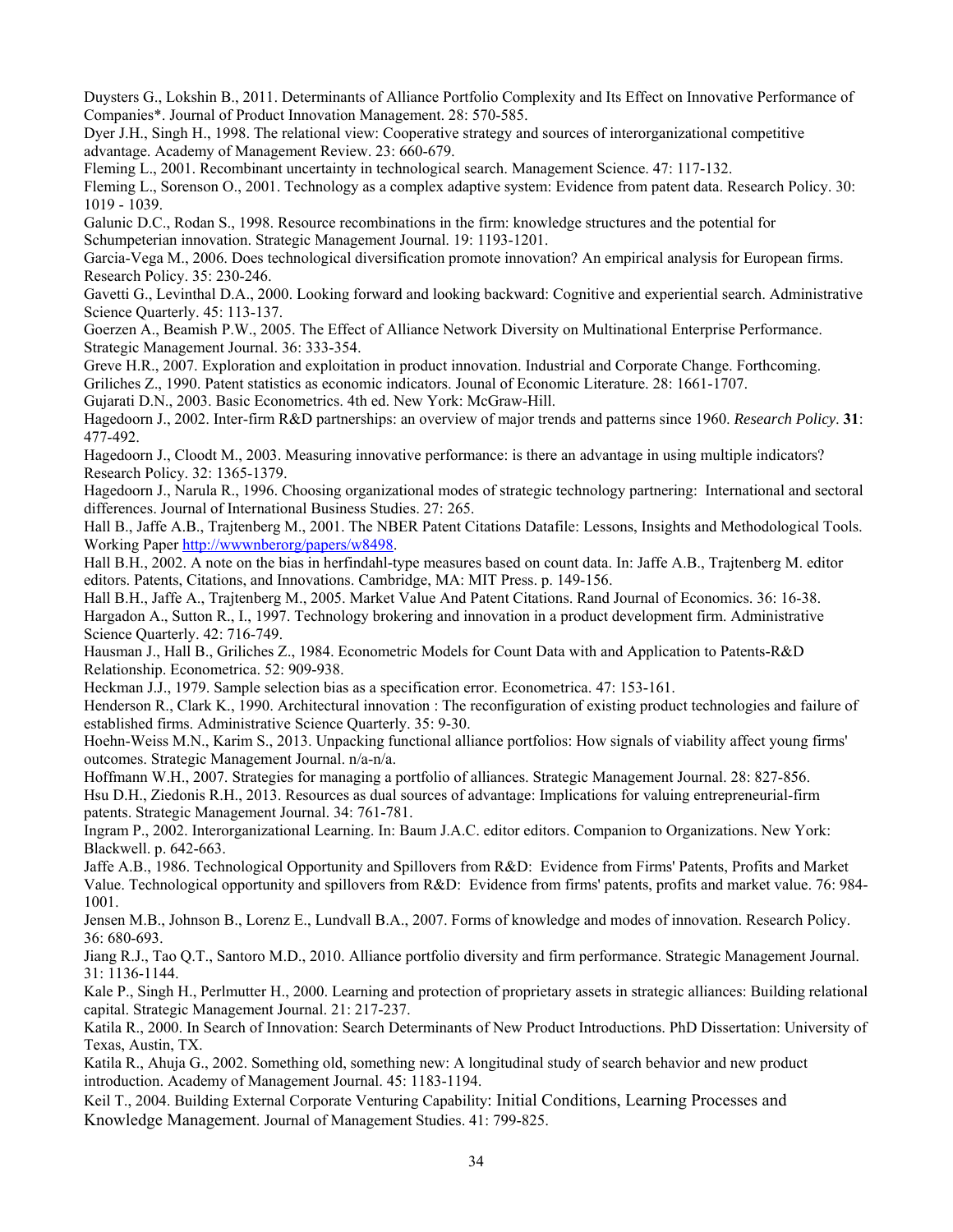Keil T., Maula M.V.J., Schildt H.A., Zahra S.A., 2008. The effect of governance modes and relatedness of external business development activities on innovative performance. Strategic Management Journal. 29: 895-907.

Ketchen D.J., Ireland R.D., Baker L.T., 2013. The Use of Archival Proxies in Strategic Management Studies: Castles Made of Sand? Organizational Research Methods. 16: 32-42.

Khanna T., Gulati R., Nohria N., 1998. The dynamics of learning alliances: Competition, cooperation, and relative scope. Strategic Management Journal. 19: 193-210.

Kogut B., Zander U., 1992. Knowledge of the firm, combinative capabilities, and the replication of technology. Organization Science. 3: 383-397.

Koka B.R., Prescott J.E., 2008. Designing alliance networks: The interacting effects of environmental change and firm strategy on alliance performance. Strategic Management Journal 29: 639-661.

Lahiri N., 2010. Geographic Distribution of R&D Activity: How Does it Affect Innovation Quality? Academy of Management Journal. 53: 1194-1209.

Laursen K., 2012. Keep searching and you'll find: what do we know about variety creation through firms' search activities for innovation? Industrial and Corporate Change.

Laursen K., Salter A., 2006. Open for Innovation: The role of openness in explaining innovative performance among UK manufacturing firms. Strategic Management Journal. 27: 131-150.

Lavie D., 2007. Alliance portfolios and firm performance: A study of value creation and appropriation in the U.S. software industry. Strategic Management Journal. 28: 1187-1212.

Lavie D., Rosenkopf R., 2006. Balancing exploration and exploitation in alliance formation. *Academy of Management Journal*. 49: 797-818.

Lavie D., Stettner U., Tushman M.L., 2010. Exploration and Exploitation within and across Organizations. Academy of Management Annals. 4: 109-155.

Lee D., Kirkpatrick-Husk K., Madhavan R., 2014. Diversity in Alliance Portfolios and Performance Outcomes: A Meta-Analysis. Journal of Management.

Leonard-Barton D., 1995. Wellsprings of Knowledge: Building and Sustaining the Sources of Innovation. Cambridge, MA: HArvard Business School Press.

Levin R.C., Klevorick A.K., Nelson R.R., Winter S.G., 1987. Appropriating the returns from industrial research and development. Brookings Papers on Economic Activity. 3: 783-820.

Levinthal D.A., Wu B., 2010. Opportunity Costs and Non-Scale Free Capabilities: Profit Maximization, Corporate Scope, and Profit Margins. Strategic Management Journal, Forthcoming.

Lin S.-J., Lee J.-R., 2011. Configuring a corporate venturing portfolio to create growth value: Within-portfolio diversity and strategic linkage. Journal of Business Venturing. 26: 489-503.

Long C., 2002. Patent Signals. U Chicago Law Rev. 69: 625-679.

Lubatkin M., Florin J., Lane P., 2001. Learning together and apart: A model of reciprocal interfirm learning. Human Relations. 54: 1353.

Luo X., Deng L., 2009. Do Birds of a Feather Flock Higher? The Effects of Partner Similarity on Innovation in Strategic Alliances in Knowledge-Intensive Industries. Journal of Management Studies. 46: 1005-1030.

MacMillan I., Roberts E., Livada V., Wang A., 2008. Corporate Venture Capital (CVC): Seeking Innovation and Strategic Growth. National Institute of Standards and Technology, U.S. Department of Commerce (NIST GCR 08-916).

Maula M., 2007. Corporate venture capital as a strategic tool. In: Landstrom H. editor editors. Handbook of research on venture capital. UK: Edward Elgar Publishing. p.

Maula M.V.J., Autio E., Murray G.C., 2009. Corporate venture capital and the balance of risks and rewards for portfolio companies. Journal of Business Venturing. 24: 274-286.

Mouri N., Sarkar M.B., Frye M., 2012. Alliance portfolios and shareholder value in post-IPO firms: The moderating roles of portfolio structure and firm-level uncertainty. Journal of Business Venturing. 27: 355-371.

Myrick T., 1986. Conflicting guidance: will accounting rules impair corporate venture capital? FE: The Magazine for Financial Executives. 34-36.

Nahapiet J., Ghoshal S., 1998. Social capital, intellectual capital and the organizational advantage. Academy of Management Review. 23: 242-266.

Nohria N., Gulati R., 1996. Is slack good or bad for performance? Academy of Management Journal. 39: 1245-1264. Ozcan P., Eisenhardt K.M., 2009. Origin of Alliance Portfolios: Entrepreneurs, Network Strategies, and Firm Performance.

Academy of Management Journal. 52: 246-279. Pavitt K., 1988. Uses and abuses of patent statistics. In: Raan A.F.J.v. editor editors. Handbook of quanitative studies of science and technology. Amsterdam: Elsevier. p. 509-536.

Phelps C., Heidl R., Wadhwa A., 2012. Knowledge, Networks, and Knowledge Networks: A Review and Research Agenda. Journal of Management. 38: 1115-1166.

Phelps C.C., 2010. A longitudinal study of the influence of alliance network structure and composition on firm exploratory innovation. Academy of Management Journal. 53: 890-913.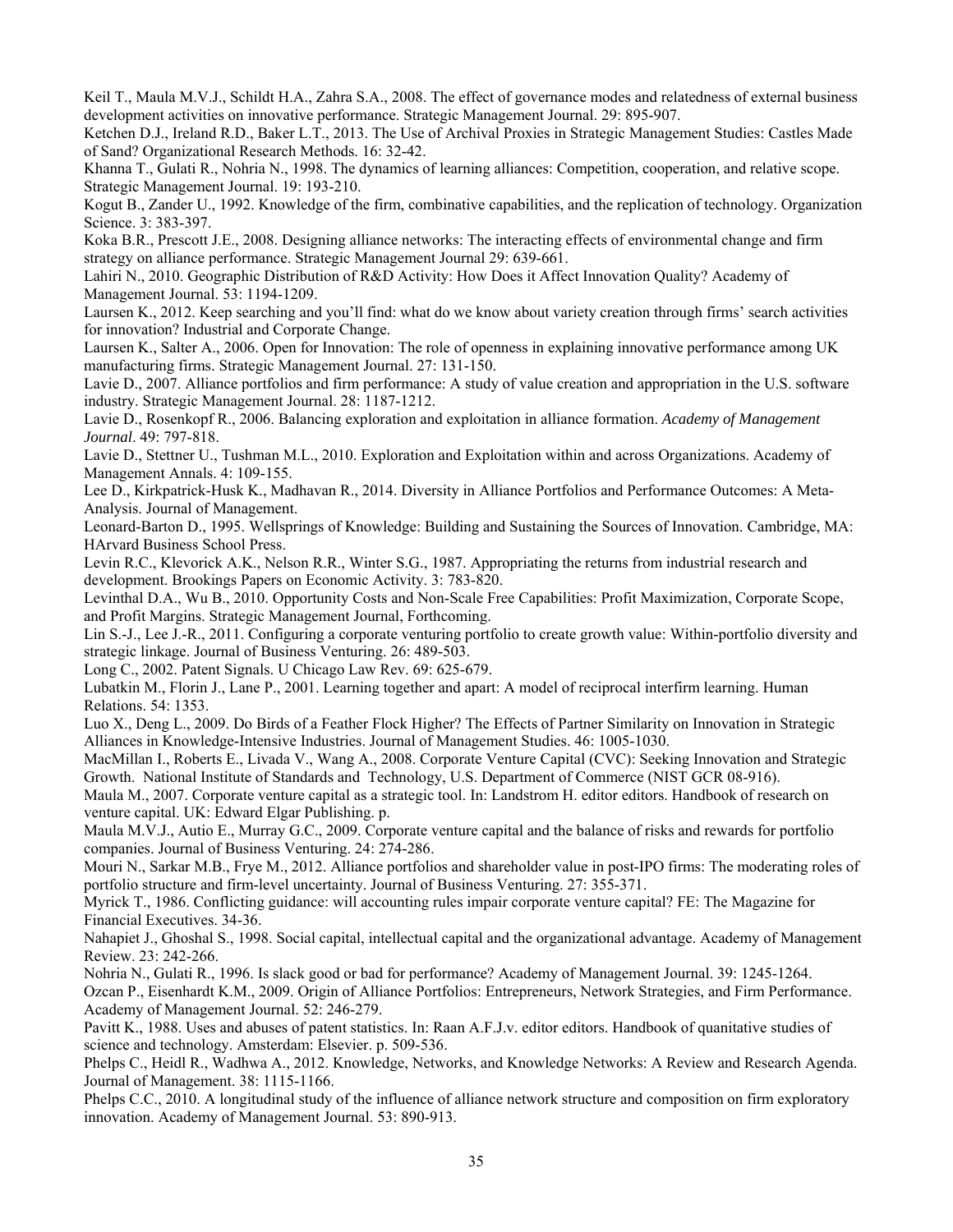Powell W.W., Koput K.W., Smith-Doerr L., 1996. Interorganizational collaboration and the locus of innovation: Networks of learning in biotechnology. Administrative Science Quarterly. 41: 116-145.

Roberts P.W., 1999. Product innovation, product-market competition and persistent profitability in the U.S. pharmaceutical industry. Strategic Management Journal. 20 655-670.

Rodan S., Galunic C., 2004. More than network structure: How knowledge heterogeneity influences managerial performance and innovativeness. Strategic Management Journal. 25: 541-556.

Salomon R., Martin X., 2008. Learning, Knowledge Transfer, and Technology Implementation Performance: A Study of Time-to-Build in the Global Semiconductor Industry. MANAGEMENT SCIENCE. 54: 1266-1280.

Sampson R.C., 2007. R&D Alliances and Firm performance: The impact of technological diversity and alliance organization on innovation. Academy of Management Journal. 50: 364-386.

Sarkar M., Aulakh P.S., Madhok A., 2009. Process Capabilities and Value Generation in Alliance Portfolios. Oraganization Science. 20: 583-600.

Schildt H., Maula M.V.J., Keil T., 2005. Explorative and Exploitative Learning from External Corporate Ventures. Entrepreneurship Theory & Practice. 29: 493-515.

Schilling M.A., Green E., 2011. Recombinant search and breakthrough idea generation: An analysis of high impact papers in the social sciences. Research Policy. 40: 1321-1331.

Schmoch U., Schnoring T., 1994. Technological strategies of telecommunications equipment manufacturers - A patent analysis. Telecommunications policy. 18: 397-413.

Shan W., Walker G., Kogut B., 1994. Interfirm cooperation and startup innovation in the biotechnology industry. Strategic Management Journal. 15: 387-394.

Simonton D.K., 1999. Origins of genius. New York: Oxford University Press.

Smith S.W., Shah S.K., 2013. Do Innovative Users Generate More Useful Insights? An Analysis of Corporate Venture Capital Investments in the Medical Device industry. Strategic Entrepreneurship Journal. 7: 151-167.

Sorensen J.B., Stuart T.E., 2000. Aging, obsolescence, and organizational innovation. Administrative Science Quarterly. 45: 81-112.

Srivastava M.K., Gnyawali D.R., 2011. When Do Relational Resources Matter? Leveraging Portfolio Technological Resources for Breakthrough Innovation. Academy of Management Journal. 54: 797-810.

Stinchcombe A.L., 1965. Social Structure and Organizations. In: March J.G. editor editors. Handbook of Organizations. Chicago: Rand-McNally. p. 142-193.

Stirling A., 2007. A general framework for analysing diversity in science, technology and society. Journal of the Royal Society Interface. 4: 707-719.

Stuart T., Podolny J., 1996. Local search and the evolution of technological capabilities. Strategic Management Journal. 17: 21-38.

Stuart T.E., 1998. Network positions and propensities to collaborate: An investigation of strategic alliance formation in a high-technology industry. Administrative Science Quarterly. 43: 668.

Stuart T.E., 2000. Interorganizational alliances and the performance of firms: A study of growth and innovation rates in a high-technology industry. Strategic Management Journal. 21: 791-811.

Stuart T.E., Hoang H., Hybels R.C., 1999. Interorganizational endorsements and the performance of entrepreneurial ventures. Administrative Science Quarterly. 44: 315-349.

Tallman S., Phene A., 2007. Leveraging knowledge across geographic boundaries. Organization Science. 18: 252-260.

Teece D.J., Pisano G., Shuen A., 1997. Dynamic Capabilities and Strategic Management. Strategic Management Journal. 18: 509-533.

Trajtenberg M., 1987. Patents, citations, and innovations: Tracing the links. Working paper no. 2457. National Bureau of Economic Research. Washington, D.C.

Trajtenberg M., 1990. A penny for your quotes: Patent citations and the value of innovations. Rand Journal of Economics. 21: 172-187.

Van de Vrande V., 2013. Balancing your technology-sourcing portfolio: How sourcing mode diversity enhances innovative performance. Strategic Management Journal. 34: 509–633.

van de Vrande V., Vanhaverbeke W., Duysters G., 2009. External technology sourcing: The effect of uncertainty on governance mode choice. Journal of Business Venturing. 24: 62-80.

Vassolo R.S., Anand J., Folta T.B., 2004. Portfolio effect in real options: The case of equity alliances in biotechnology. Strategic Management Journal. 25: 1045- 1061.

Vasudeva G., Anand J., 2011. Unpacking Absorptive Capacity: A Study of Knowledge Utilization from Alliance Portfolios. Academy of Management Journal. 54: 611-623.

von Hayek F., 1945. The use of knowledge in society. Technological opportunity and spillovers from R&D: Evidence from firms' patents, profits and market value. xxxv: 519-530.

Wadhwa A., Kotha S.B., 2006. Knowledge creation through external venturing: Evidence from the telecommunications equipment manufacturing industry. Academy of Management Journal. 49: 819-835

Wassmer U., 2010. Alliance Portfolios: A Review and Research Agenda. Journal of Management. 36: 141-171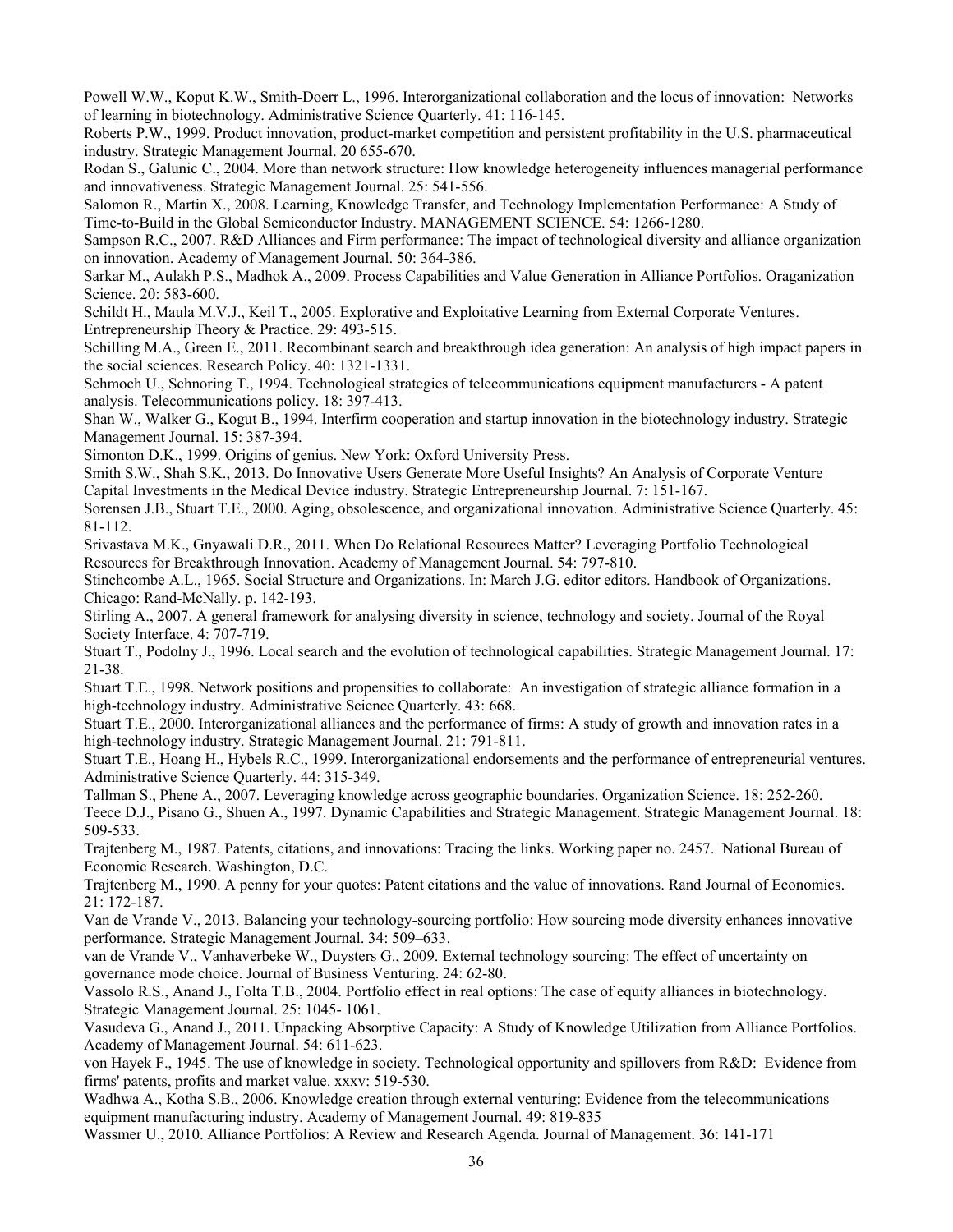Weitzman M., 1998. Recombinant growth. Quarterly Journal of Economics. 113: 331-360.

West J., Bogers M., 2014. Leveraging External Sources of Innovation: A Review of Research on Open Innovation. Journal of Product Innovation Management. 31: 814-831.

Wuyts S., Dutta S., 2012. Benefiting from Alliance Portfolio Diversity: The Role of Past Internal Knowledge Creation Strategy. Journal of Management.

Wuyts S., Dutta S., Stremersch S., 2004. Portfolios of Interfirm Agreements in Technology-Intensive Markets: Consequences for Innovation and Profitability. J Marketing. 68: 88-100.

Yang H., Phelps C., Steensma H.K., 2010. Learning from What Others Have Learned from You: The Effects of Knowledge Spillovers on Originating Firms. Academy of Management Journal. 53: 371-389.

Yang Y., Narayanan V.K., De Carolis D.M., 2013. The relationship between portfolio diversification and firm value: The evidence from corporate venture capital activity. Strategic Management Journal. n/a-n/a.

Zhao Z.J., Anand J., 2009. A multilevel perspective on knowledge transfer: evidence from the Chinese automotive industry. Strategic Management Journal. 30: 959-983.

Ziedonis A., 2007. Real options in technology licensing. Management Science. 53: 157-172.

Zollo M., Winter S.G., 2002. Deliberate learning and the evolution of dynamic capabilities. Organization Science. 13: 339- 351.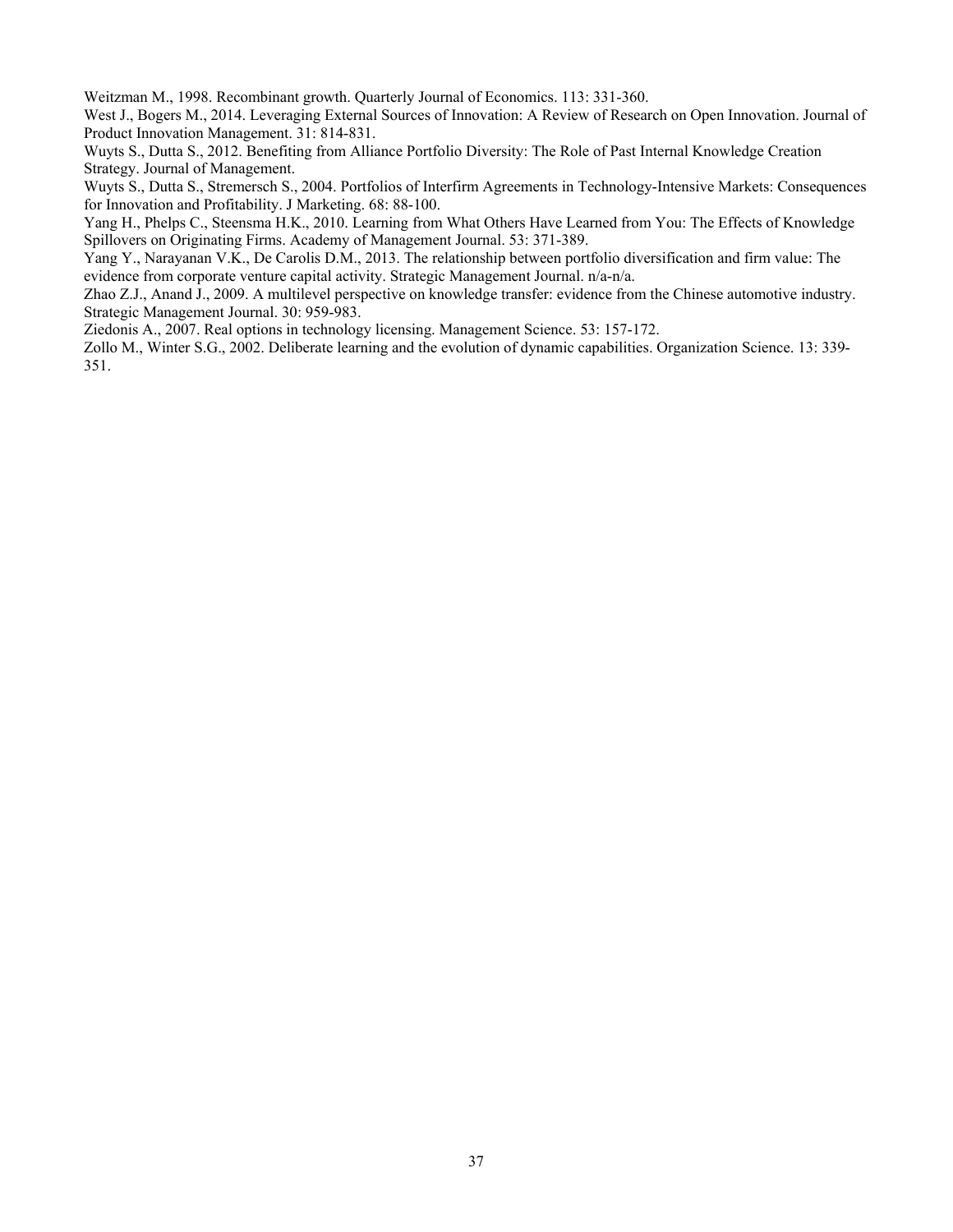|                                     | Mean    | S.D.    | Min  | Max      |          | (2)      | 51       |          |          |          |          | 68       |       | (10)  | (11)  | (12)  | (13)  | (14) |
|-------------------------------------|---------|---------|------|----------|----------|----------|----------|----------|----------|----------|----------|----------|-------|-------|-------|-------|-------|------|
| Innovation Performance<br>(1)       | 2239.95 | 3259.56 | 0.00 | 23812.00 |          |          |          |          |          |          |          |          |       |       |       |       |       |      |
| (2) Portfolio Diversity, t-1        | 0.23    | 0.41    | 0.00 | 1.89     | 0.048    |          |          |          |          |          |          |          |       |       |       |       |       |      |
| (3) Portfolio Depth, t-1            | 1.47    | 4.96    | 0.00 | 48.00    | 0.122    | 0.086    |          |          |          |          |          |          |       |       |       |       |       |      |
| (4) Portfolio Partners, t-1         | 0.48    | 1.41    | 0.00 | 16.00    | 0.058    | 0.244    | 0.128    |          |          |          |          |          |       |       |       |       |       |      |
| Investor Patent Count, t-1<br>(5)   | 384.90  | 502.51  | 0.00 | 2516.00  | 0.758    | 0.133    | 0.117    | 0.063    |          |          |          |          |       |       |       |       |       |      |
| Investor Sales, t-1<br>(6)          | 8.34    | 2.37    | 0.48 | 11.49    | 0.481    | 0.216    | 0.146    | 0.184    | 0.61     |          |          |          |       |       |       |       |       |      |
| R&D Intensity, t-1<br>(7)           | 0.10    | 0.20    | 0.00 | 3.30     | $-0.091$ | $-0.043$ | $-0.015$ | $-0.042$ | $-0.102$ | $-0.388$ |          |          |       |       |       |       |       |      |
| Investor Current Ratio, t-1<br>(8)  | 2.34    | 2.26    | 0.39 | 24.17    | $-0.279$ | $-0.174$ | $-0.086$ | $-0.098$ | $-0.302$ | $-0.642$ | 0.27     |          |       |       |       |       |       |      |
| $(9)$ Investor Age, t-1             | 50.22   | 38.30   | 2.00 | 153.00   | 0.305    | 0.127    | $-0.015$ | 0.091    | 0.515    | 0.58     | $-0.156$ | $-0.319$ |       |       |       |       |       |      |
| $(10)$ Investor M&A, t-1            | 7.50    | 10.25   | 0.00 | 62.50    | 0.24     | 0.158    | 0.073    | 0.13     | 0.427    | 0.419    | $-0.078$ | $-0.199$ | 0.56  |       |       |       |       |      |
| $(11)$ Investor JV & Alliances, t-1 | 33.60   | 38.52   | 0.00 | 230.75   | 0.657    | 0.15     | 0.146    | 0.124    | 0.711    | 0.603    | $-0.106$ | $-0.277$ | 0.536 | 0.574 |       |       |       |      |
| (12) Investor Tech Diversity, t-1   | 0.84    | 0.25    | 0.00 | 1.00     | 0.318    | 0.136    | 0.115    | 0.108    | 0.368    | 0.598    | $-0.205$ | $-0.399$ | 0.461 | 0.286 | 0.324 |       |       |      |
| $(13)$ Portfolio Size, $t-1$        | 2.17    | 5.60    | 0.00 | 54.00    | $-0.015$ | 0.791    | 0.061    | 0.145    | 0.06     | 0.169    | $-0.016$ | $-0.107$ | 0.083 | 0.179 | 0.117 | 0.073 |       |      |
| (14) Investor CVC Experience, t-1   | 2.09    | 1.72    | 0.00 | 5.48     | $-0.074$ | 0.398    | 0.208    | 0.125    | 0.072    | 0.25     | $-0.091$ | $-0.14$  | 0.2   | 0.236 | 0.103 | 0.29  | 0.329 |      |

**Table 1: Descriptive statistics and correlations (N=417)**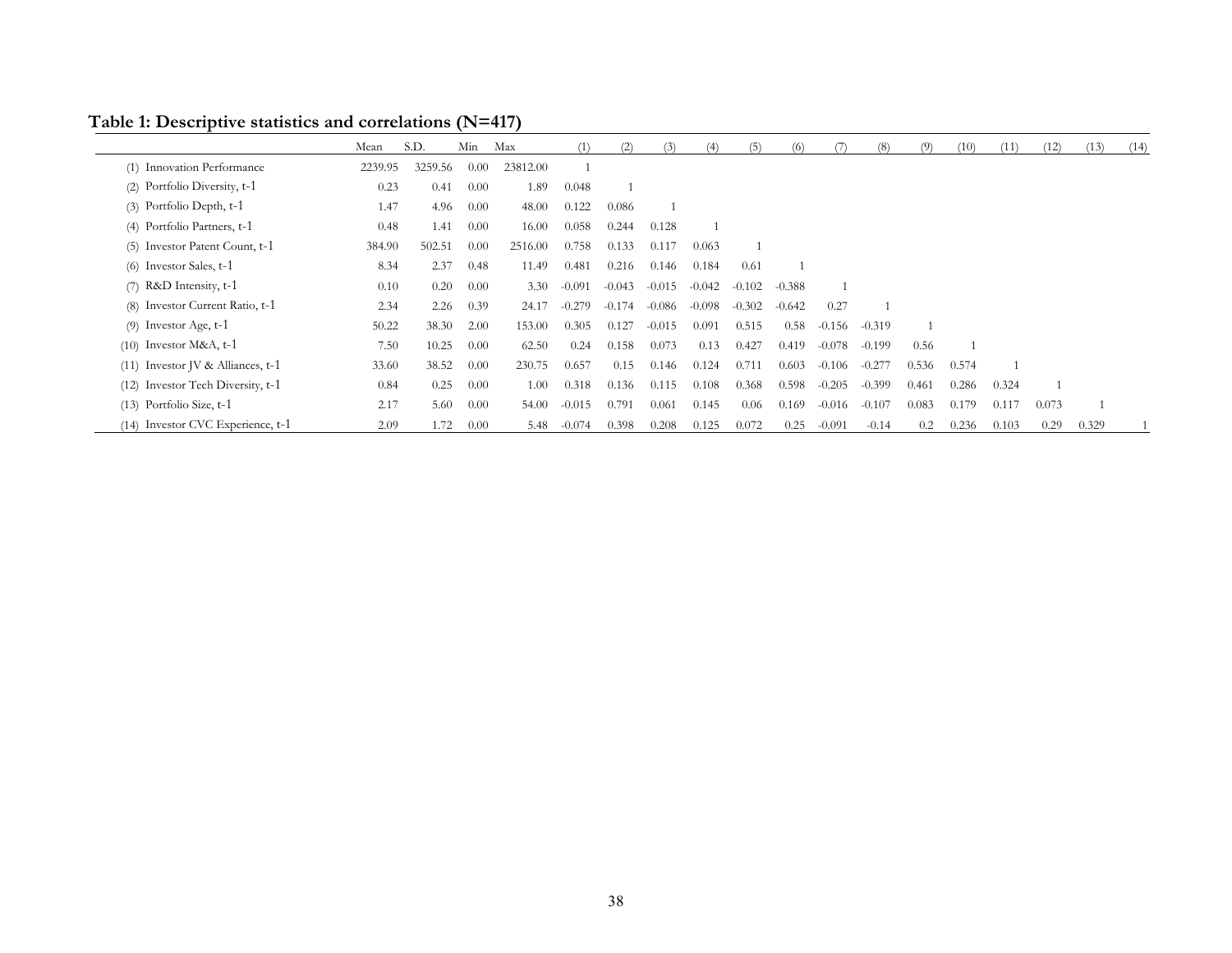| Variables                            | Model 1               | <b>Model 2</b>        | Model 3               | Model 4               | Model 5               | Model 6               | Model 7               |
|--------------------------------------|-----------------------|-----------------------|-----------------------|-----------------------|-----------------------|-----------------------|-----------------------|
| Constant                             | $-3.884***$           | $-3.889***$           | $-3.809***$           | $-3.951***$           | $-4.008***$           | $-4.073***$           | $-4.123***$           |
|                                      | [0.419]               | [0.420]               | [0.420]               | [0.432]               | [0.429]               | [0.435]               | [0.431]               |
| Portfolio Diversity, t-1             |                       | 0.025                 | $0.388*$              | $0.423*$              | $0.693***$            | $0.798***$            | $1.048***$            |
|                                      |                       | [0.101]               | [0.177]               | [0.184]               | [0.202]               | [0.233]               | [0.244]               |
| Portfolio Diversity Squared, t-1     |                       |                       | $-0.534**$            | $-0.548**$            | $-0.862***$           | $-1.003***$           | $-1.286***$           |
|                                      |                       |                       | [0.216]               | [0.227]               | [0.254]               | [0.281]               | [0.299]               |
| Portfolio Depth, t-1                 |                       |                       |                       | $0.008*$              | $0.011**$             | $0.009**$             | $0.011**$             |
|                                      |                       |                       |                       | [0.004]               | [0.004]               | [0.004]               | [0.004]               |
| Portfolio Partners, t-1              |                       |                       |                       | $-0.017$              | $-0.022*$             | $-0.012$              | $-0.014$              |
|                                      |                       |                       |                       | [0.014]               | [0.013]               | [0.017]               | [0.017]               |
| Port. Diversity X Port. Depth        |                       |                       |                       |                       | $-0.101**$            |                       | $-0.096**$            |
|                                      |                       |                       |                       |                       | [0.032]               |                       | [0.032]               |
| Port. Diversity Sq. X Port. Depth    |                       |                       |                       |                       | $0.107**$             |                       | $0.102**$             |
| Port. Diversity X Port. Partners     |                       |                       |                       |                       | [0.038]               | $-0.337**$            | [0.037]<br>$-0.334**$ |
|                                      |                       |                       |                       |                       |                       | [0.132]               | [0.132]               |
| Port. Diversity Sq. X Port. Partners |                       |                       |                       |                       |                       | $0.467**$             | $0.450**$             |
|                                      |                       |                       |                       |                       |                       | [0.168]               | [0.168]               |
| Investor Patent Count, t-1           | $0.001***$            | $0.001***$            | $0.001***$            | $0.001***$            | $0.001***$            | $0.001***$            | $0.001***$            |
|                                      | [0.000]               | [0.000]               | [0.000]               | [0.000]               | [0.000]               | [0.000]               | [0.000]               |
| Investor Sales, t-1                  | $0.411***$            | $0.412***$            | $0.398***$            | $0.421***$            | $0.420***$            | $0.437***$            | $0.437***$            |
|                                      | [0.044]               | [0.044]               | [0.044]               | [0.046]               | [0.045]               | [0.046]               | [0.045]               |
| R&D Intensity, t-1                   | $0.943**$             | $0.940**$             | $0.896*$              | $0.965**$             | $0.938**$             | $1.012**$             | $0.994**$             |
|                                      | [0.348]               | [0.349]               | [0.349]               | [0.349]               | [0.353]               | [0.350]               | [0.352]               |
| Investor Current Ratio, t-1          | $-0.030$              | $-0.030$              | $-0.032$              | $-0.033$              | $-0.025$              | $-0.031$              | $-0.023$              |
|                                      | [0.028]               | [0.028]               | [0.028]               | [0.029]               | [0.028]               | [0.028]               | [0.027]               |
| Investor Age, t-1                    | 0.003                 | 0.003                 | $0.004+$              | 0.003                 | $0.004*$              | $0.004 +$             | $0.005*$              |
|                                      | [0.002]               | [0.002]               | [0.002]               | [0.002]               | [0.002]               | [0.002]               | [0.002]               |
| Investor M&A, t-1                    | $0.008**$             | $0.008**$             | $0.008**$             | $0.009**$             | $0.009***$            | $0.009**$             | $0.009***$            |
|                                      | [0.003]               | [0.003]               | [0.003]               | [0.003]               | [0.003]               | [0.003]               | [0.003]               |
| Investor JV & Alliances, t-1         | 0.001                 | 0.001                 | 0.001                 | $0.000\,$             | 0.000                 | $-0.000$              | $-0.000$              |
| Investor Tech Diversity, t-1         | [0.001]<br>$1.620***$ | [0.001]<br>$1.623***$ | [0.001]<br>$1.607***$ | [0.001]<br>$1.618***$ | [0.001]<br>$1.605***$ | [0.001]<br>$1.610***$ | [0.001]<br>1.584***   |
|                                      | [0.360]               | [0.360]               | [0.357]               | [0.360]               | [0.361]               | [0.363]               | [0.363]               |
| Portfolio Size, t-1                  | $-0.030***$           | $-0.032***$           | $-0.001$              | $-0.003$              | $-0.001$              | $-0.008$              | $-0.007$              |
|                                      | [0.005]               | [0.008]               | [0.014]               | [0.014]               | [0.014]               | [0.014]               | [0.014]               |
| Investor CVC Experience, t-1         | $-0.055$              | $-0.058$              | $-0.058$              | $-0.065+$             | $-0.046$              | $-0.075+$             | $-0.058$              |
|                                      | [0.036]               | [0.038]               | [0.038]               | [0.039]               | [0.041]               | [0.039]               | [0.040]               |
| Firm Dummies                         | Fixed                 | Fixed                 | Fixed                 | Fixed                 | Fixed                 | Fixed                 | Fixed                 |
| Time Dummies                         | Yes                   | Yes                   | Yes                   | Yes                   | Yes                   | Yes                   | Yes                   |
| Observations                         |                       |                       |                       |                       |                       |                       |                       |
| Degrees of Freedom                   | 417<br>20             | 417<br>21             | 417<br>22             | 417<br>24             | 417<br>26             | 417<br>26             | 417<br>$28\,$         |
| Log Likelihood                       | $-2509.857$           | $-2509.826$           | $-2506.781$           | $-2504.013$           | $-2498.711$           | $-2499.964$           | $-2495.015$           |
| -2 Log Likelihood                    |                       | 0.062                 | 6.152                 | 11.688                | 22.292                | 19.786                | 29.684                |
| Wald Chi 2                           | 941.952               | 939.662               | 962.555               | 967.102               | 992.723               | 987.105               | 1013.496              |

# **Table 2: Fixed effects negative binomial panel regression Dependent variable = Innovation Performance**

Standard errors in brackets

\*\*\* p<0.001, \*\* p<0.01, \* p<0.05, + p<0.1

Two-tailed tests for control variables and one-tailed tests for hypothesized variables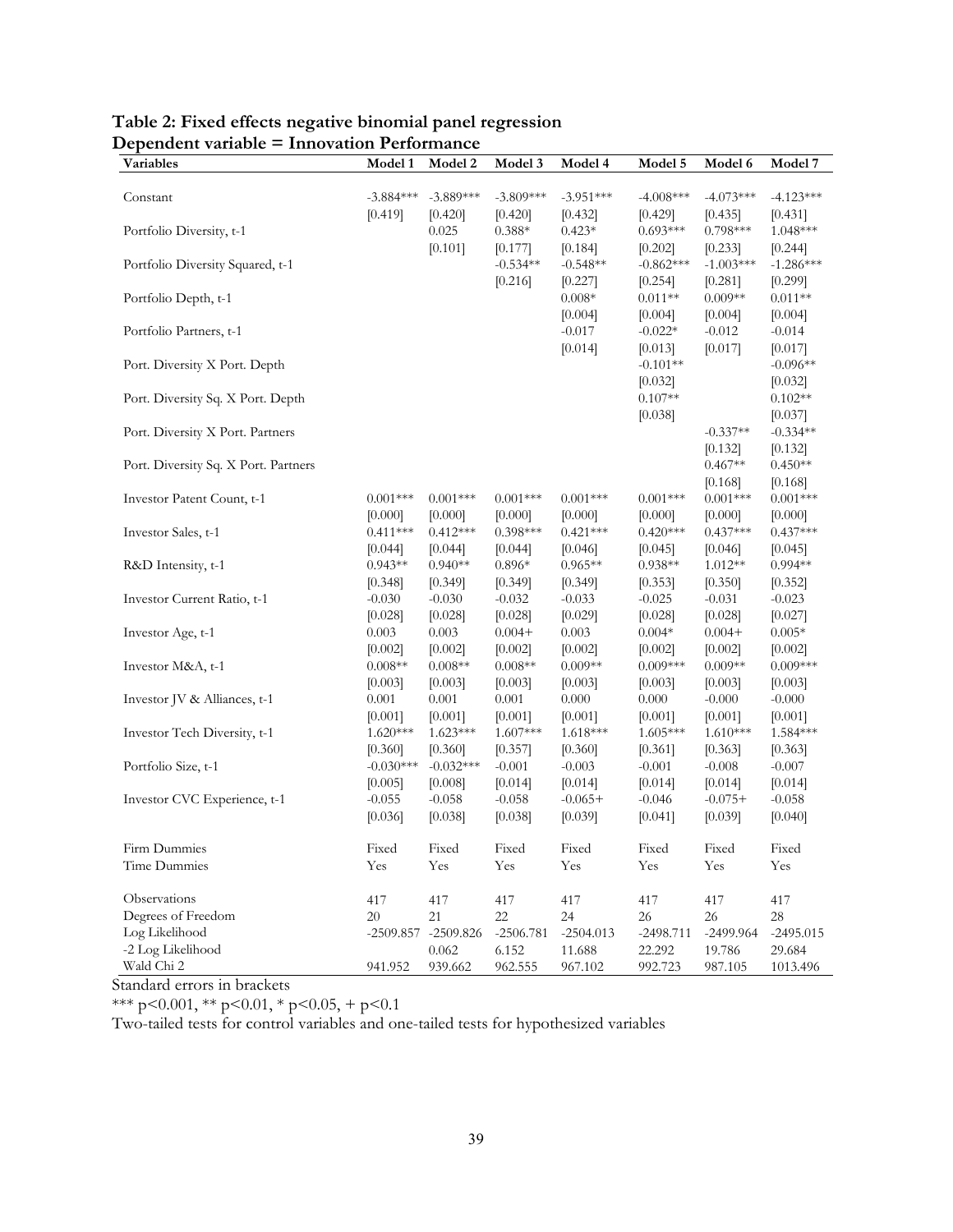| Variables                            | Model 1     | Model 2     | Model 3     | Model 4     | Model 5         | Model 6     | Model 7     |
|--------------------------------------|-------------|-------------|-------------|-------------|-----------------|-------------|-------------|
|                                      |             |             |             |             |                 |             |             |
| Constant                             | $-2.722***$ | $-2.763***$ | $-2.456**$  | $-2.809***$ | $-2.791***$     | $-2.994***$ | $-3.000***$ |
|                                      | [0.748]     | [0.757]     | [0.751]     | [0.790]     | [0.797]         | [0.808]     | [0.815]     |
| Portfolio Diversity, t-1             |             | 0.042       | $0.479*$    | $0.505*$    | $0.726**$       | $0.772**$   | 1.006***    |
|                                      |             | [0.109]     | [0.229]     | [0.227]     | [0.265]         | [0.273]     | [0.304]     |
| Portfolio Diversity Squared, t-1     |             |             | $-0.545*$   | $-0.521*$   | $-0.872**$      | $-0.833**$  | $-1.201***$ |
|                                      |             |             | [0.247]     | [0.245]     | [0.299]         | [0.299]     | [0.344]     |
| Portfolio Depth, t-1                 |             |             |             | $0.010*$    | $0.011**$       | $0.010**$   | $0.011**$   |
|                                      |             |             |             | [0.004]     | [0.004]         | [0.004]     | [0.004]     |
| Portfolio Partners, t-1              |             |             |             | $-0.009$    | $-0.015$        | $-0.011$    | $-0.009$    |
|                                      |             |             |             | [0.014]     | [0.015]         | [0.021]     | [0.020]     |
| Port. Diversity X Port. Depth        |             |             |             |             | $-0.065*$       |             | $-0.063*$   |
|                                      |             |             |             |             | [0.031]         |             | [0.031]     |
| Port. Diversity Sq. X Port. Depth    |             |             |             |             | $0.082*$        |             | $0.082**$   |
|                                      |             |             |             |             | [0.036]         |             | [0.035]     |
| Port. Diversity X Port. Partners     |             |             |             |             |                 | $-0.209+$   | $-0.248*$   |
|                                      |             |             |             |             |                 | [0.131]     | [0.134]     |
| Port. Diversity Sq. X Port. Partners |             |             |             |             |                 | $0.294*$    | $0.321**$   |
|                                      |             |             |             |             |                 | [0.159]     | [0.164]     |
| Investor Patent Count, t-1           | $0.001***$  | $0.001***$  | $0.001***$  | $0.001***$  | $0.001***$      | $0.001***$  | $0.001***$  |
|                                      | [0.000]     | [0.000]     | [0.000]     | [0.000]     | [0.000]         | [0.000]     | [0.000]     |
| Investor Sales, t-1                  | $0.202*$    | $0.206*$    | 0.155       | $0.217*$    | $0.207\text{*}$ | $0.243*$    | $0.237*$    |
|                                      | [0.092]     | [0.092]     | [0.096]     | [0.100]     | [0.102]         | [0.100]     | [0.102]     |
| R&D Intensity, t-1                   | $-0.259$    | $-0.263$    | $-0.353$    | $-0.180$    | $-0.198$        | $-0.104$    | $-0.106$    |
|                                      | [0.543]     | [0.549]     | [0.527]     | [0.554]     | [0.543]         | [0.567]     | [0.553]     |
| Investor Current Ratio, t-1          | 0.043       | 0.045       | 0.036       | 0.044       | 0.041           | 0.048       | 0.045       |
|                                      | [0.036]     | [0.036]     | [0.035]     | [0.037]     | [0.036]         | [0.037]     | [0.036]     |
| Investor Age, t-1                    | $0.006+$    | $0.006+$    | $0.008*$    | $0.007*$    | $0.008*$        | $0.008*$    | $0.009**$   |
|                                      | [0.003]     | [0.003]     | [0.003]     | [0.003]     | [0.003]         | [0.003]     | [0.004]     |
| Investor M&A, t-1                    | $0.018***$  | $0.018***$  | $0.017***$  | $0.019***$  | $0.020***$      | $0.019***$  | $0.021***$  |
|                                      | [0.004]     | [0.004]     | [0.004]     | [0.004]     | [0.004]         | [0.004]     | [0.004]     |
| Investor JV & Alliances, t-1         | $0.002\,$   | $0.002\,$   | $0.002\,$   | 0.001       | 0.001           | 0.001       | 0.000       |
|                                      | [0.001]     | [0.001]     | [0.001]     | [0.001]     | [0.001]         | [0.001]     | [0.001]     |
| Investor Tech Diversity, t-1         | 2.565***    | 2.575***    | 2.528***    | 2.342***    | $2.271**$       | 2.360***    | 2.281**     |
|                                      | [0.704]     | [0.707]     | [0.699]     | [0.704]     | [0.695]         | [0.705]     | [0.697]     |
| Portfolio Size, t-1                  | $-0.021***$ | $-0.023**$  | 0.006       | 0.001       | 0.007           | $-0.001$    | 0.003       |
|                                      | [0.006]     | [0.008]     | [0.015]     | [0.015]     | [0.015]         | [0.015]     | [0.015]     |
| Investor CVC Experience, t-1         | $-0.112+$   | $-0.119+$   | $-0.111+$   | $-0.102$    | $-0.033$        | $-0.125+$   | $-0.060$    |
|                                      | [0.058]     | [0.062]     | [0.063]     | [0.066]     | [0.074]         | [0.067]     | [0.073]     |
| Firm Dummies                         | Fixed       | Fixed       | Fixed       | Fixed       | Fixed           | Fixed       | Fixed       |
| Time Dummies                         | Yes         | Yes         | Yes         | Yes         | Yes             | Yes         | Yes         |
|                                      |             |             |             |             |                 |             |             |
| Observations                         | 209         | 209         | 209         | 209         | 209             | 209         | 209         |
| Degrees of Freedom                   | 20.000      | 21.000      | 22.000      | 24.000      | 26.000          | 26.000      | 28.000      |
| Log Likelihood                       | $-1193.213$ | $-1193.139$ | $-1190.738$ | $-1188.474$ | $-1185.843$     | $-1186.616$ | $-1183.941$ |
| -2 Log Likelihood                    |             | 0.148       | 4.95        | 9.478       | 14.74           | 13.194      | 18.544      |
| Wald Chi 2                           | 459.260     | 456.019     | 487.918     | 507.602     | 506.218         | 522.083     | 518.383     |

# **Table 3: Fixed effects negative binomial panel regression with restricted sample3 Dependent variable = Innovation Performance**

Standard errors in brackets; \*\*\* p<0.001, \*\* p<0.01, \* p<0.05, + p<0.1

Two-tailed tests for control variables and one-tailed tests for hypothesized variables

<sup>&</sup>lt;sup>3</sup> The restricted sample consists of those observations where the size of the investor's portfolio is greater than zero.